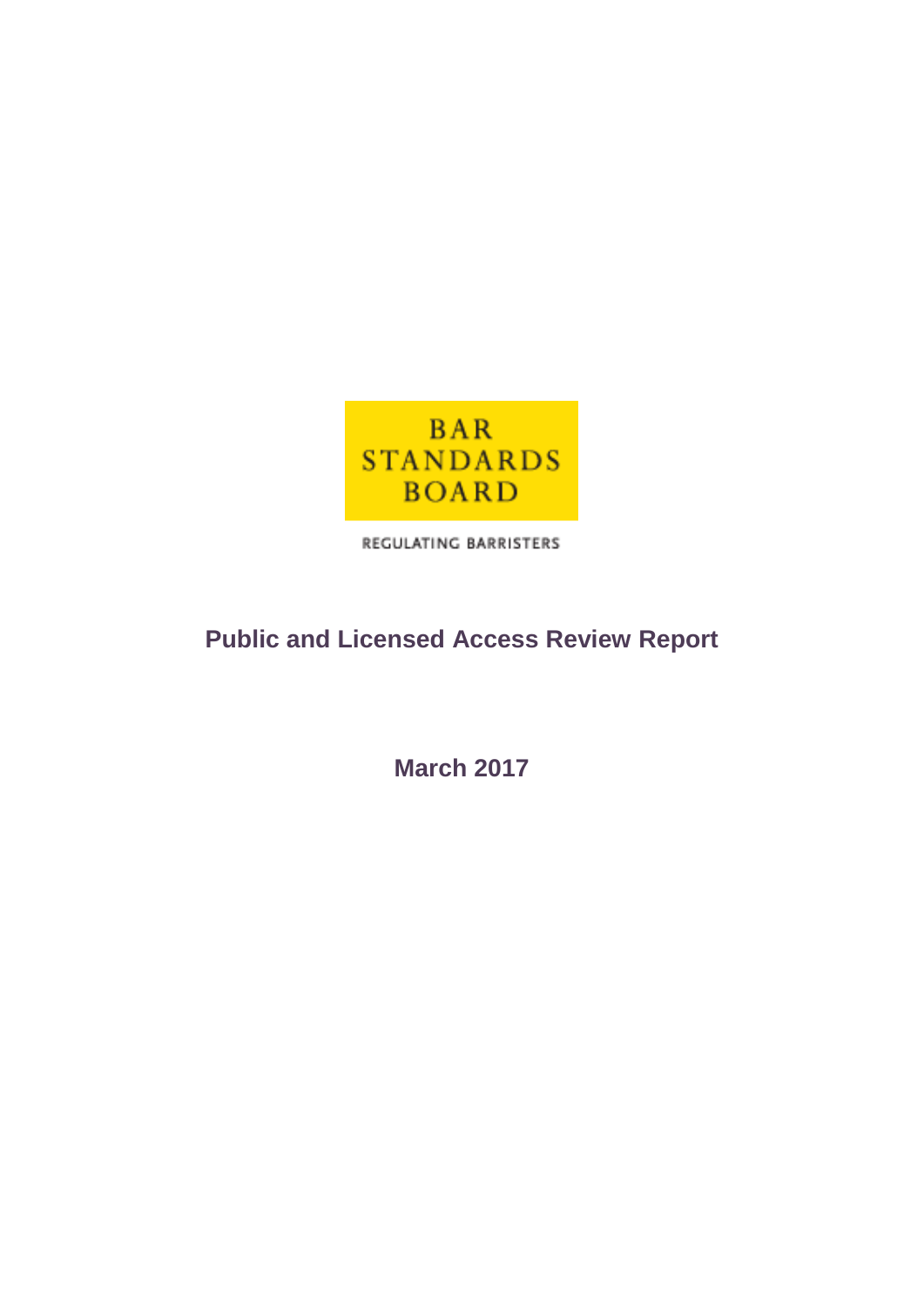| <b>Table of Contents</b>                                                                                                           |  |
|------------------------------------------------------------------------------------------------------------------------------------|--|
|                                                                                                                                    |  |
|                                                                                                                                    |  |
|                                                                                                                                    |  |
|                                                                                                                                    |  |
|                                                                                                                                    |  |
| Pye Tait Consulting - Research into the Public Access Scheme (Supply Side)                                                         |  |
|                                                                                                                                    |  |
| Pye Tait Consulting - Research with Public Access Clients (Demand Side) 12                                                         |  |
|                                                                                                                                    |  |
| Law for Life - Review of Public Access Guidance for Lay Clients and Testing                                                        |  |
| Optimisa Research - Qualitative Research Report into Client Care Letters . 17                                                      |  |
|                                                                                                                                    |  |
|                                                                                                                                    |  |
|                                                                                                                                    |  |
|                                                                                                                                    |  |
|                                                                                                                                    |  |
| Key Issue 1: There are barriers that are making some consumers unable or                                                           |  |
| Key Issue 2: Barristers and clerks may not have enough support or may be<br>inadequately prepared to manage Public Access work  30 |  |
| Key Issue 3: Some Public Access barristers may be providing a poor client                                                          |  |
|                                                                                                                                    |  |
|                                                                                                                                    |  |
|                                                                                                                                    |  |
|                                                                                                                                    |  |
|                                                                                                                                    |  |
|                                                                                                                                    |  |
|                                                                                                                                    |  |
|                                                                                                                                    |  |
|                                                                                                                                    |  |
|                                                                                                                                    |  |
|                                                                                                                                    |  |
|                                                                                                                                    |  |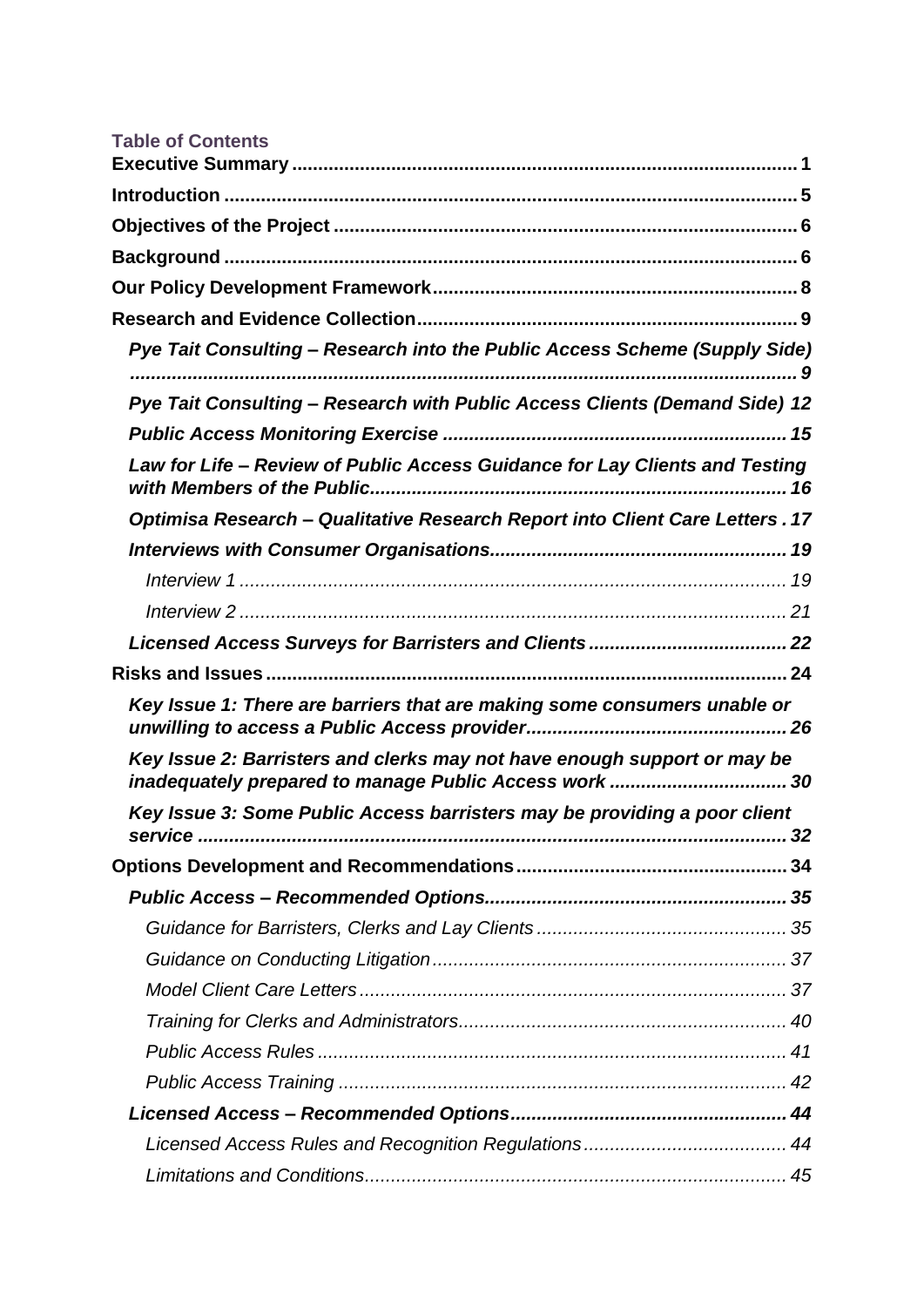| Scope of Practice Rules ……………………………………………………………………… 46 |
|--------------------------------------------------------|
|                                                        |
|                                                        |
|                                                        |
|                                                        |
|                                                        |
|                                                        |
|                                                        |
|                                                        |
|                                                        |
|                                                        |
|                                                        |
|                                                        |
|                                                        |
|                                                        |
|                                                        |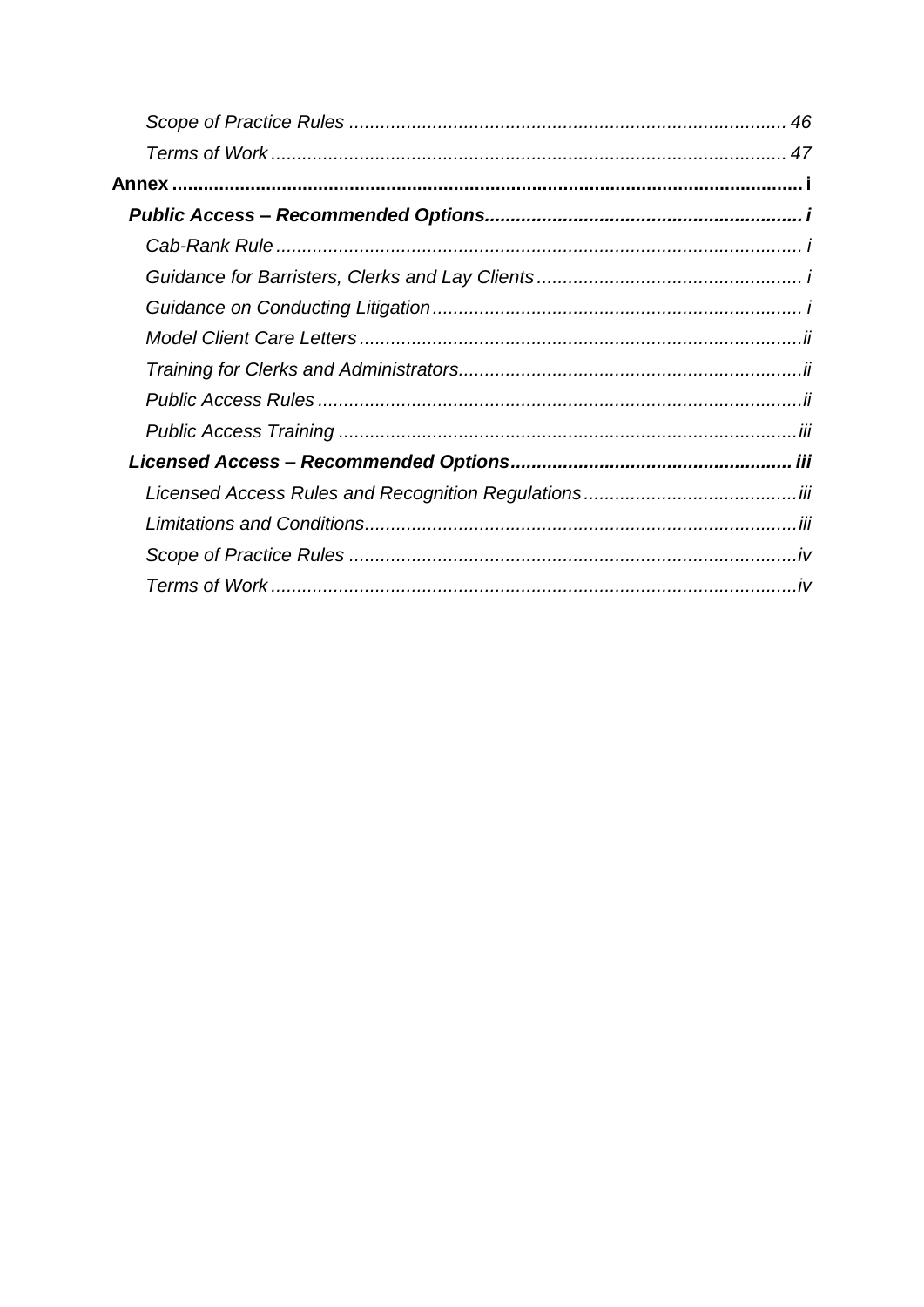#### <span id="page-3-0"></span>**Executive Summary**

The Bar Standards Board (BSB) began a review of the Public and Licensed Access schemes in late 2015.

The Public and Licensed Access schemes allow lay clients to instruct barristers directly without first instructing a solicitor or other lawyer.

The **Public Access scheme** allows registered Public Access barristers to accept instructions directly from any **member of the public**. The **Licensed Access scheme** allows certain **"licensed" clients** to instruct any barrister directly.

In order for a barrister to accept instructions via Public Access, they must complete training specified by the BSB and be registered as a Public Access practitioner. Over 5,500 barristers in England and Wales are registered as Public Access practitioners. In order for a barrister to accept instructions via Licensed Access, the client must either hold a licence issued by the BSB, or be a member of a professional body specified in the Schedules to the BSB's Licensed Access Recognition Regulations.

The purpose of the review was to assess how well the Public and Licensed Access schemes are working in the consumer interest, and consider whether any changes should be made to improve the consumer experience of using these schemes.

Overall, our review has found that the Public and Licensed Access schemes are an essential component of how barristers provide their services to the public. They perform a valuable role in promoting consumer choice by increasing the ways in which legal services can be accessed by the public.

Our review concludes that both schemes are operating well, and that Public Access barristers are providing a valuable service to their clients. However, our review has also identified a number of ways in which the Public Access scheme can be further improved in the public interest.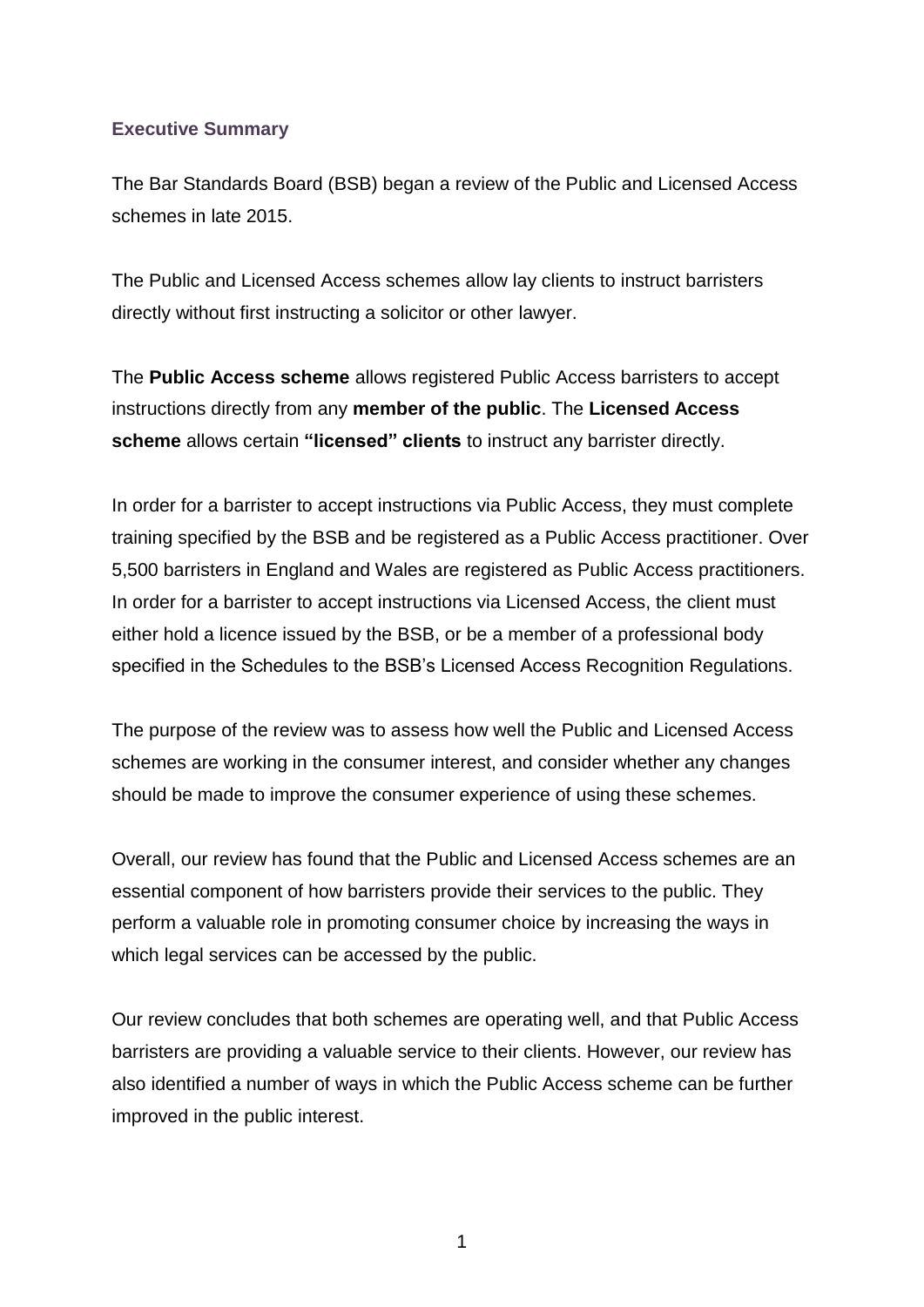The review has been conducted in accordance with our risk-based approach to regulating the Bar. You can find out more about this approach on our website: [https://www.barstandardsboard.org.uk/about-bar-standards-board/how-we-do-it/our](https://www.barstandardsboard.org.uk/about-bar-standards-board/how-we-do-it/our-risk-based-approach/)[risk-based-approach/.](https://www.barstandardsboard.org.uk/about-bar-standards-board/how-we-do-it/our-risk-based-approach/) The review is one part of our wider work around the risk theme of providing an opportunity for those we regulate to improve how they meet consumer needs. It is our role as a risk-based regulator to draw attention to the areas where further improvement is recommended and to take steps, within our regulatory remit, to improve them. It is important, therefore, that these discussions about improvements are not taken out of context or viewed as the BSB criticising either of the schemes, or the barristers providing services via them. These schemes are an important part of the way in which barristers market themselves to the public, and they perform an important role in providing the public with access to the Bar.

The review involved gathering and analysing evidence and developing an understanding of the market in this area. Our evidence gathering consisted of:

- Commissioning, jointly with our oversight regulator the Legal Services Board, an independent research specialist (Pye Tait) to undertake supply-side research into the Public Access scheme (surveying and interviewing Public Access barristers);
- Commissioning the same specialist researcher to undertake additional demandside research focusing on the client perspective;
- Conducting a monitoring exercise of barristers who were of less than three years' standing (practising experience) and registered to undertake Public Access work;
- Commissioning a specialist legal access charity (Law for Life) to review our existing Public Access Guidance for Lay Clients, test it with members of the public and amend as necessary;
- Jointly with other legal services regulators and the Legal Services Consumer Panel, commissioning another research organisation (Optimisa Research) to understand how consumers engage with client care letters, with a view to improving their effectiveness;
- Undertaking two interviews with consumer organisations to help ensure that we were adequately considering the consumer perspective as well as that of the profession; and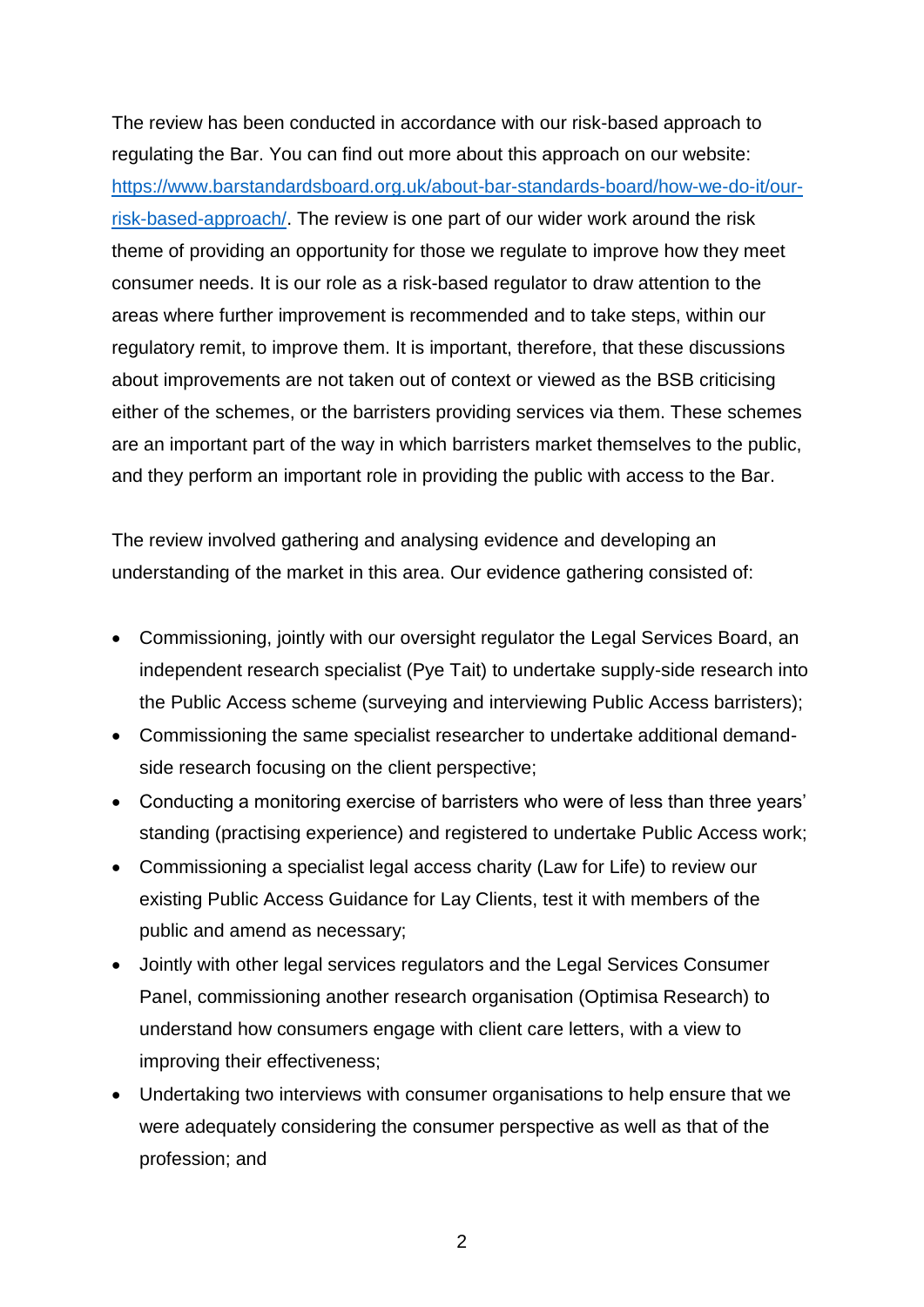Conducting surveys on Licensed Access for both barristers and clients who have used the scheme.

We have already published the findings from several of the research activities listed above. The purpose of this report is to bring all of the evidence that we have gathered as part of our wider review together into one place. This will enable us to make recommendations designed to address the areas identified for improvement.

Notwithstanding our recognition of the overall positive role performed by Public Access barristers, we identified three key issues in light of the evidence gathered. The three issues are:

- 1. There are barriers that are making some consumers unable or unwilling to access a Public Access provider;
- 2. Barristers and clerks may not have enough support or may be inadequately prepared to manage Public Access work; and
- 3. Some Public Access barristers may be providing a poor client service.

The recommendations in this report are designed to address these issues. The report also highlights where we will seek to address these issues as part of our response to the Competition and Market Authority's (CMA's) review of the legal services sector. Its report identified issues relating to (for example) transparency of fees and the existing means of seeking and reflecting on client feedback.<sup>1</sup> The BSB will be working with the other frontline legal regulators to publish a detailed collective response to the CMA's recommendations. We will also be publishing an action plan of how we will be taking its recommendations forward individually.<sup>2</sup> It should be noted that the three key issues identified above are only relevant to the review of Public Access, not Licensed Access. The evidence showed that there appeared to be fewer issues with the Licensed Access scheme, and so a decision was made to

<sup>1</sup> <sup>1</sup> [https://assets.publishing.service.gov.uk/media/5887374d40f0b6593700001a/legal-services-market](https://assets.publishing.service.gov.uk/media/5887374d40f0b6593700001a/legal-services-market-study-final-report.pdf)[study-final-report.pdf,](https://assets.publishing.service.gov.uk/media/5887374d40f0b6593700001a/legal-services-market-study-final-report.pdf) page 15

<sup>2</sup> [https://assets.publishing.service.gov.uk/media/5887374d40f0b6593700001a/legal-services-market](https://assets.publishing.service.gov.uk/media/5887374d40f0b6593700001a/legal-services-market-study-final-report.pdf)[study-final-report.pdf,](https://assets.publishing.service.gov.uk/media/5887374d40f0b6593700001a/legal-services-market-study-final-report.pdf) page 19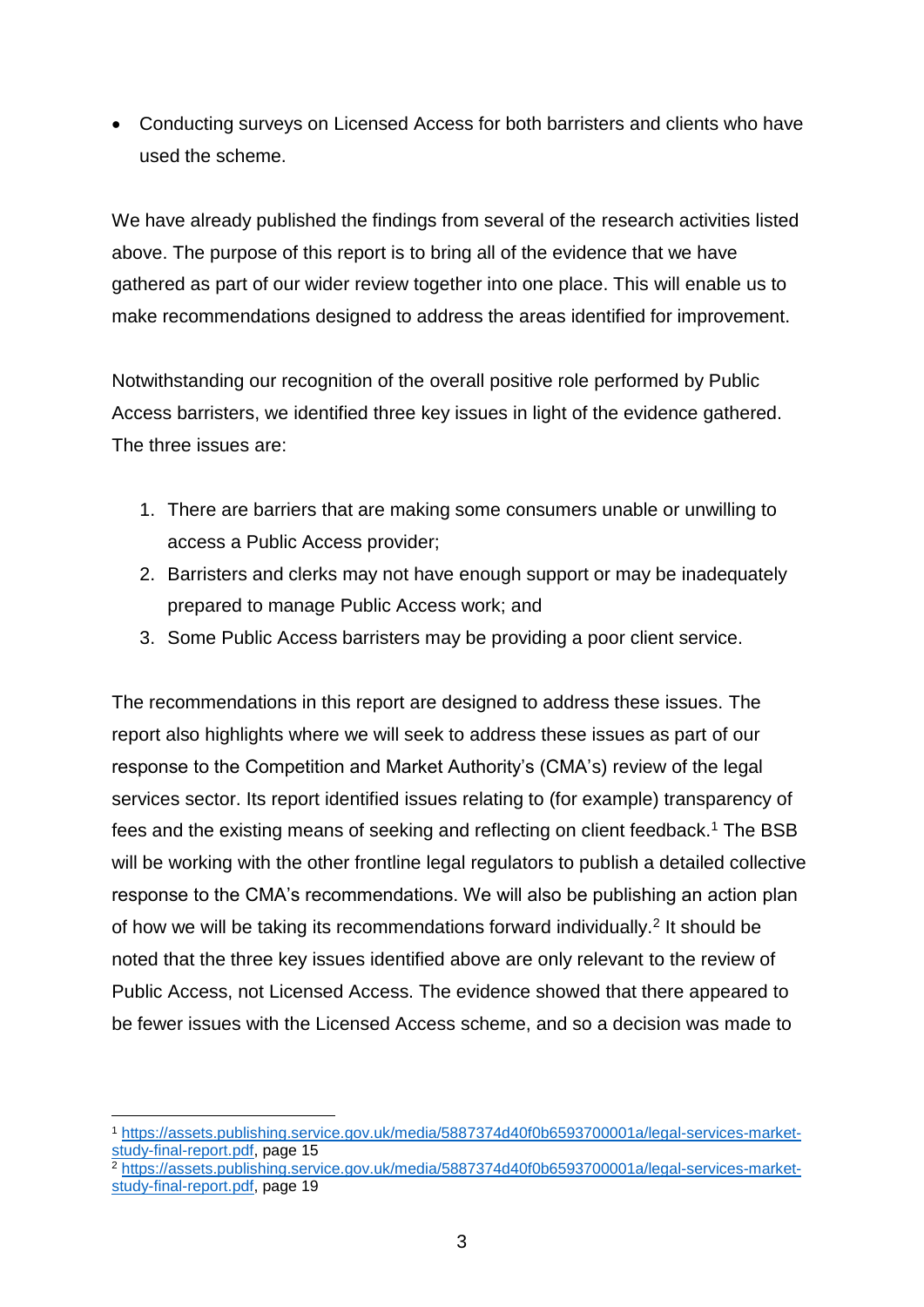consider the two schemes separately. Accordingly, separate recommendations have been made for Public and Licensed Access.

As a result of this review, some of the key recommendations being made are that:

- The BSB reviews its Public Access Guidance for Barristers, Clerks and Lay Clients and Model Client Care Letters, amending as necessary. This should draw on best practice in providing clarity and transparency on fees, and managing clients' expectations;
- The BSB explores whether to make provision of the guidance to lay clients mandatory for barristers. This could reduce the amount of information which needs to be included in client care letters;
- The BSB publishes standalone Guidance on Conducting Litigation. This would improve barristers' and clients' understanding of what is meant by the term;
- The BSB encourages Public Access clerks and administrators to attend relevant training courses as a matter of good practice, and explores how best to promote the training which is available (in a way which is consistent with our regulatory role);
- The BSB undertakes further assessment of how well the current Public Access training course meets the required outcomes, and how well the training is being delivered in the areas which barristers have identified for improvement; and
- The BSB amends the Public Access Rules, and Licensed Access Rules and Recognition Regulations, to be in line with the more outcomes-focused manner of the rest of the BSB Handbook.

For the full list of recommendations which have been made for both the Public and Licensed Access schemes, please see the annex to the report.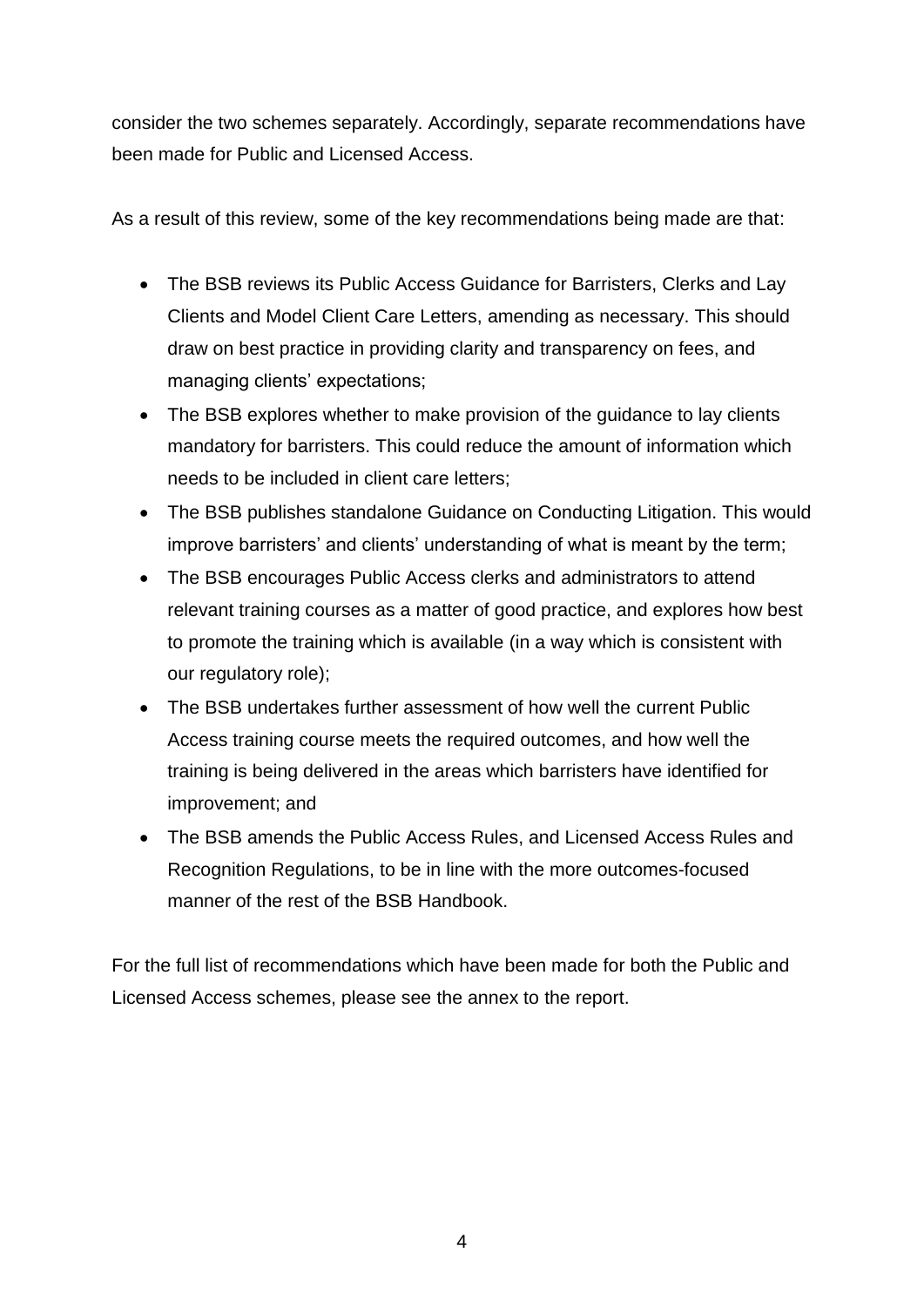#### <span id="page-7-0"></span>**Introduction**

- 1. The Bar Standards Board (BSB) was established in January 2006 as a result of the Bar Council separating its regulatory and representative functions. The BSB is responsible for establishing and implementing a range of regulatory measures to ensure that standards at the Bar are maintained and the interests of consumers are understood, protected and promoted. The BSB regulates over 15,000 barristers in England and Wales.
- 2. The Public and Licensed Access schemes allow lay clients to instruct barristers directly without first instructing a solicitor or other lawyer. In order for a barrister to accept instructions via Public Access, they must complete training specified by the BSB and be registered as a Public Access practitioner. Over 5,500 barristers in England and Wales are registered as Public Access practitioners. In order for a barrister to accept instructions via Licensed Access, the client must either hold a licence issued by the BSB, or be a member of a professional body specified in the Schedules to the BSB's Licensed Access Recognition Regulations.<sup>3</sup>
- 3. In October 2013, a number of amendments were made to the BSB's Public Access Rules. Most significantly, barristers who were of less than three years' practising experience were permitted to undertake Public Access work for the first time. In October 2013, changes were also made to the Public Access training course which raised the minimum standards that training providers must meet, and included a requirement for participant competency to be assessed against outcomes. Barristers who had taken the existing course needed to complete additional training by November 2015 if they wished to continue to undertake Public Access work.
- 4. Following the November 2015 deadline, the BSB began a review of the Public and Licensed Access schemes.

<sup>1</sup> <sup>3</sup> [https://www.barstandardsboard.org.uk/regulatory-requirements/for-barristers/licensed-access](https://www.barstandardsboard.org.uk/regulatory-requirements/for-barristers/licensed-access-recognition-regulations/)[recognition-regulations/](https://www.barstandardsboard.org.uk/regulatory-requirements/for-barristers/licensed-access-recognition-regulations/)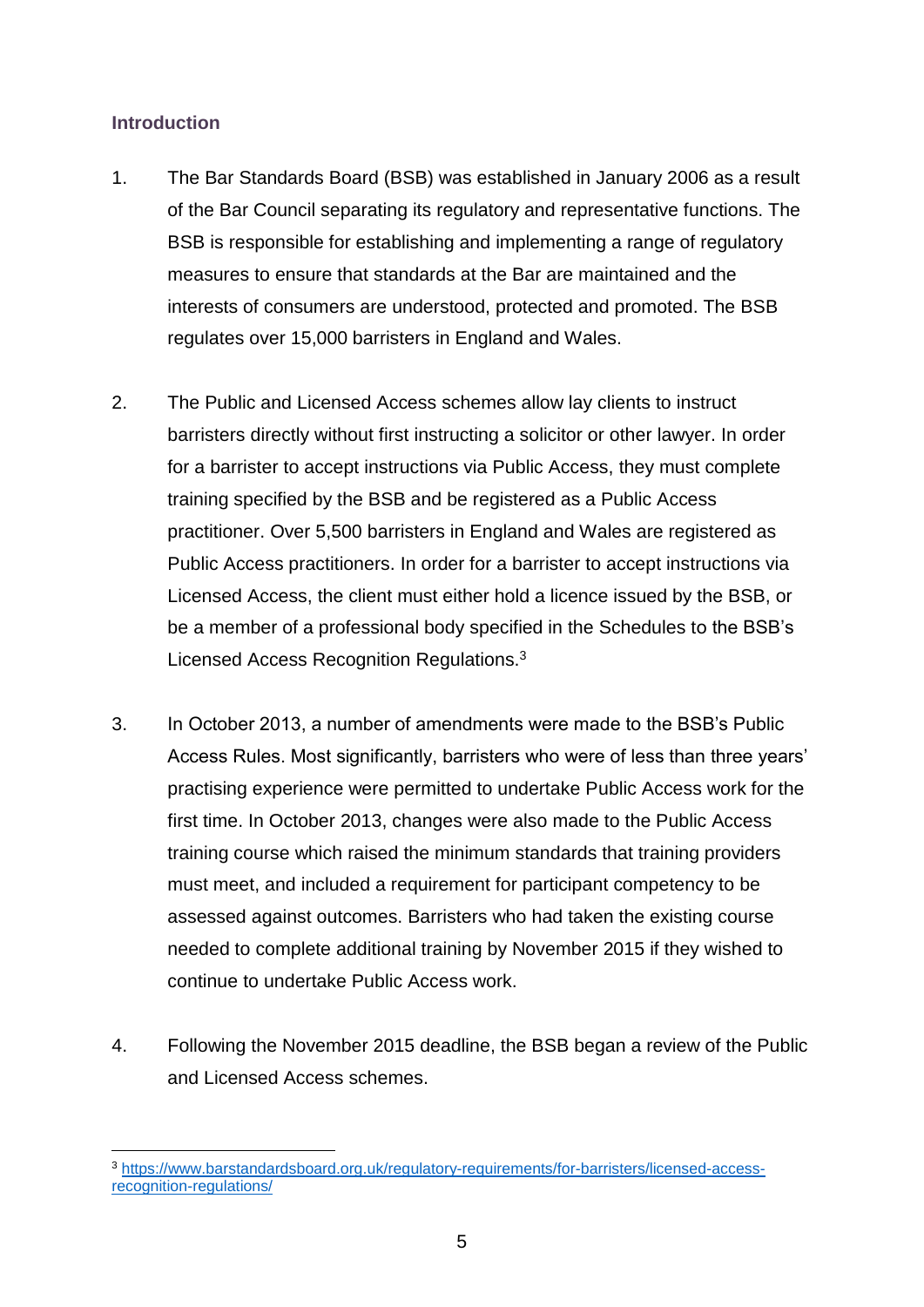# <span id="page-8-0"></span>**Objectives of the Project**

- 5. The objectives of the Public and Licensed Access review are to:
	- a) Assess how well the Public and Licensed Access schemes are working in the consumer interest, and consider whether any changes should be made to improve the consumer experience of using these schemes;
	- b) Assess how well the Public Access Rules have been working since the changes in October 2013, and determine what changes may be needed;
	- c) Assess the utility of the BSB's Public Access Guidance for Lay Clients, Barristers and Clerks and Public Access Model Client Care Letters, and consider whether they need to be adjusted or amended so that all parties find them clear and effective;
	- d) Assess how well the new Public Access training regime prepares barristers for Public Access work and what, if anything, should be added or removed from the training course so that all Public Access barristers are well prepared to undertake Public Access work; and
	- e) Analyse the key themes that have emerged from the review of the Public and Licensed Access schemes, and identify areas of risk on which to focus.
- 6. This report outlines the progress which has been made towards achieving these objectives, and provides recommendations as to how this work should be progressed further.

# <span id="page-8-1"></span>**Background**

7. In October 2013 a number of amendments were made to the Public Access Rules. Most significantly, barristers who were of less than three years'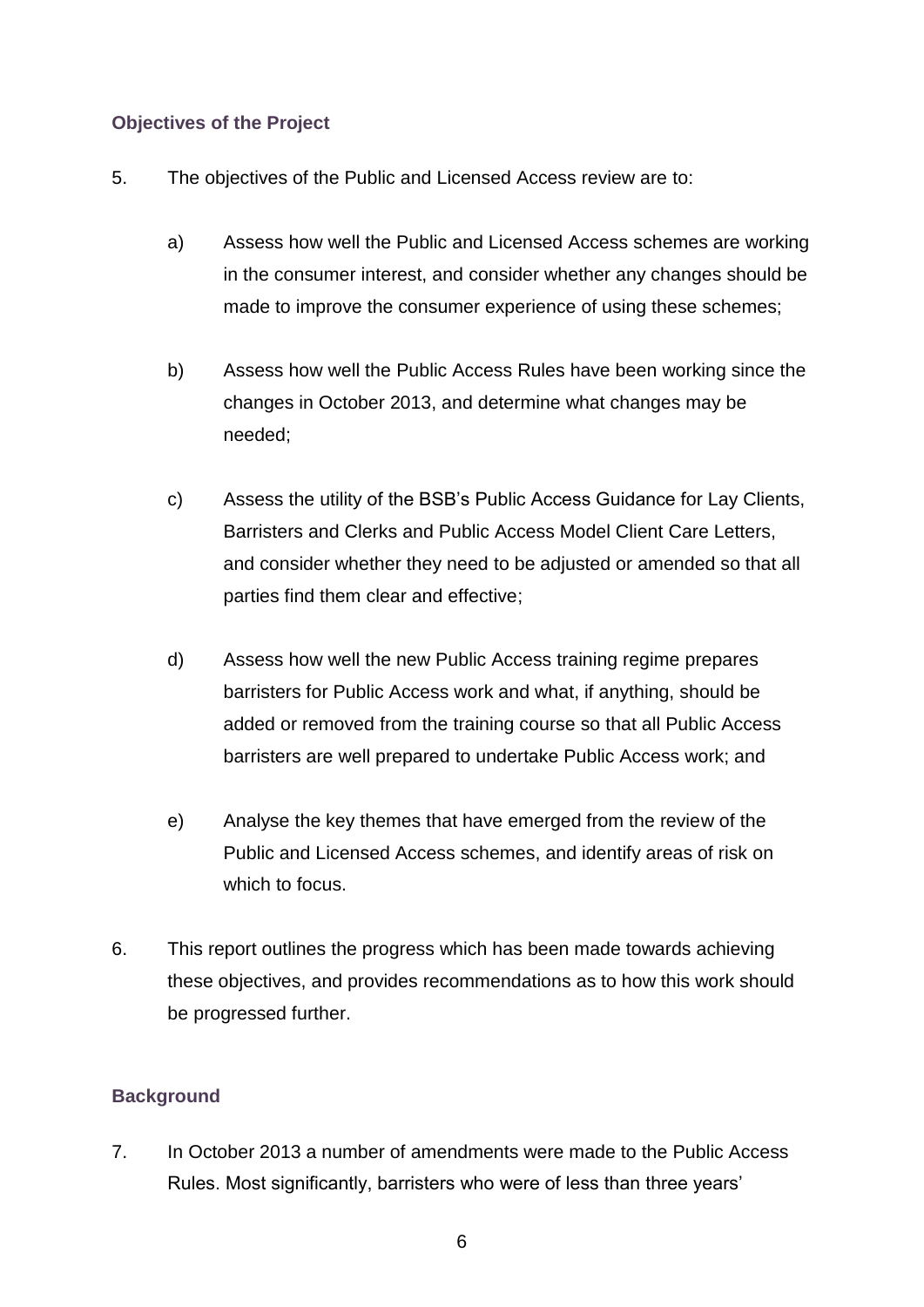practising experience were permitted to undertake Public Access work for the first time. This was subject to completing training specified by the BSB, having access to a Public Access 'qualified person' who is readily available to provide guidance, logging Public Access work and seeking feedback from Public Access clients. The rules were also amended to enable Public Access barristers to be instructed by lay clients who would be eligible for legal aid, provided the barrister ensures the client is able to make an informed decision about whether to apply for legal aid, or continue with Public Access. A barrister cannot accept instructions via Public Access when the client is in receipt of legal aid.

- 8. In October 2013, changes were also made to the Public Access training course which raised the minimum standards that training providers must meet, and included a requirement for participant competency to be assessed against outcomes. Barristers who had taken the existing course needed to complete additional training by November 2015 if they wished to continue to undertake Public Access work.
- 9. In January 2014, the BSB launched a revised Handbook and Code of Conduct, which includes the Public and Licensed Access Rules.<sup>4</sup> However, the rules were not revised as part of this process, and so remain more prescriptive compared to the rest of the BSB Handbook, which is drafted in a more outcomes-focused manner.
- 10. The BSB then began a review of the Public and Licensed Access schemes in late 2015. The key driver for the review was the fact that the Public and Licensed Access Rules had not been revised prior to the launch of the BSB Handbook in January 2014, and might not reflect the BSB's current approach of embedding the consumer perspective in all aspects of our work. Our Strategic Plan for 2016 – 19, for example, commits to building a deeper dialogue with consumers.<sup>5</sup> It was therefore timely to assess how well the

<sup>4</sup> [https://www.barstandardsboard.org.uk/media/1731225/bsb\\_handbook\\_sept\\_2015.pdf,](https://www.barstandardsboard.org.uk/media/1731225/bsb_handbook_sept_2015.pdf) pages 79-83 <sup>5</sup> [https://www.barstandardsboard.org.uk/media/1746768/bsb\\_strategic\\_plan\\_2016-19.pdf,](https://www.barstandardsboard.org.uk/media/1746768/bsb_strategic_plan_2016-19.pdf) page 10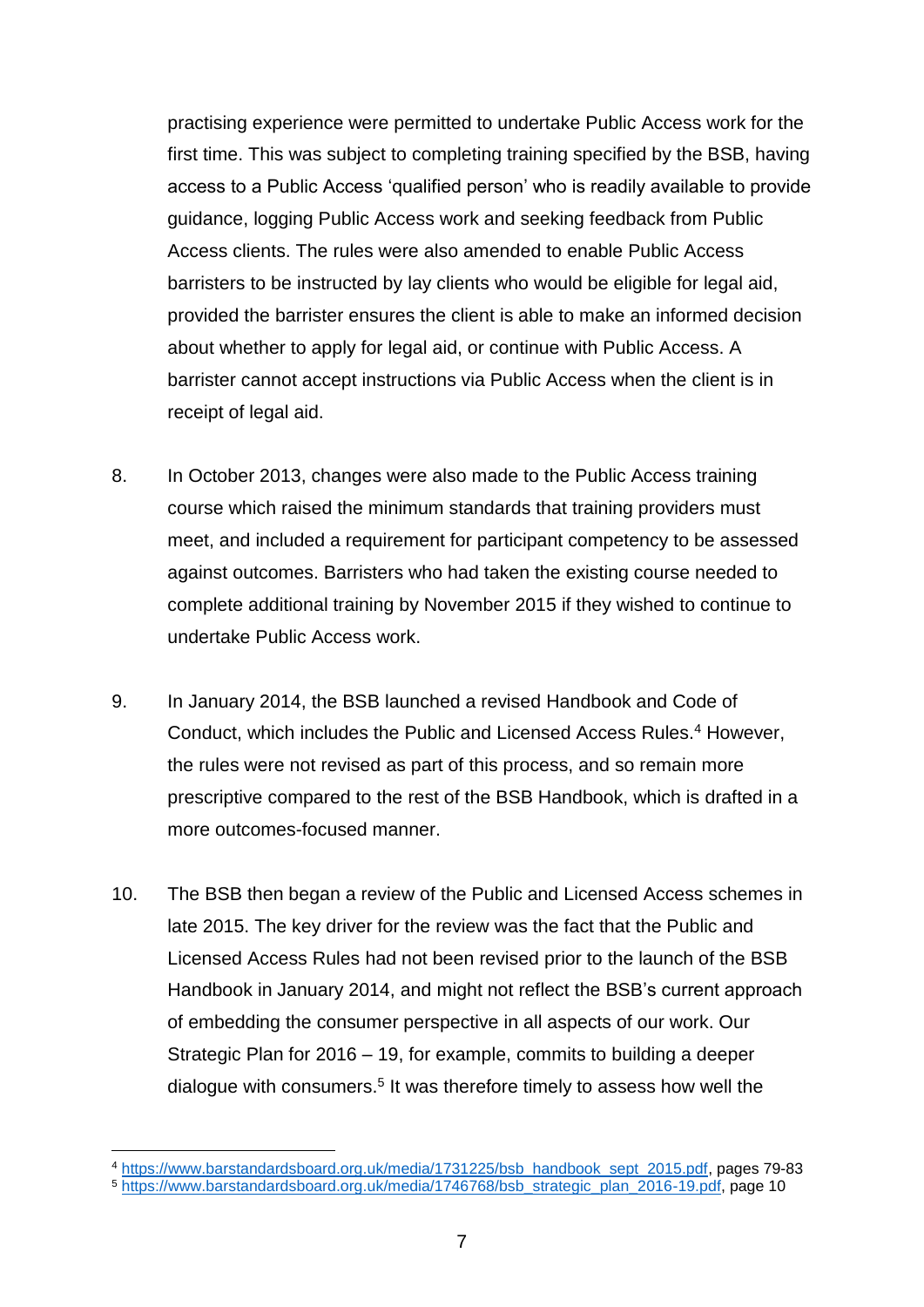Public and Licensed Access schemes were working in the consumer interest, and consider whether any changes should be made to improve the consumer experience of using these schemes. In this regard, it was important that our Public Access Guidance for Lay Clients, Barristers and Clerks and Public Access Model Client Care Letters were included as part of the review.

- 11. By late 2015, it had also been two years since the changes set out above were made to the Public Access Rules and training course. It was therefore timely to assess how well they have been working, and determine what, if any, changes may be needed.
- 12. In addition to committing to embed the consumer perspective in all aspects of our work, the BSB has also adopted a risk-based approach to regulating the Bar, which means that we focus our resources where they generate the most value for consumers and the wider public. This helps to ensure that our regulation is proportionate and targeted. It was therefore important to analyse the key themes that emerged from the review of the Public and Licensed Access schemes, and identify areas of risk on which to focus. These key areas are reflected in the recommendations as to how the work on Public and Licensed Access should be progressed further.

#### <span id="page-10-0"></span>**Our Policy Development Framework**

13. The policy development framework is a tool to undertake policy analysis in a more systematic and consistent way throughout the BSB. In devising the framework, the BSB drew on good practice in policy analysis, using components from various models to develop a process for the BSB. It is designed to offer a method of policy analysis that is systematic but flexible. It is one way in which we can draw together a number of different strands of work we undertake. It gives an "end to end" of policy analysis, including the full life cycle from identification of a possible problem to consideration of whether an intervention has worked in practice. The framework has four main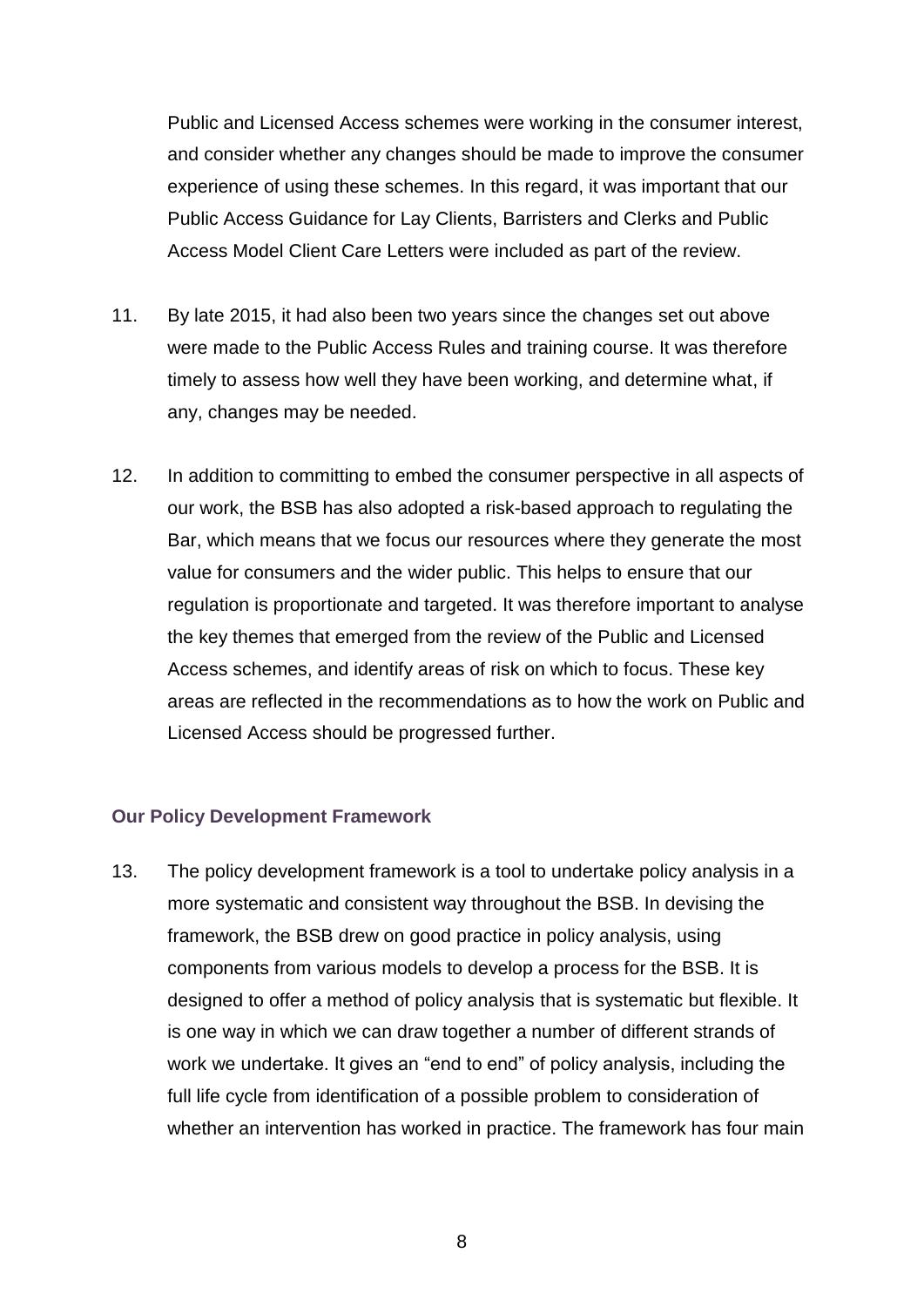stages: problem definition, developing options, implementation and evaluation.

14. In undertaking the Public and Licensed Access review, the BSB followed the policy development framework by "defining the problem" before progressing to the "developing options" stage. This ensured that the BSB did not start developing solutions prior to completing a systematic and comprehensive problem identification process.

# <span id="page-11-0"></span>**Research and Evidence Collection**

15. The research and evidence gathering we conducted was part of the "problem definition" stage of the policy development framework. We undertook research to provide an evidence base which would help to achieve the objectives of the project.

# <span id="page-11-1"></span>*Pye Tait Consulting – Research into the Public Access Scheme (Supply Side)*

- 16. Pye Tait was commissioned jointly by the BSB and its oversight regulator, the Legal Services Board (LSB), to conduct research into the Public Access scheme by surveying and interviewing Public Access barristers. The purpose of this research was to develop a detailed picture of the current provision of legal services via Public Access, and to understand the perceptions of barristers about the operation of the current regulatory arrangements. The research was particularly focused on how barristers perceived the impact of the 2013 reforms on consumers and barristers.
- 17. This research was carried out entirely with barristers rather than clients. A separate piece of research was conducted with a focus on client perspectives, which is discussed below.
- 18. The research used mixed methodology, combining primary and secondary research and gathering quantitative and qualitative data. The data was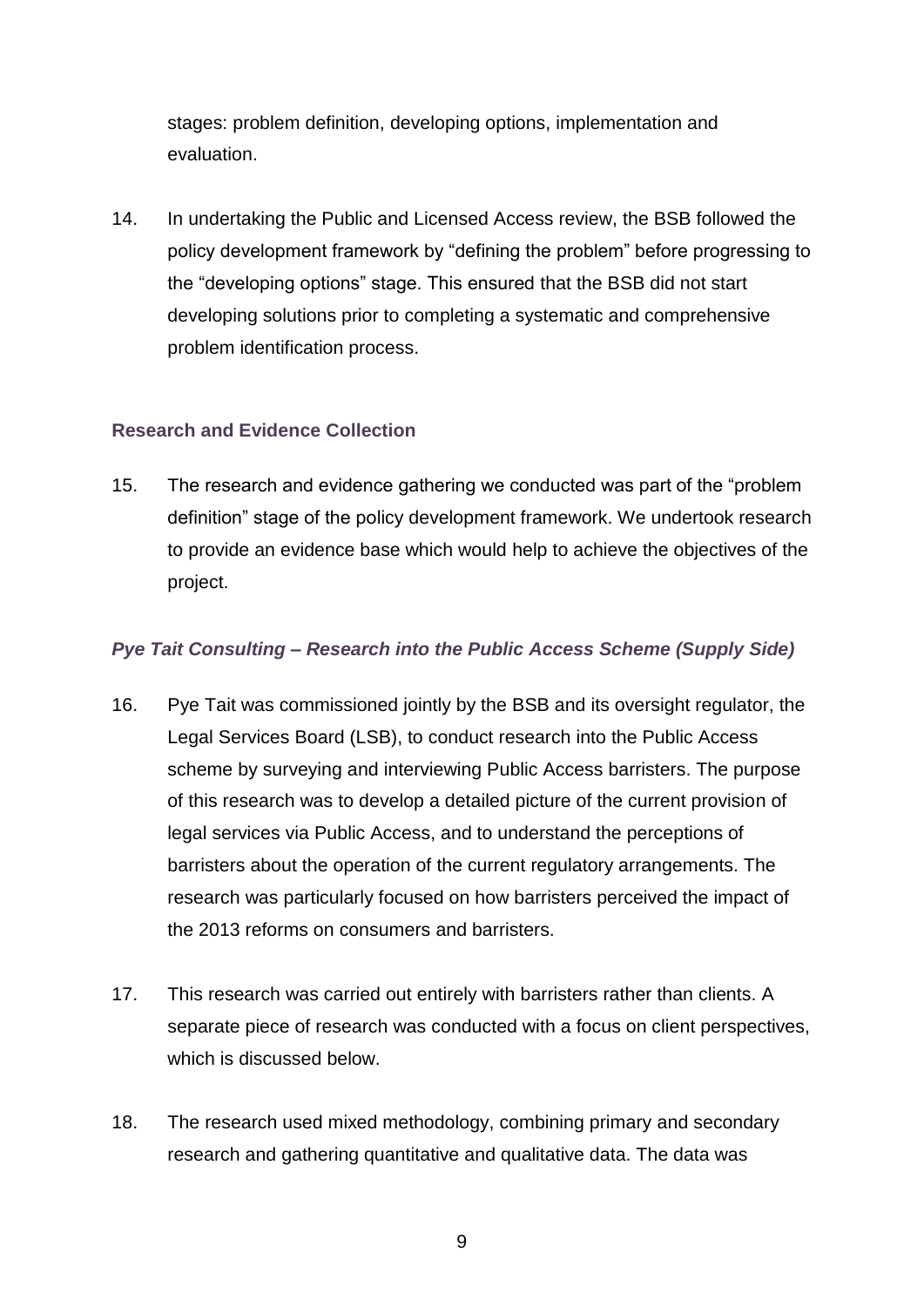gathered through a questionnaire for Public Access barristers administered via telephone and an online survey. The survey was made available to all Public Access barristers – 5,695 were registered for Public Access at the time. In order to achieve robust and reliable survey results, a minimum sample of 360 was required. 404 barristers responded to the survey. The profile of the respondents was also broadly representative of the Public Access barrister population, based on the data for both gender and seniority (junior and Queen's Counsel).

- 19. To supplement the quantitative survey, 30 in-depth qualitative telephone interviews were conducted with a sample of the respondents. The responses in these interviews were analysed and combined with the quantitative data to produce a report, which has since been published on the BSB and LSB websites.<sup>6</sup>
- 20. The main findings of the research were as follows:
	- a) Just over half of the barristers registered on the Public Access scheme surveyed had undertaken up to five cases in the past year. While a relatively small proportion of barristers' overall caseload, it has increased markedly over the past three years. Public Access is most commonly used in family, chancery, employment, commercial and general common law;
	- b) Many barristers commented that dealing directly with lay clients was unfamiliar territory and they felt that clients had unrealistic expectations of the scheme and the role of the barrister. The misconceptions and expectations often prompted "excessive" correspondence with the client from the perspective of barristers, which had an impact on the profitability of the case and added an administrative burden for barristers. However, the report states that "those with more experience

<sup>6</sup> [https://www.barstandardsboard.org.uk/media/1788136/public-access-final-report\\_26.9.2016.pdf](https://www.barstandardsboard.org.uk/media/1788136/public-access-final-report_26.9.2016.pdf)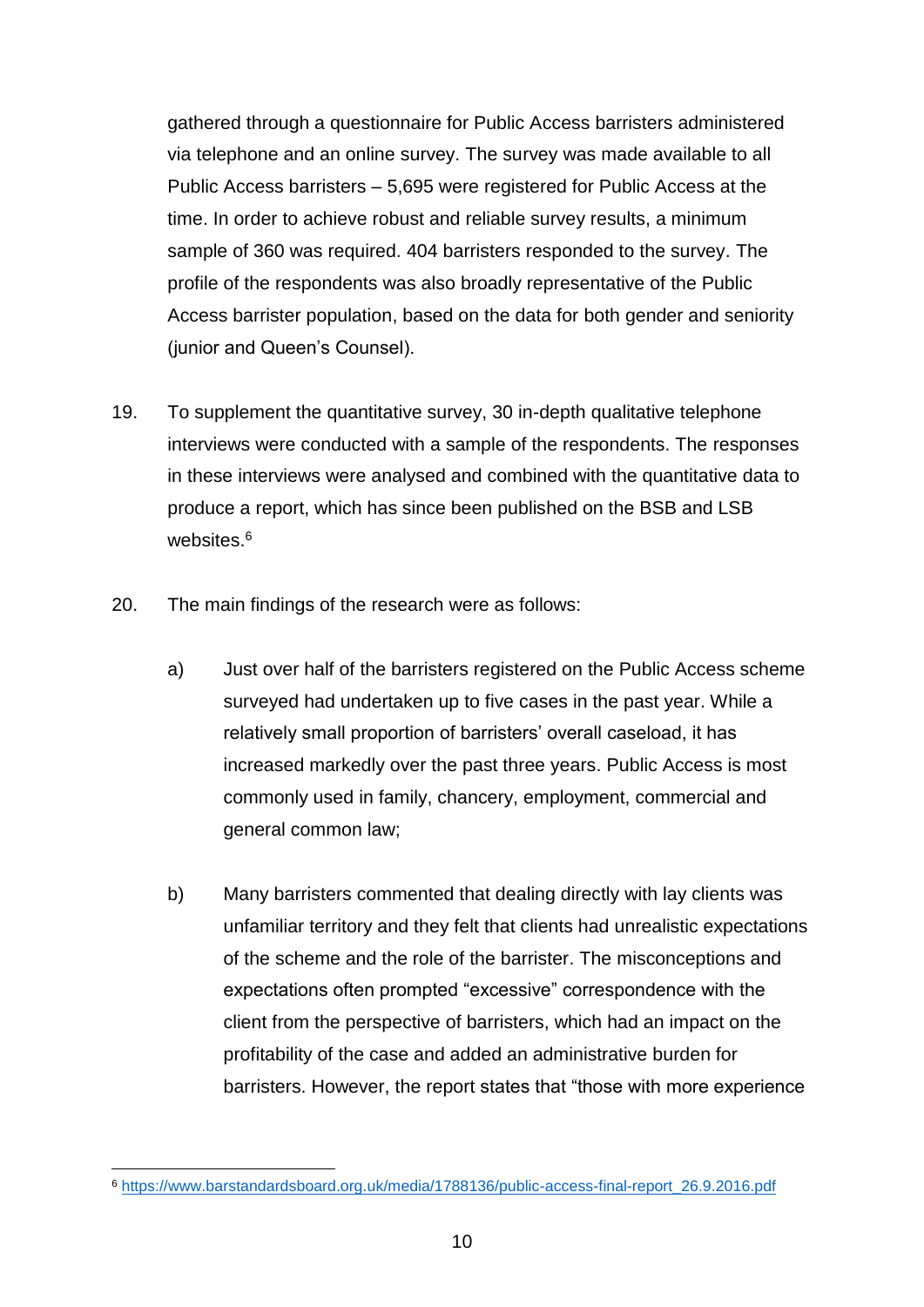of the scheme are inclined to set out 'ground rules' at the outset, enabling them to manage client expectations"7;

- c) Many barristers found that adapting their approach to charging fees for Public Access clients created a challenge. They were uncertain about how to charge fees to the lay client and some barristers found that they ended up undercharging for their work as a result. The respondents also generally appeared to lack an understanding of market prices, or a sense of a need to charge competitive prices;
- d) Respondents with the most experience of Public Access work were more inclined to rate the existing regulatory framework as highly effective in protecting consumers. However, respondents generally considered the existing framework to be broadly effective in protecting consumers. It does not always lead to cost savings for the client and some clients are not considered suitable for Public Access because they are unable to manage the administrative function (particularly litigation) that solicitors would typically manage. For this reason, the scheme could perhaps be made even more effective in increasing the accessibility of legal services and broadening choice for consumers. However, the volume of Public Access work is expected to increase over the next few years as the public becomes increasingly aware of the scheme. There may also be further cuts or restrictions made to the legal aid scheme which reduce the number of eligible clients;
- e) The most critical change respondents think is needed is greater clarity within the BSB Handbook, Public Access Guidance and the training courses, notably tightening language to clarify understanding of the regulations, and clarifying how Public Access cases differ between areas of law and types of client. Some also suggested that case

<sup>7</sup> [https://www.barstandardsboard.org.uk/media/1788136/public-access-final-report\\_26.9.2016.pdf,](https://www.barstandardsboard.org.uk/media/1788136/public-access-final-report_26.9.2016.pdf) page 40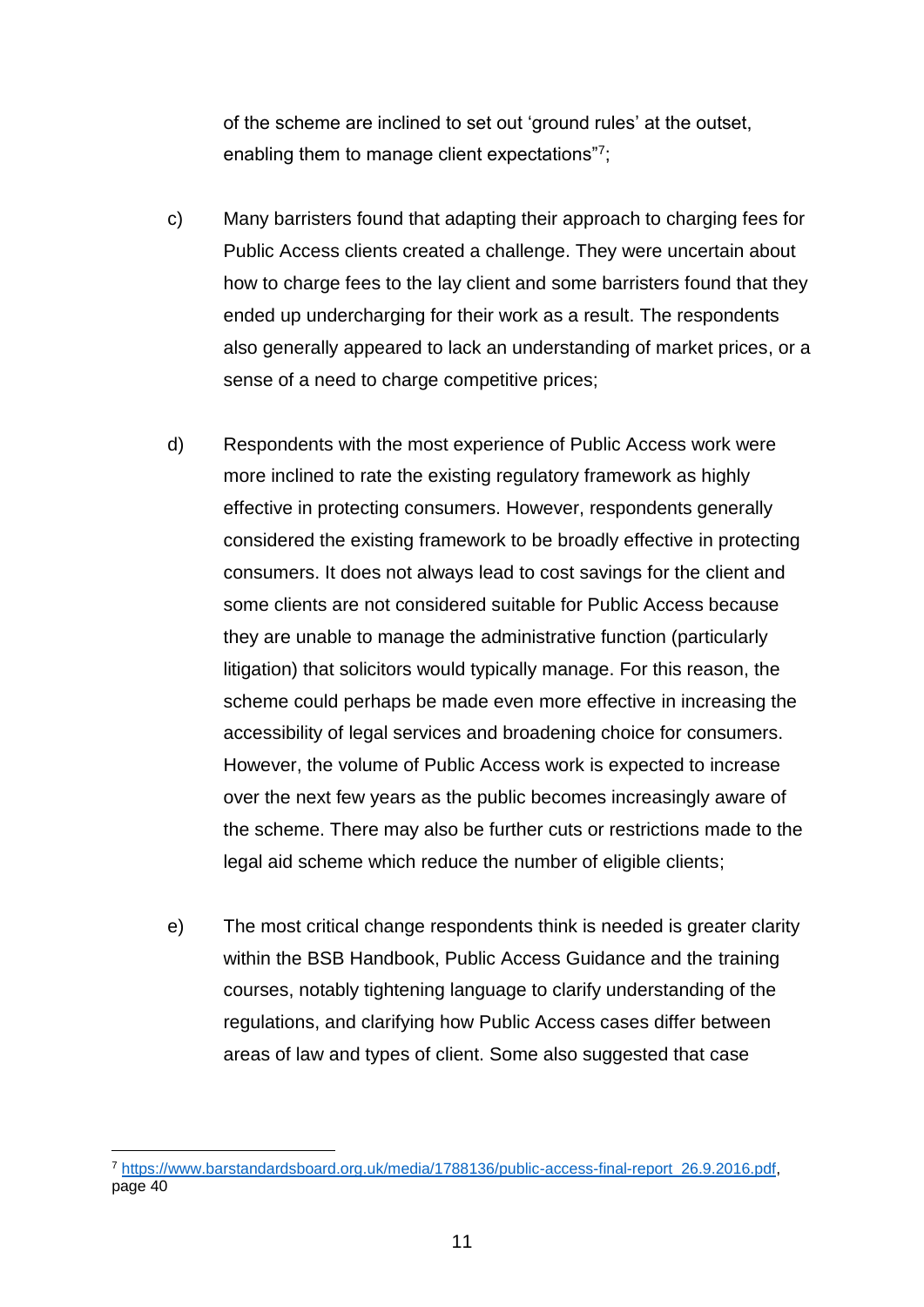studies in the training courses would be useful, as well as additional training that is specific to areas of practice;

- f) The report states that "In particular it seems that there can be scope for confusion about what is classed as conducting litigation. For example a proportion of respondents who said that they were not authorised to conduct litigation, stated within the survey that they do in fact undertake litigation for some of their public access cases. It is unclear why this is the case, however it appears likely from the evidence that this is a mix of barristers assisting clients who are acting as litigants in person, in addition to some confusion over which activities fall within the reserved legal activity of litigation. Whilst this warrants further investigation, it appears from qualitative evidence that what these respondents describe does not in fact constitute the reserved activity of litigation under the Legal Services Act"<sup>8</sup>;
- g) Respondents also suggested more information should be provided on setting and managing client expectations. Equally, barristers and clerks would welcome additional guidance to understand how to manage the administrative aspects of Public Access work. Training for clerks and administrators in Public Access was suggested by many respondents; and
- h) Key barriers for consumers include lack of awareness of the scheme and the services that barristers are able to provide. Some respondents said that there is a need for a national initiative to raise awareness of the Public Access scheme.

# <span id="page-14-0"></span>*Pye Tait Consulting – Research with Public Access Clients (Demand Side)*

21. Following the research described above, the BSB commissioned Pye Tait to undertake some additional research focusing on the client perspective. The

<sup>8</sup> [https://www.barstandardsboard.org.uk/media/1788136/public-access-final-report\\_26.9.2016.pdf,](https://www.barstandardsboard.org.uk/media/1788136/public-access-final-report_26.9.2016.pdf) page 9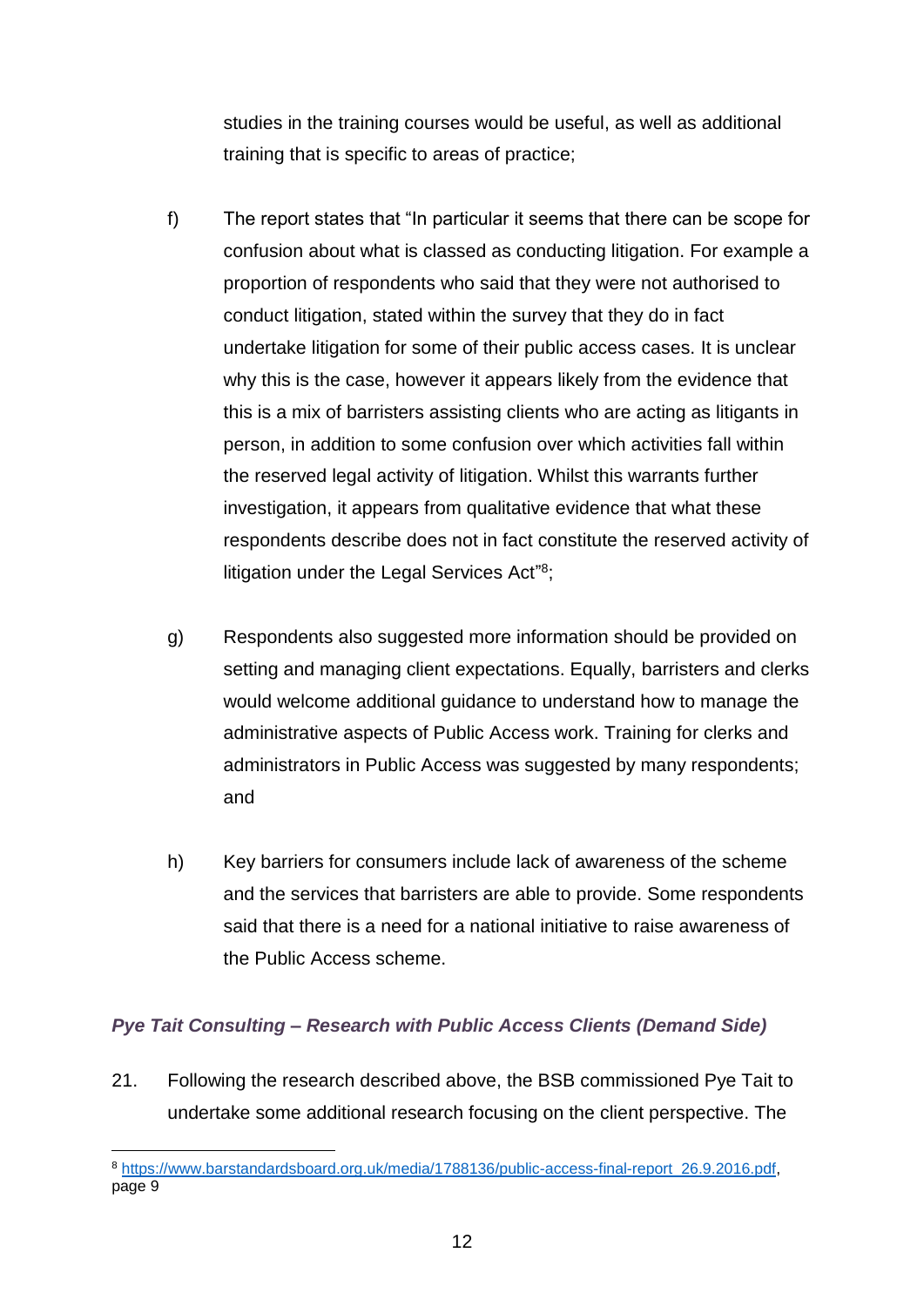purpose was to build a qualitative picture of the experiences of clients when accessing Public Access services from barristers, and to gather clients' thoughts on any changes that could be made to improve their experience. We particularly wanted to know about how consumers accessed these services, any perceived problems with the current approach taken by barristers and to consider the utility of our Public Access Guidance for Lay Clients.<sup>9</sup>

- 22. The research methodology consisted of interviewing a sample of Public Access clients who had made complaints to the Legal Ombudsman (LeO) about their Public Access experience. Given the main purpose of the research was to understand the nature of any perceived problems with Public Access, the focus was on Public Access clients who had made a complaint rather than seeking a representative sample. It would also be very difficult to obtain a representative sample of Public Access clients, since details of such individuals are not readily available to the public or the BSB.
- 23. LeO provided the BSB with information about Public Access complainants. There were 88 consumers who had made a complaint about a Public Access barrister in the last two years and who consented to be contacted for this research. Pye Tait contacted all 88 complainants by letter and e-mail inviting them to take part in a telephone interview. A total of 13 participants were interviewed by telephone.
- 24. The main findings must be treated with caution and as indicative only as there were only 13 interviewees and all of them had made a complaint against a Public Access barrister. The information gathered from this research is therefore unlikely to be representative, but provides some interesting insights nonetheless.
- 25. The main issues identified by the complainants related to poor communication and timeliness, and work not being completed in accordance with instructions.

https://www.barstandardsboard.org.uk/media/1666529/3\_the\_public\_access\_scheme\_guidance\_for lay\_clients.pdf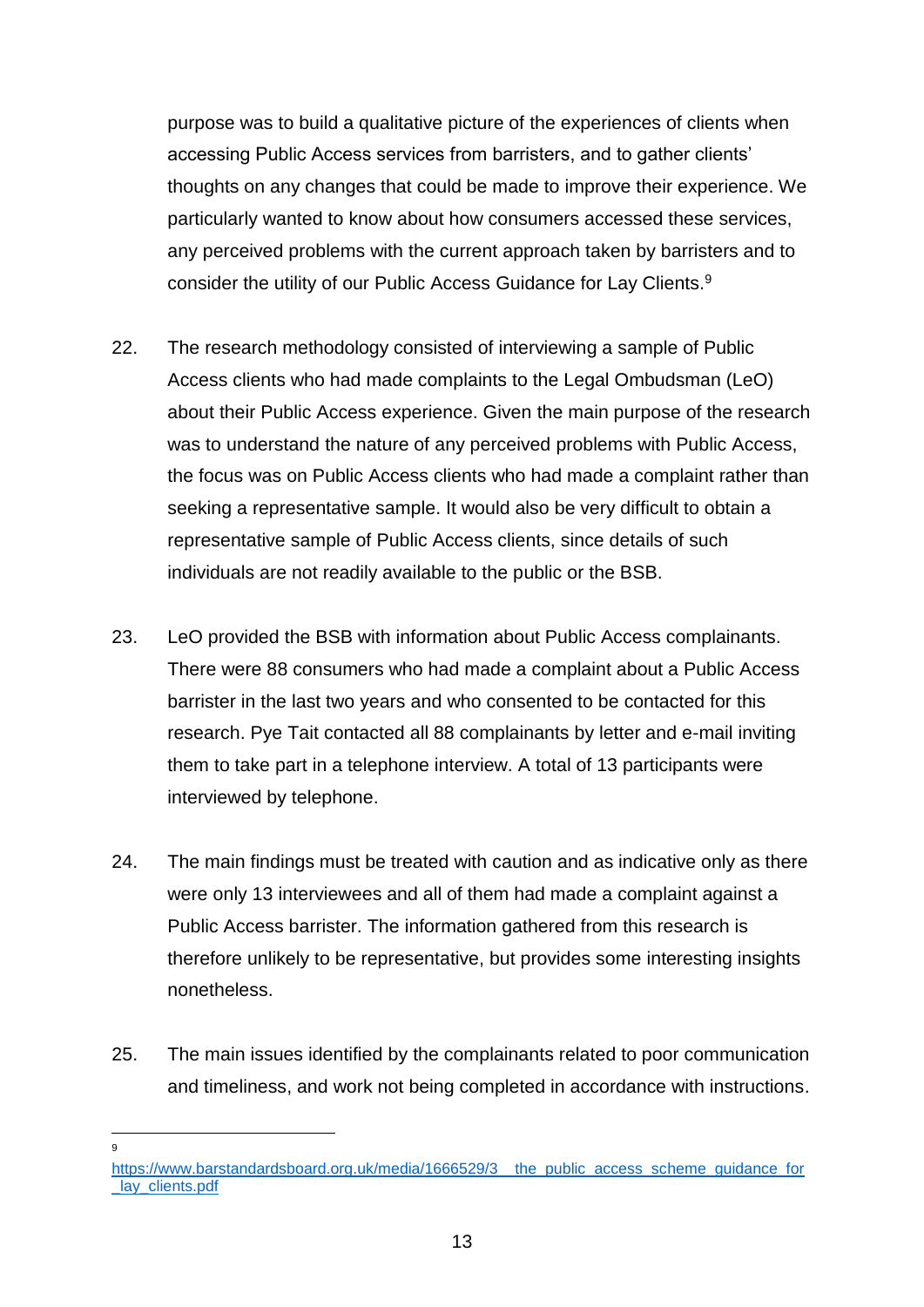Most respondents found their Public Access barrister by searching online. Some found a barrister via a third party referral service, but found that there was a risk of being put in contact with barristers who were not specialists in the required area of law.

- 26. The majority of respondents paid a fixed fee at the point of instruction and prior to any work being undertaken. In some cases the work then turned out to be unsuitable for Public Access.
- 27. A number of respondents would have preferred to meet their barrister face-toface, which was not always possible. It was also suggested that it should be obligatory for the barrister to have at least one personal meeting with the client at the start of each case.
- 28. There were few respondents who were aware of our Public Access Guidance for Lay Clients. It was suggested by one respondent that barristers should be required to provide a copy to clients. There was a strong preference for guidance to use plain English so that it would be accessible to all potential lay clients. Respondents also emphasised the importance of having a tailored information pack for clients. Clients would like the onus to be on Public Access barristers to provide information or an FAQ document bespoke to their case – this could include a checklist of actions for the client and an explanation of important terminology. It was suggested that this sort of information might reduce the need for frequent communication with the barrister, and effectively distinguish between the roles and responsibilities of the barrister and the client in the case.
- 29. Clients did not understand whether the fees charged are "reasonable" and it appears from the earlier research that this is a problem on the barristers' side as well. Although many fixed fee arrangements were agreed, some Public Access barristers asked clients for more money if the fixed fee was later deemed to not cover the work; for example, if correspondence became excessive.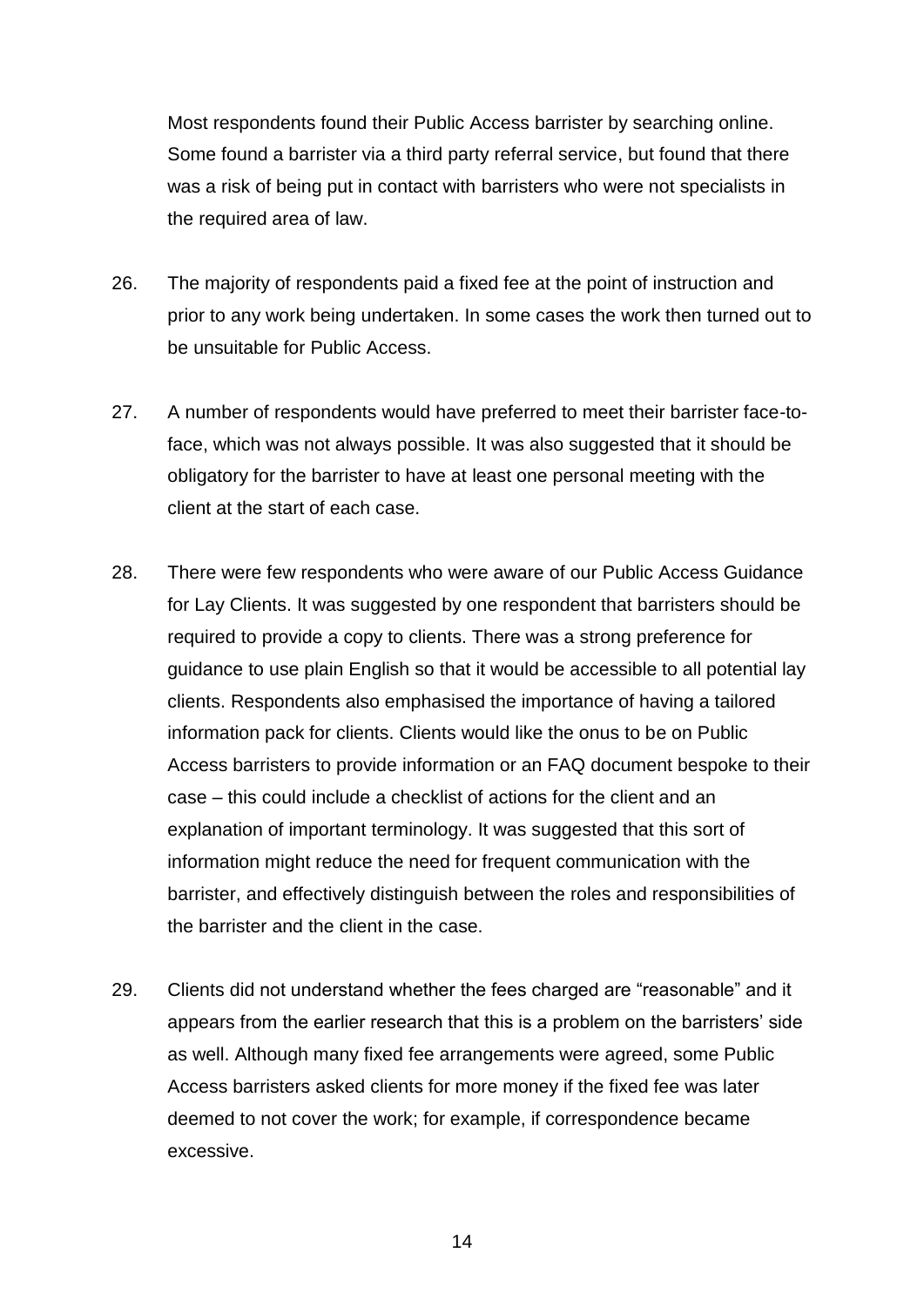30. Very few respondents identified positive aspects of instructing a Public Access barrister, although this is not surprising given only complainants were interviewed. Those that did identify some positive aspects mostly cited the opportunity to save costs as the main benefit. This appears most likely to be an advantage when clients are genuinely able to fulfil the role traditionally undertaken by a solicitor. It would be useful to explore how this could be made clearer to potential clients.

# <span id="page-17-0"></span>*Public Access Monitoring Exercise*

- 31. Prior to October 2013, barristers who were of less than three years' standing were not permitted to undertake Public Access work. The position has now changed, but Rules C121.2 – .4 of the BSB Handbook state that "A barrister with less than three years' standing who has completed the necessary training must: maintain a log of public access cases they have dealt with, including any issues or problems which have arisen; seek appropriate feedback from their public access clients on the service provided; and make this log available, on request, to the Bar Standards Board for review."<sup>10</sup>
- 32. In 2014 the BSB undertook a monitoring exercise of barristers who were of less than three years' standing and undertaking Public Access work, and asked them to provide their logs and client feedback for review. The results of the monitoring exercise suggested that requiring barristers who are of less than three years' standing to maintain a Public Access log and seek client feedback does not help them to prepare to manage Public Access work, or develop their Public Access practices.
- 33. Of those barristers who indicated that they had undertaken Public Access work, most provided a superficial log with little consideration of issues and problems which had arisen. It also appeared that most had produced the Public Access log in response to the BSB's request rather than maintaining it

<sup>10</sup> [https://www.barstandardsboard.org.uk/media/1731225/bsb\\_handbook\\_sept\\_2015.pdf,](https://www.barstandardsboard.org.uk/media/1731225/bsb_handbook_sept_2015.pdf) page 79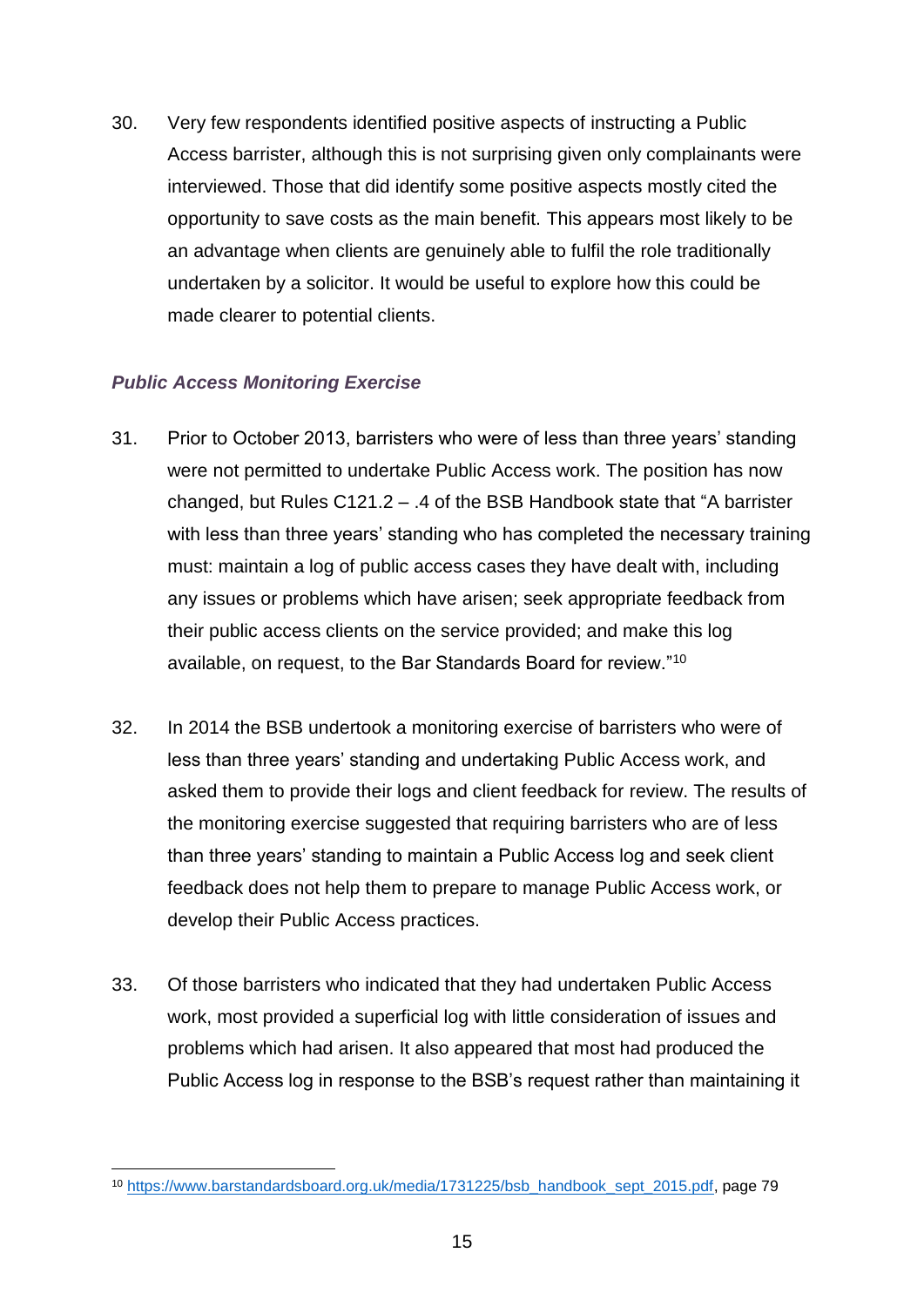contemporaneously. In addition, few barristers provided feedback from Public Access clients and those who did only provided positive feedback.

34. The October 2015 Report on High Impact Supervision Returns also states "Of particular note was the fact that few chambers actively seek feedback from lay clients and a number felt that it would not be possible or appropriate to do so. Rule C121 of the BSB Handbook requires barristers with less than three years' standing to seek appropriate feedback from their public access clients on the service provided, but few chambers referred to this in their return."<sup>11</sup> The report does describe how a few chambers seek feedback from lay clients, and it would be beneficial to consider how chambers could apply these strategies more widely. Rather than requiring barristers who are of less than three years' standing to maintain a Public Access log, it may be that there are more effective and proportionate means of seeking and reflecting on client feedback.

# <span id="page-18-0"></span>*Law for Life – Review of Public Access Guidance for Lay Clients and Testing with Members of the Public*

- 35. The BSB commissioned Law for Life to review the existing Public Access Guidance for Lay Clients, test it with some members of the public and amend as necessary.
- 36. The review highlighted that the existing guidance needed to be written in much clearer, simpler language for lay clients. The updated guidance asks the question "why use a barrister?" at the beginning and provides other, more general, information before providing information which is specific to Public Access. The current guidance perhaps assumes too much prior knowledge about what a barrister does and when consumers might want to use a barrister's services.

 $\frac{1}{11}$ 

[https://www.barstandardsboard.org.uk/media/1707974/2015\\_10\\_supervision\\_report\\_high\\_impact\\_the](https://www.barstandardsboard.org.uk/media/1707974/2015_10_supervision_report_high_impact_themes_comms.pdf) [mes\\_comms.pdf,](https://www.barstandardsboard.org.uk/media/1707974/2015_10_supervision_report_high_impact_themes_comms.pdf) page 19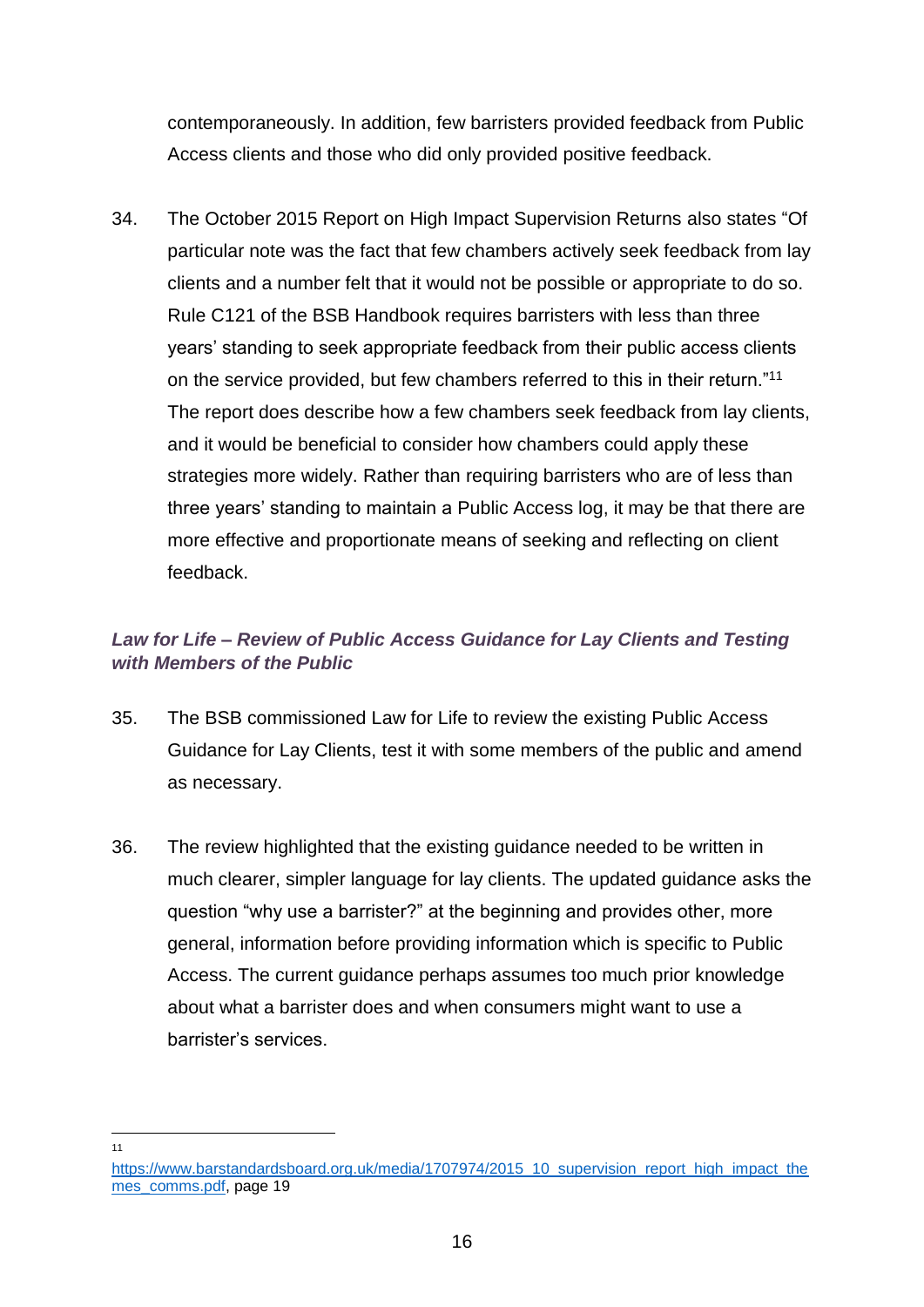- 37. The testing with clients also made us aware of particular areas where clients want more information and examples; for example, clients want to know what "reasonable" fees are. This is a difficult area for the BSB to address since we do not regulate fees, and cannot tell barristers what they should be charging for their work. However, the guidance updated by Law for Life tries to provide as much information as possible to make sure clients are aware of the options.
- 38. Law for Life also advised us that examples are very effective at increasing the reader's understanding, and important when explaining a system that might otherwise seem quite daunting. Although some people dislike examples and law practitioners are often nervous of them, Law for Life say there is evidence from evaluations to show that even those who dislike examples have an increased understanding when they are included. The updated guidance has added some examples to help aid understanding.

#### <span id="page-19-0"></span>*Optimisa Research – Qualitative Research Report into Client Care Letters*

39. In 2016, the BSB and other legal services regulators commissioned joint research with the Legal Services Consumer Panel (LSCP) to understand how consumers engage with client care letters with a view to improving their effectiveness. Optimisa undertook this research.<sup>12</sup> As their report states, "The need for this study was identified following growing recognition that the language used by legal services providers and the methods of communication used are a major barrier to individuals understanding and engaging with legal services. Client care letters were felt to be a key area of focus, given that they are usually the first written communication a consumer receives after taking up legal advice. While not in themselves a regulatory requirement, client care letters are often used to fulfil regulatory obligations such as providing written information about the complaints process. They are typically sent out soon

<sup>1</sup> 12 [https://www.barstandardsboard.org.uk/media/1794566/client\\_care\\_letters\\_research\\_report\\_-](https://www.barstandardsboard.org.uk/media/1794566/client_care_letters_research_report_-_final_021116.pdf) [\\_final\\_021116.pdf](https://www.barstandardsboard.org.uk/media/1794566/client_care_letters_research_report_-_final_021116.pdf)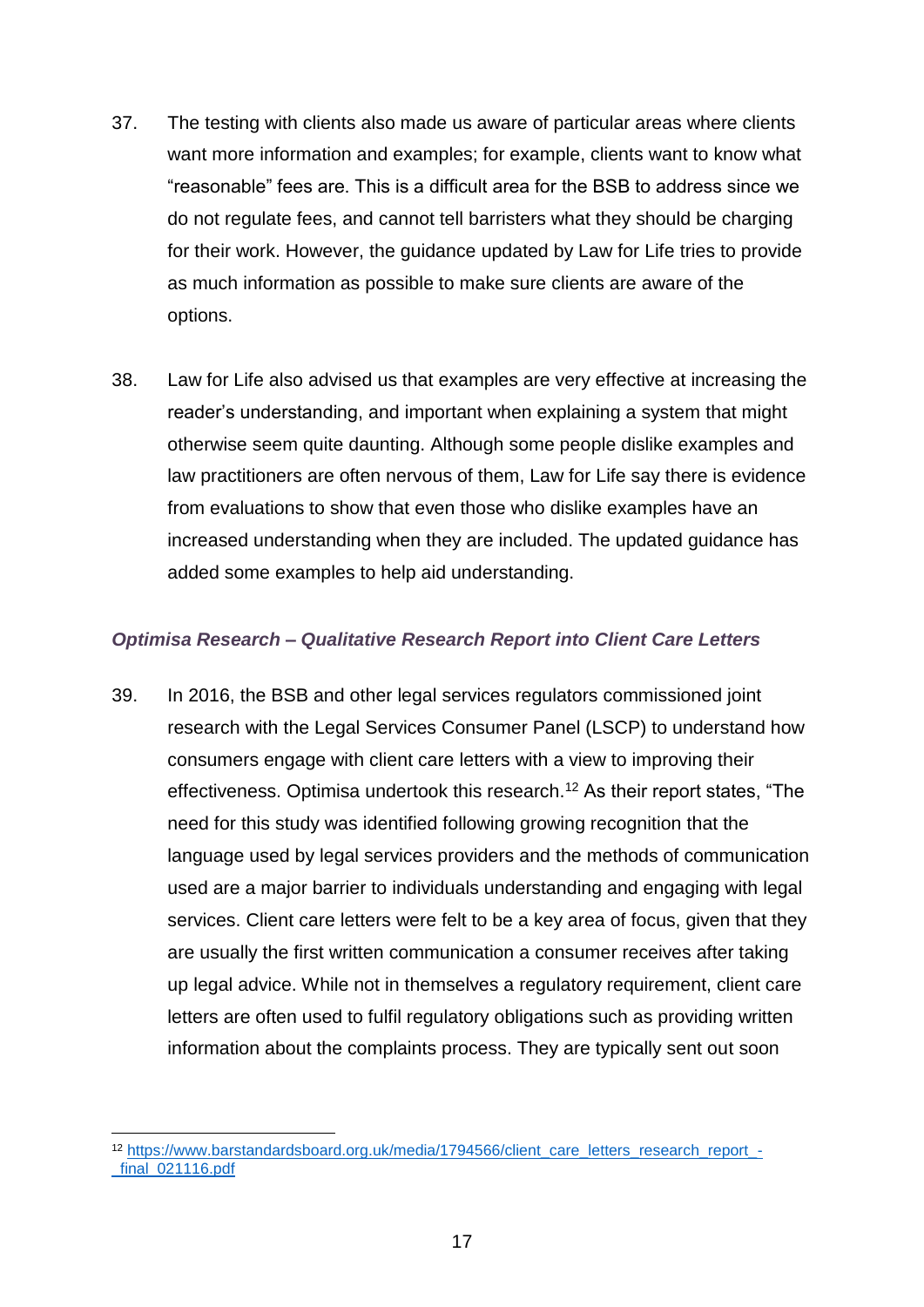after a legal services provider is appointed, as a confirmation of the consumer's instructions."<sup>13</sup>

- 40. This qualitative study was conducted in August 2016 and involved a series of 4 mini groups, 20 face-to-face depth interviews, and 1 workshop which involved 2 concurrent mini groups. This fieldwork took place across a number of locations in England and Wales.
- 41. The key findings of the research were as follows:
	- a) Confirmation letters at the beginning of the legal process are welcomed;
	- b) There is strong recall of receiving communications at the beginning of the legal process, but mixed levels of engagement;
	- c) Client care letters are often perceived as difficult to read this is particularly problematic for the most vulnerable consumers;
	- d) There appears to be a disconnect between the information provided and/or prioritised in client care letters and information that consumers are interested in;
	- e) Limited attention means that the first page is crucial to encouraging engagement, and that information can often be missed in lengthy documents; and
	- f) Greater consideration should be given as to whether additional support can be offered to more vulnerable consumers.
- 42. Key principles were also identified in order to encourage engagement with client care letters and the information provided within them. These are as follows:
	- a) Show a clear purpose provide the purpose of the letter and the importance of reading it upfront;

<sup>1</sup> <sup>13</sup> [https://www.barstandardsboard.org.uk/media/1794566/client\\_care\\_letters\\_research\\_report\\_](https://www.barstandardsboard.org.uk/media/1794566/client_care_letters_research_report_-_final_021116.pdf) final 021116.pdf, page 3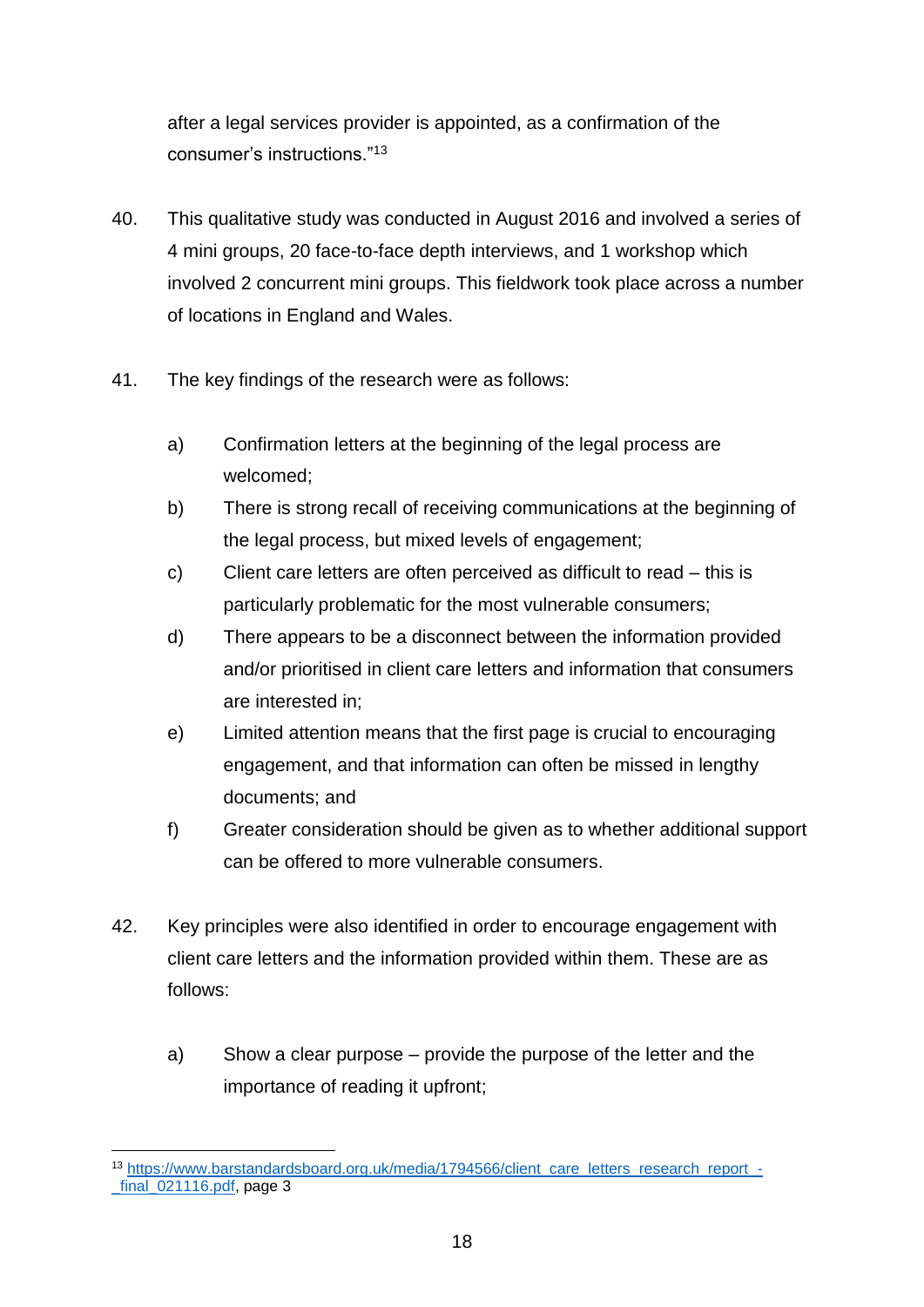- b) Keep it concise recognise that the ideal length is 1-2 pages. If this is not feasible, use short sentences, bullet points and headings to break the information up;
- c) Put it in plain English avoid using legal terms, archaic or complex language. Minimise the use of vague and/or heavily caveated information;
- d) Prioritise information focus on the information which is perceived to be most relevant to the consumer and ensure a logical flow;
- e) Personalise information provide details on the consumer's specific case; for example, their estimated costs and not general estimated costs. Tailor the letter so that irrelevant information is excluded. Use personal pronouns so it is clear you are talking to the individual;
- f) Make it easy to read use line spacing and a large font size (minimum size 12). Use headings to make the letter easy to navigate and avoid dense paragraphs;
- g) Highlight key information use visual tools such as bold text, headers, summary boxes, tables or diagrams, to make it easier for consumers to pick out key points; and
- h) Consider additional opportunities to engage consumers while there should be a clear reference to the complaints procedure in the client care letter, consider whether more detailed coverage is better delivered in separate leaflets, or whether reminders could be sent later on in the legal process to ensure that this information has cut through.

# <span id="page-21-0"></span>*Interviews with Consumer Organisations*

43. We also undertook two interviews with consumer organisations to help ensure that we were adequately considering the consumer perspective as well as that of the profession.

#### <span id="page-21-1"></span>*Interview 1*

44. The first interviewee commented that there are potentially benefits for consumers of the Public Access scheme, but there are too many barriers.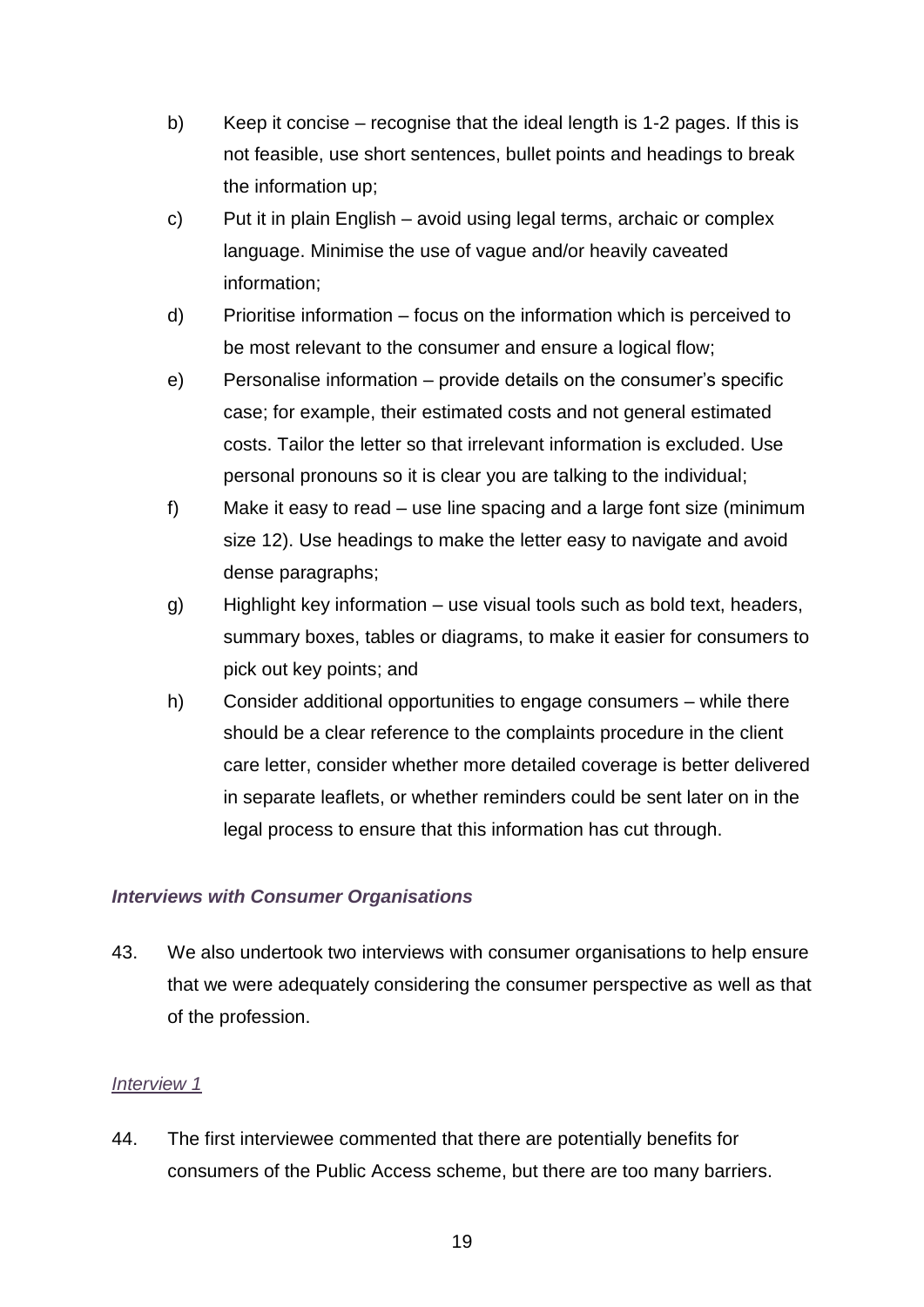Cost was identified as one of the main barriers. The interviewee suggested that the BSB consider how to provide more information on fees, and what different fee levels will likely achieve in the context of different kinds of cases. This is difficult for the BSB to address as we do not regulate fees, but we may need to consider how we can improve the information available for consumers about fees. However, it is not possible for the BSB to provide "reasonable" values for fees, or say whether a barrister's fees are good value for money in the context of different kinds of cases. We can only provide information on the ways in which barristers charge fees and/or require greater transparency from barristers in relation to fees.

- 45. Another barrier is that the threat of a barrister returning instructions is a deterrent to using the Public Access scheme for potential clients. Rule C123 of the BSB Handbook states that a barrister must stop working for the client if it becomes apparent that it would be in the best interests of the client for them to instruct a solicitor instead.<sup>14</sup> Our Guidance for Lay Clients explains this<sup>15</sup> and it is important information to provide so that clients are fully aware of the position, but it also appears to be creating a deterrent.
- 46. The interviewee also thought that barristers are often ill-equipped to deal with vulnerable clients, and this may be preventing the system from working as well as it should for consumers. The interviewee gave an example comparing solicitors and barristers and said that while solicitors will often need to deal with vulnerable clients, in general barristers are not as experienced in this area.
- 47. The interviewee also thought that barristers may seem intimidating and inaccessible to many consumers, particularly because many of them will only be familiar with barristers from television programmes, which often portray them as very aggressive. Any scheme or information that would allow the

<sup>1</sup> <sup>14</sup> [https://www.barstandardsboard.org.uk/media/1731225/bsb\\_handbook\\_sept\\_2015.pdf,](https://www.barstandardsboard.org.uk/media/1731225/bsb_handbook_sept_2015.pdf) page 80 15

https://www.barstandardsboard.org.uk/media/1666529/3\_the\_public\_access\_scheme\_guidance\_for lay\_clients.pdf, page 7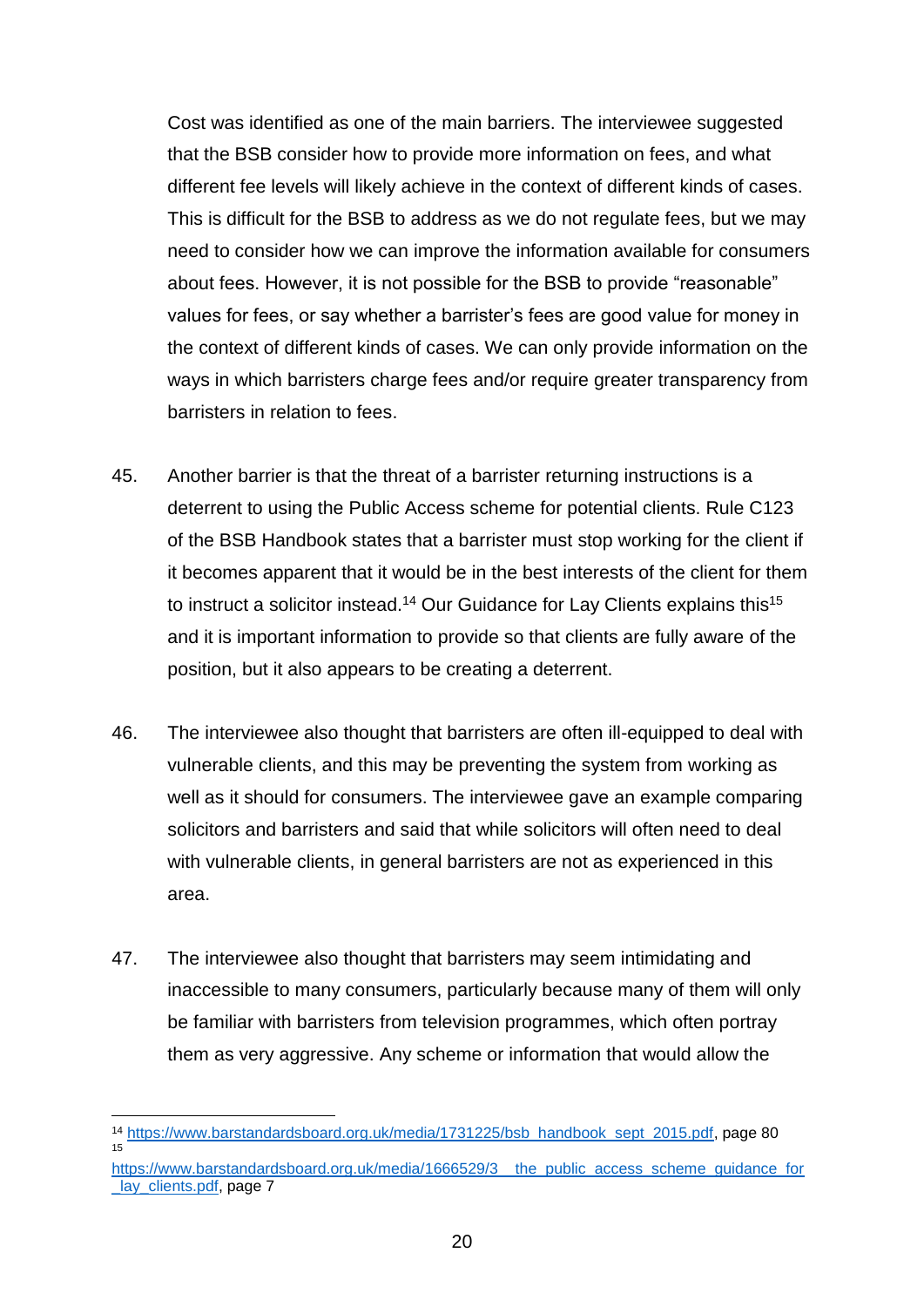public to better understand potential legal problems and what barristers do would be helpful. Furthermore, it is important to use accessible language with useful context in any information provided for consumers.

48. Finally, a point made by the first interviewee was that the strength of Public Access is for discrete pieces of work; for example, representation at a hearing. It does not work so well for longer, ongoing cases, although it is unlikely that many barristers would want to work on such cases via Public Access. This is due to the additional administrative tasks and communication with clients which can make such work more challenging and resource intensive for barristers.

#### <span id="page-23-0"></span>*Interview 2*

- 49. The second interview conducted followed the same topic guide as the first interview, but the interviewee usefully shared insights into both Public and Licensed Access. Much like the first interview, attention was drawn to the fact that Public and Licensed Access are well suited to discrete or unbundled work and allow clients to approach their case in a piecemeal way. That is, clients can do most of the work themselves as litigants in person, but can call on barristers as experts without being required to also instruct a solicitor or other professional client. For this reason, the interviewee is of the view that they are useful schemes.
- 50. In contrast to the first interviewee, the second interviewee thought that there was nothing currently preventing the system from working well for consumers, but commented that in progressing the work on Public and Licensed Access further, it would be important for the BSB to strike the right balance between protecting consumers, supporting barristers and over-regulation. There was a concern that the BSB might fall into the trap of creating a lot of additional regulation to protect consumers and support barristers, which may not be proportionate or necessary. The comments about supporting barristers related to the fact that barristers are often not used to dealing with clients directly, and may need support in this while they adjust. Furthermore, barristers are more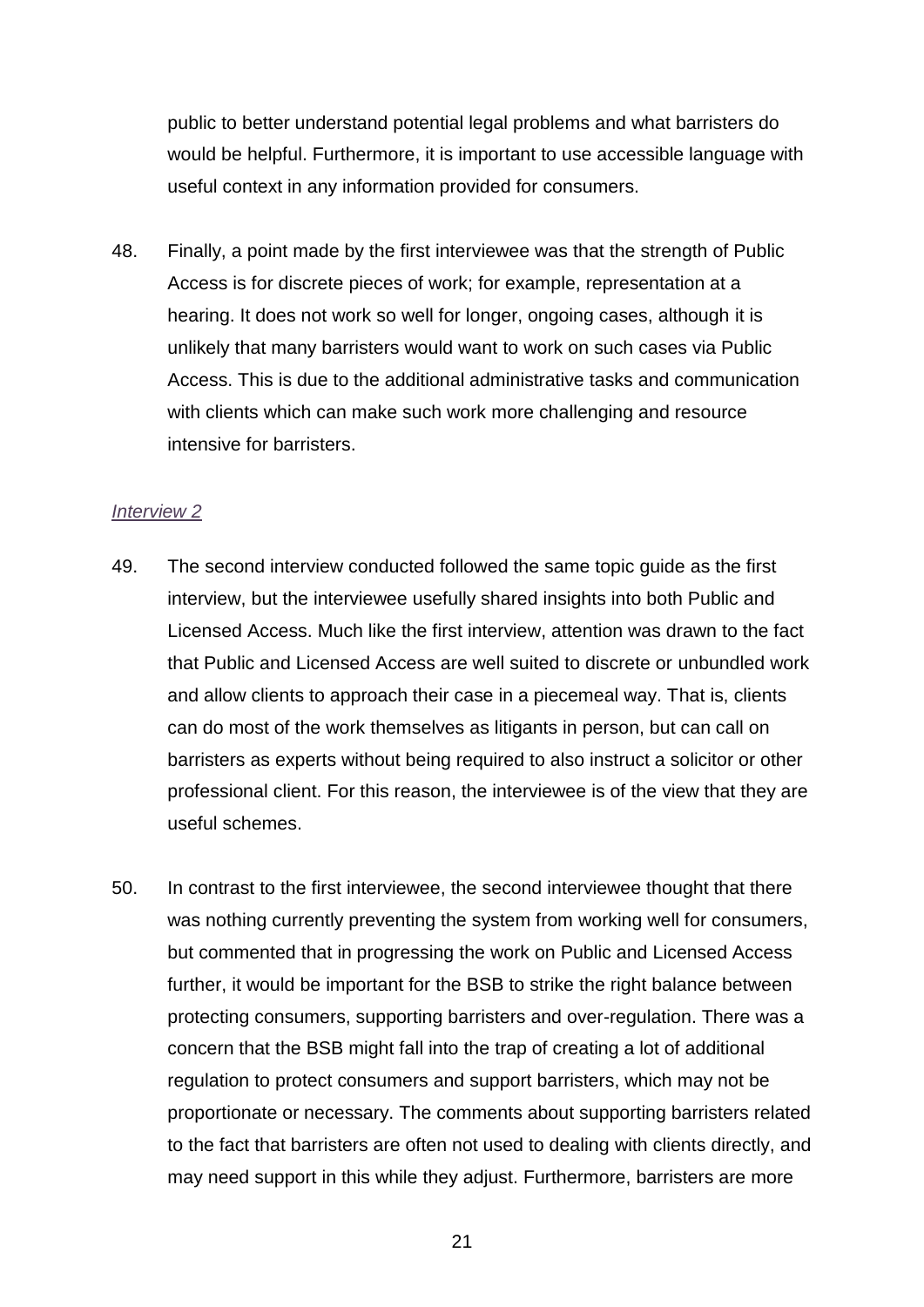exposed to complaints, whether justified or not, when working via Public Access.

- 51. It was discussed that the Terms of Work for Licensed Access<sup>16</sup> need updating in line with the BSB Handbook, but the interviewee thought they generally functioned well for barristers. They could perhaps use plainer English, but Licensed Access clients are sophisticated, so this may not be necessary. In addition, the Licensed Access Recognition Regulations and the Schedules to them need updating. Overall, the view was that the Licensed Access scheme is working well and there is little evidence to support significant reform.
- 52. The interviewee emphasised that good communication is important both a) from the BSB and b) between the client and the barrister so that members of the public understand what their options are when it comes to accessing legal services. Any communications for consumers should avoid using too much legal jargon, which adds confusion and can be another deterrent from using the Public (and perhaps the Licensed) Access schemes. It was suggested that the BSB should take the role of communicating information about the scheme to consumers on behalf of barristers, since we cannot monitor in real time the extent to which all barristers are providing the necessary information to their clients. However, it was also discussed that it is important for the BSB not to overstep its role and promote barristers' services, which is the role of the Bar Council in its representative capacity.

# <span id="page-24-0"></span>*Licensed Access Surveys for Barristers and Clients*

53. The BSB conducted surveys on Licensed Access for both barristers and clients who have used the scheme. The purpose of the surveys was to improve our knowledge of how the Licensed Access scheme operates in practice.

<sup>1</sup> 16 [http://www.barcouncil.org.uk/media/90761/bsb\\_licensed\\_access\\_terms\\_of\\_work.pdf](http://www.barcouncil.org.uk/media/90761/bsb_licensed_access_terms_of_work.pdf)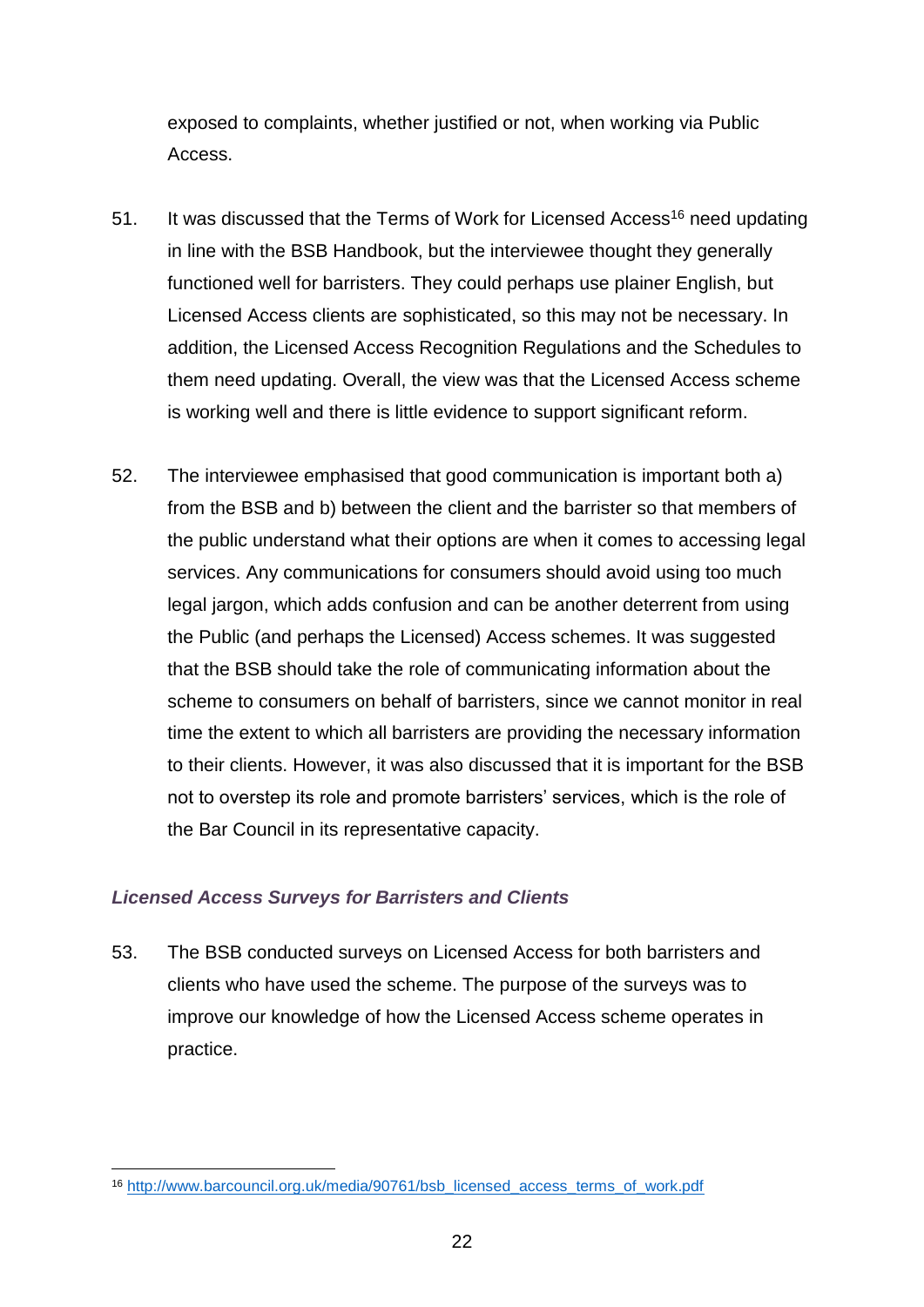- 54. The research was conducted using online surveys. The barristers' survey was sent to all currently self-employed or dual capacity barristers and was completed by 180 respondents. The clients' survey was sent to all clients who were directly authorised by the BSB to use the Licensed Access scheme. An email was also sent to barristers asking them to send the survey link on to any Licensed Access clients that had instructed them. In addition, the link was sent to the various professional bodies whose members may use the scheme by virtue of the Schedules to the BSB's Licensed Access Recognition Regulations. Some of these bodies circulated the link to their members. Ultimately we received responses from 70 clients who had used the Licensed Access scheme.
- 55. For both surveys, those responding were a self-selecting sample and are unlikely to be representative of all barristers and clients who have used the Licensed Access scheme. For the clients' survey, the findings are highly unlikely to be representative due to a high level of non-response and the fact that we could not notify all Licensed Access clients directly. In particular, those who are authorised by the BSB directly are likely to be over-represented in the sample, as we were able to email them the survey directly. Nonetheless, the findings from both surveys can be seen as indicative of the experiences of clients and barristers using the scheme, and help to provide information about the sorts of work involved and any issues that can arise.
- 56. The main findings from both the barristers' and clients' survey are that the Licensed Access scheme appears to be working well, and no significant issues with the way the scheme operates were identified. For example, the vast majority of barrister respondents (97.2%) stated that they had never had grounds to believe a Licensed Access client had either failed to comply with the terms of their licence, or the terms on which the work was undertaken. In addition, no respondents felt that their Licensed Access barrister had ever failed to comply with the Terms of Work.
- 57. It was suggested that there could be better awareness of the scheme so that more consumers are able to utilise it. Some respondents also thought that the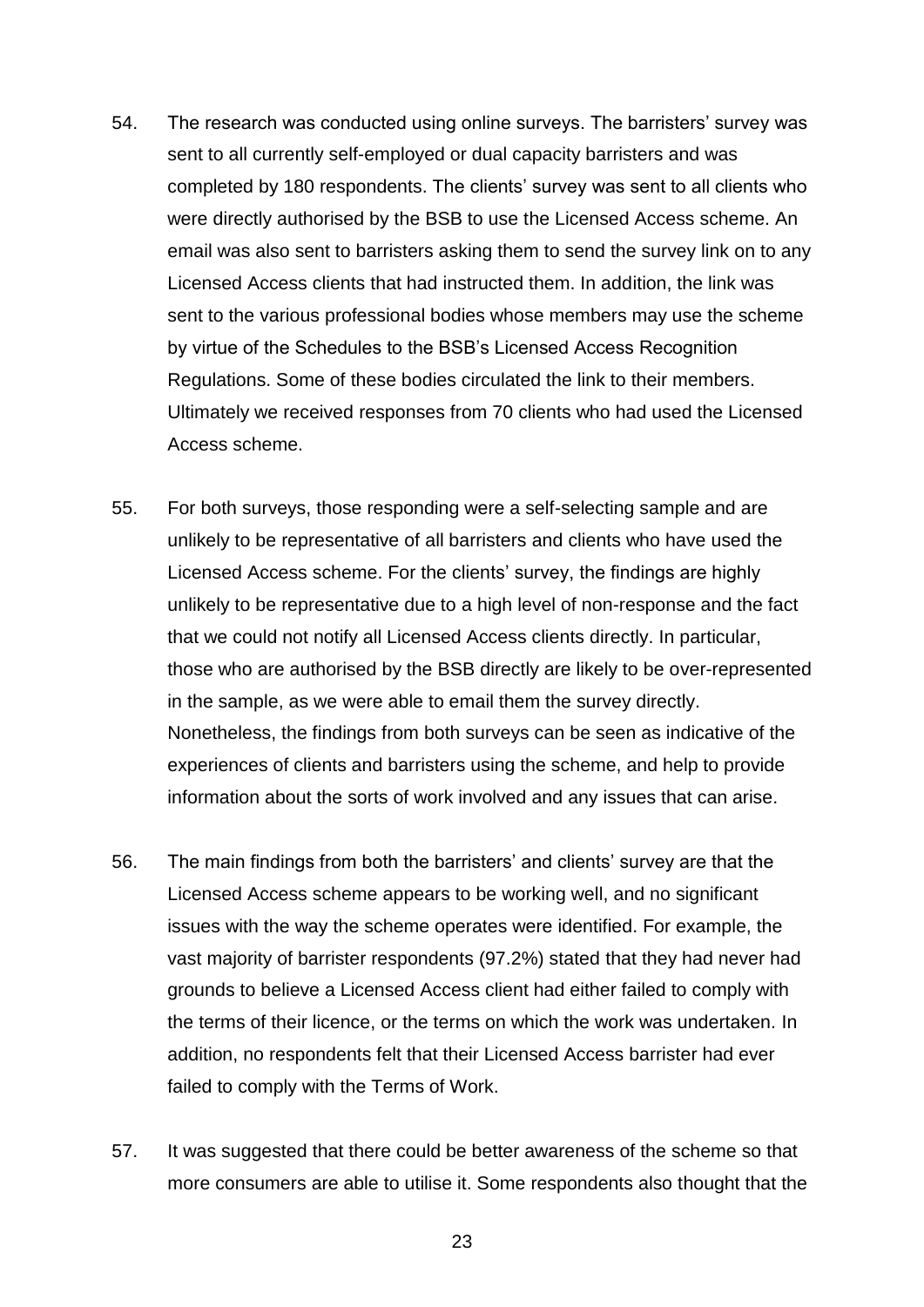Licensed Access Terms of Work required some changes; for example, to make them more comprehensible to lay people, or update them in line with the BSB Handbook.

- 58. Through the process of contacting Licensed Access clients with the survey, it also came to light that the names of the some of the professional bodies listed in the Schedules to the Licensed Access Recognition Regulations need updating.
- 59. The only potentially significant issue which the surveys identified is that some barrister respondents stated they had conducted litigation for clients without specific authorisation to do so. This may be due to the difficulty in determining which tasks can be considered "conducting litigation" as laid out in the Legal Services Act 2007 (LSA) $17$ , and what does not fall under this definition. It is difficult for the BSB to address this since it is defined in statute and not by us. However, the confusion about the definition of "conducting litigation" was also shown to be a problem in Pye Tait's Public Access research (supply side), although their research concluded it was unlikely that the barristers they spoke to in depth were undertaking the reserved activity of litigation inadvertently. As part of the review, we therefore need to consider how we could improve barristers' and clients' understanding of "conducting litigation".

# <span id="page-26-0"></span>**Risks and Issues**

1

60. Once the evidence gathering stage had been completed, we progressed onto analysing the evidence collected. We identified key risks and issues and this was the final part of the "problem definition" stage of the policy development framework. This meant that we were in a position to progress to the "developing options" stage by making recommendations as to how the work on Public and Licensed Access should be progressed further.

<sup>17</sup> <http://www.legislation.gov.uk/ukpga/2007/29/schedule/2>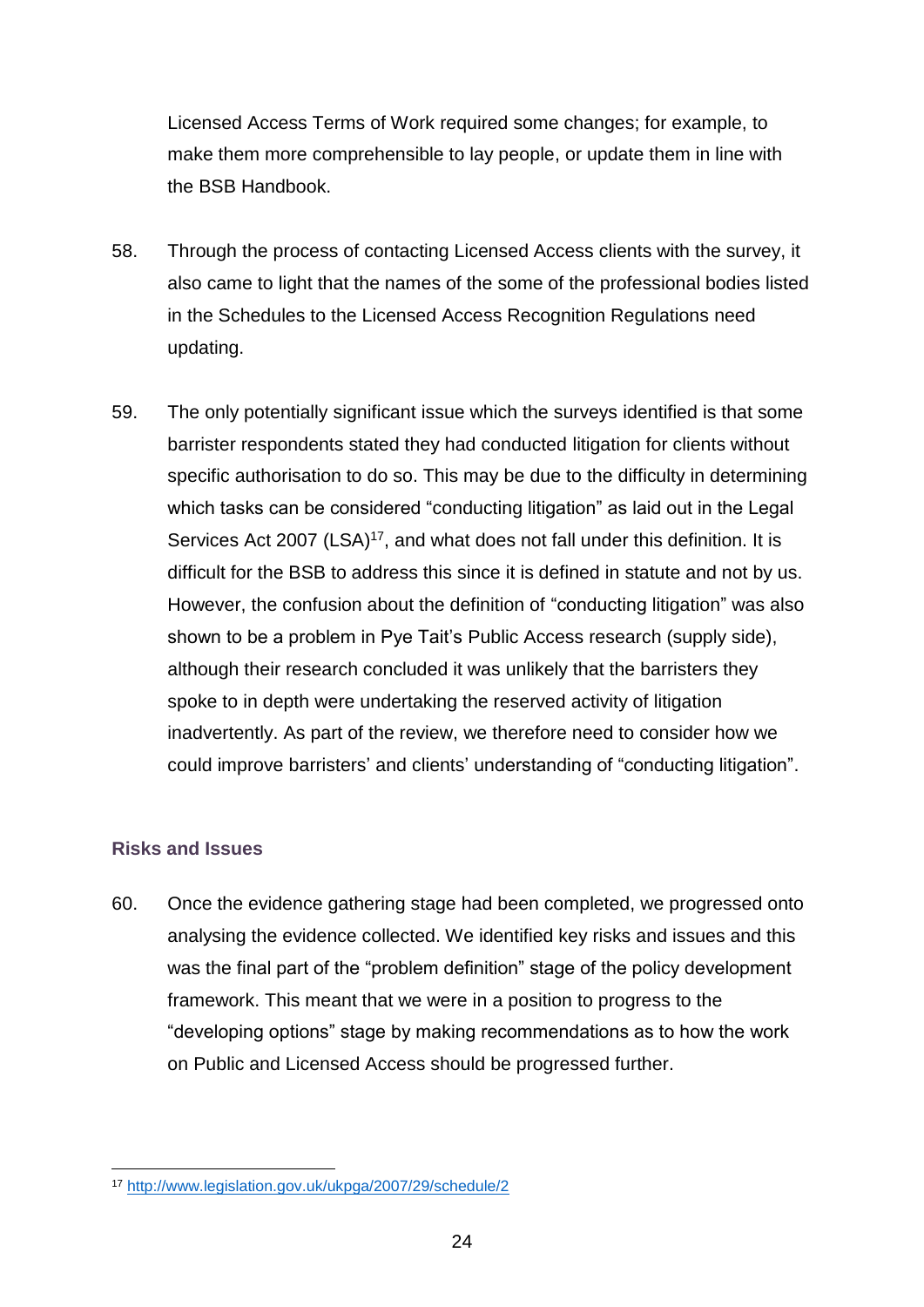- 61. Having gathered and reviewed the evidence above, it was then developed into risk tables to help us consider the evidence with a focus on risks and issues (in line with the BSB's risk-based approach to regulation). It should be noted that the risk tables only included the evidence in relation to Public Access and not Licensed Access. As the evidence above shows, there appear to be more issues with Public Access than Licensed Access, and so a decision was made to consider the two schemes separately.
- 62. The original tables aligned the issues identified for Public Access with the BSB's Risk Index. Some of these issues seemed to be key issues, while others appeared to be causes of, or factors contributing to, key issues. The tables went through various iterations determining what the causes, issues and impacts were. Ultimately this led to the identification of three key issues:
	- a) There are barriers that are making some consumers unable or unwilling to access a Public Access provider;
	- b) Barristers and clerks may not have enough support or may be inadequately prepared to manage Public Access work; and
	- c) Some Public Access barristers may be providing a poor client service;
- 63. The final versions of these tables show the three key issues and their contributing factors, and sort the causes based on the strength and reliability of the evidence. The tables were used to steer the consideration of possible options, which are discussed in more detail below.
- 64. The causes of the three key issues were separated into a number of categories:
	- a) Fees/cost;
	- b) Information/guidance;
	- c) Training/preparation;
	- d) Communications/access between the barrister and the client;
	- e) Client experience;
	- f) BSB Handbook rules/breaches; and
	- g) Other.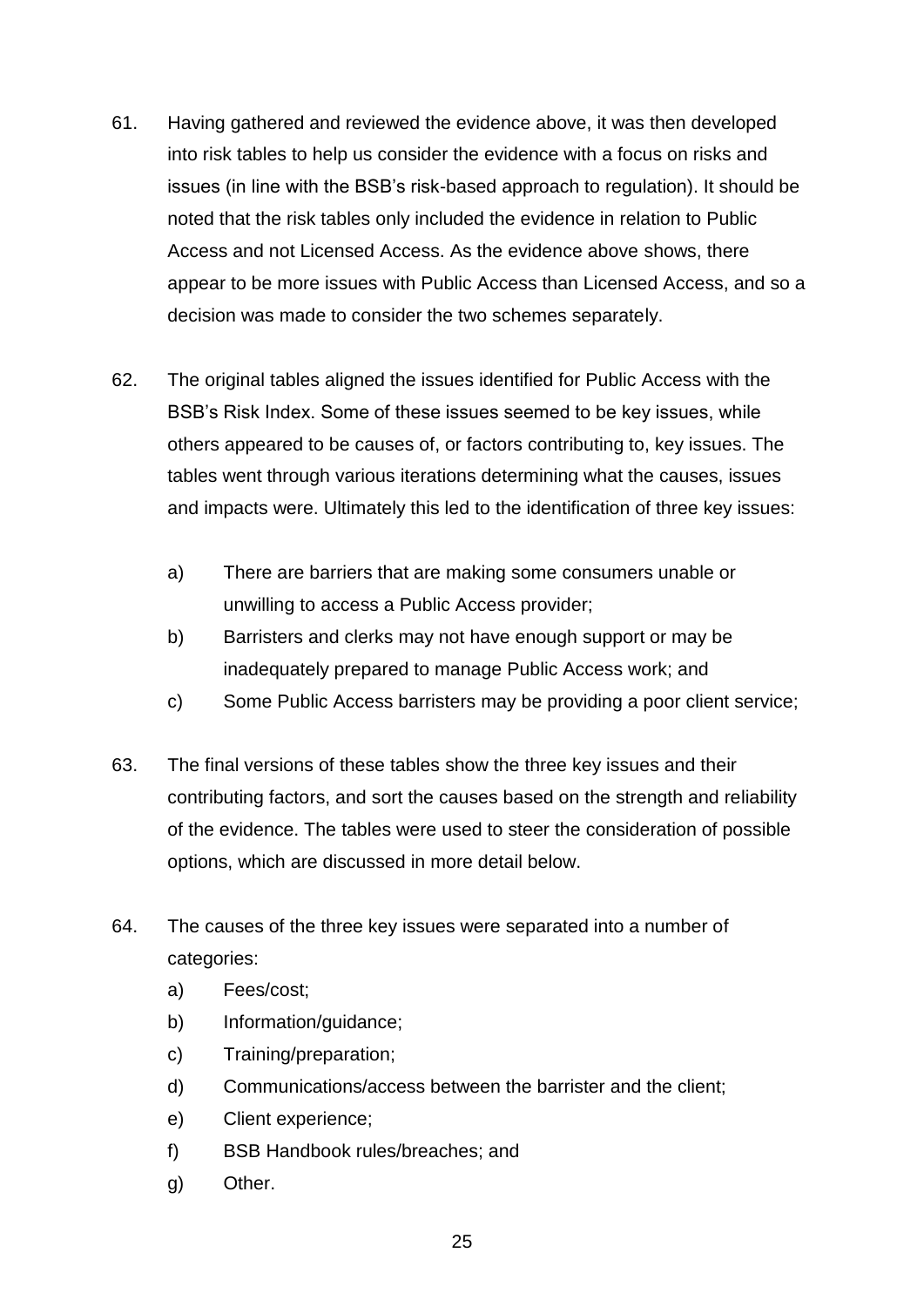65. The causes for each key issue were presented according to these categories. In this way, we were able to see how the different categories affected each key issue and discuss possible options that could have an impact on all three key issues. The category of information/guidance, for example, had several causes contributing to each issue. If initiatives were targeted at the causes in this category, it could feasibly help to make improvements across all three issues.

# <span id="page-28-0"></span>*Key Issue 1: There are barriers that are making some consumers unable or unwilling to access a Public Access provider*

- 66. The essence of this key issue is that there are barriers preventing potential clients from engaging with the Public Access scheme. These barriers might make consumers unable or unwilling to engage with a barrister directly.
- 67. According to the research from Pye Tait, clients often do not understand how fees are calculated. We have also identified this as a possible example of poor practice from barristers, but it does create a barrier which prevents clients from using the scheme.
- 68. The information and guidance available also appears to be creating barriers for consumers. The BSB publishes Public Access Guidance for Lay Clients on its website, but according to the research by Law for Life and Pye Tait (demand side), many clients are unaware of the guidance. In addition, feedback from the demand side research suggests that the Public Access Guidance for Lay Clients is not clear, uses too much legal jargon and assumes too much prior knowledge. The same applies to the Public Access Model Client Care Letters available on the BSB website.<sup>18</sup> Barristers also commented in Pye Tait's supply side research that the model letters use too much legal jargon and that while they help barristers to fulfil their regulatory obligations, they are less helpful for clients. Furthermore, barristers were of

<sup>18</sup> <https://www.barstandardsboard.org.uk/regulatory-requirements/bsb-handbook/code-guidance/>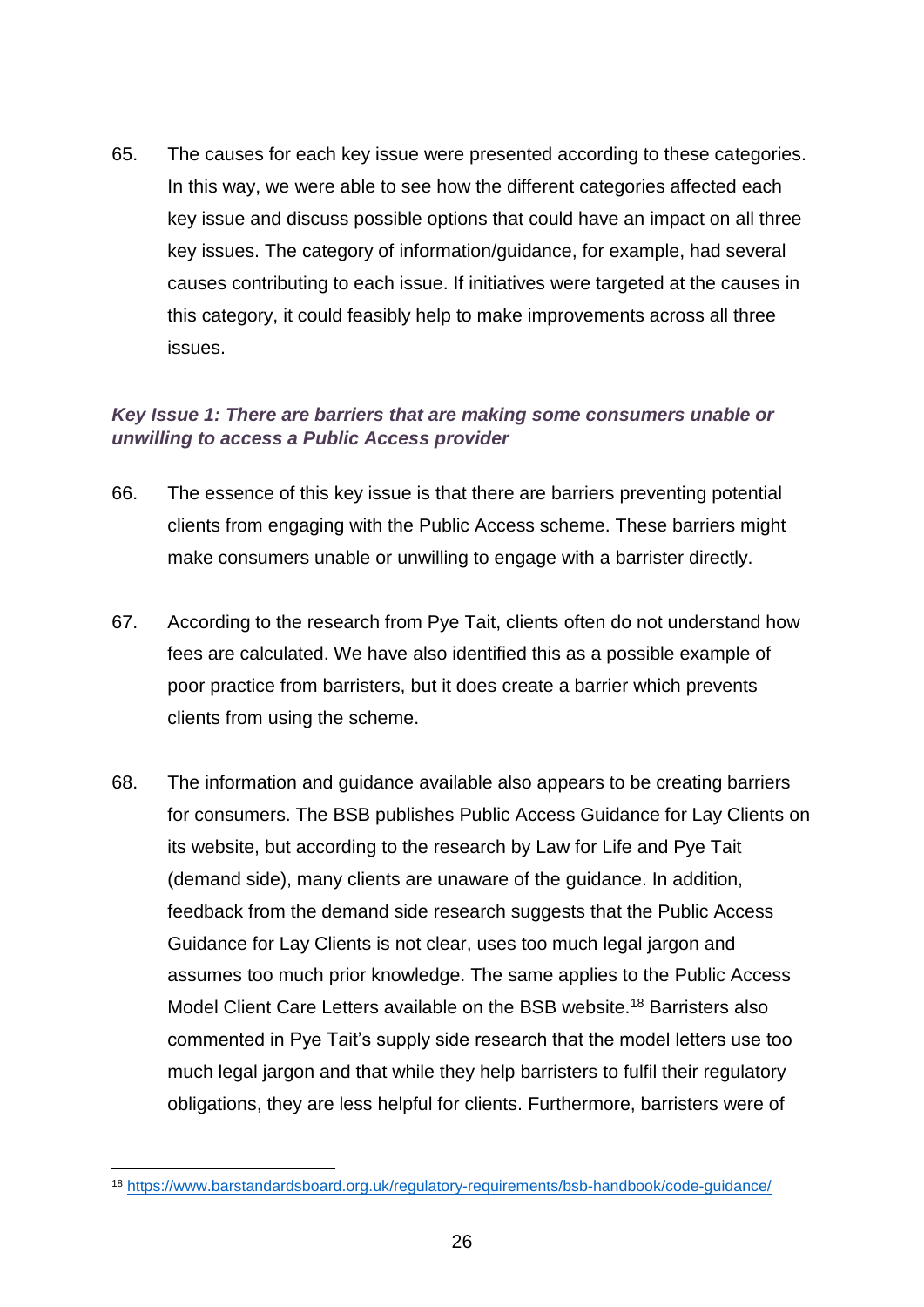the view that a general lack of awareness of the Public Access scheme is the biggest barrier for clients.

- 69. Better information and guidance for clients could also help address client expectations, which contributes to this key issue. The evidence shows that clients have expectations about Public Access relating to cost, barristers' expertise and how simple the process is, and they can also expect to be able to access the barrister directly at all times. When these expectations cannot be met, it can create further barriers and make clients unwilling to use the scheme. It was also noted that chambers and clerking arrangements may create barriers to using the Public Access scheme; for example, their procedures may not be 'lay client friendly'. This can deter lay clients from engaging in Public Access.
- 70. Another cause of consumers being unable to access a Public Access barrister is the inability of potential clients to fulfil the functions traditionally handled by a solicitor, such as the conduct of litigation. This is not necessarily a significant concern, as barristers are not permitted to accept Public Access work if it would be in the client's best interests to instruct a solicitor. This would most likely be the case if a client was unable to manage the tasks a solicitor would normally undertake. However, it is still a barrier that should be noted. It is something that may change over time if more barristers become authorised to conduct litigation as part of their Public Access practice.
- 71. The cab-rank rule (Rule C29 in the BSB Handbook) obliges barristers to accept instructions except in particular circumstances, but does not apply to Public Access cases.<sup>19</sup> However, it is still a requirement that barristers do not "withhold [their] services on grounds that are inherently inconsistent with [their] role in upholding access to justice and the rule of law" (guidance to Rule C28 in the BSB Handbook).<sup>20</sup> It is important to consider whether not applying the cab-rank rule to Public Access cases creates a barrier to access.

<sup>19</sup> [https://www.barstandardsboard.org.uk/media/1731225/bsb\\_handbook\\_sept\\_2015.pdf,](https://www.barstandardsboard.org.uk/media/1731225/bsb_handbook_sept_2015.pdf) page 44 <sup>20</sup> [https://www.barstandardsboard.org.uk/media/1731225/bsb\\_handbook\\_sept\\_2015.pdf,](https://www.barstandardsboard.org.uk/media/1731225/bsb_handbook_sept_2015.pdf) page 43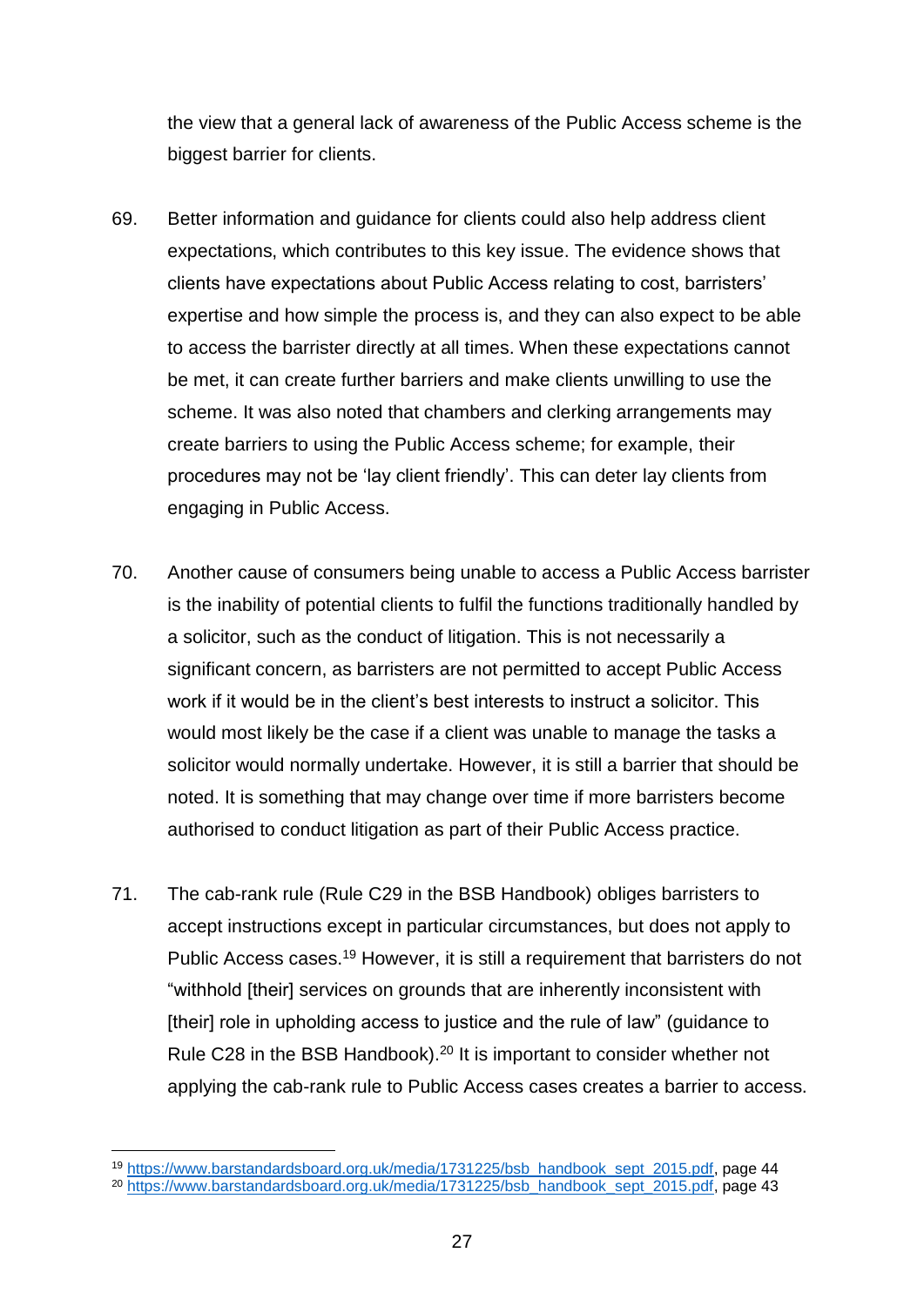It is also important to consider whether applying the cab-rank rule to Public Access cases would create a barrier to access, in that barristers may become less inclined to undertake Public Access work.

72. Pye Tait's supply-side research found that "In the past 12 months, nearly twothirds of respondents declined between 1 and 5 public accesses cases. Just over a fifth of respondents have never declined a public access case at all."<sup>21</sup> The report continued by stating that: "The most prevalent reasons for declining cases are that either the client or the case is not suitable for public access work. Nearly 60% of respondents stated that clients were unsuited to the scheme, and just over 50% that the case was unsuitable. Nearly 40% of respondents did not want to take on the case. However it should be noted that this does not reveal the number of instances of barristers electing not to take on a case because they did not want to, for example this may have only happened once in the past 12 months."<sup>22</sup> The reasons barristers gave for declining Public Access cases are shown in the table below:



<sup>21</sup> [https://www.barstandardsboard.org.uk/media/1788136/public-access-final-report\\_26.9.2016.pdf,](https://www.barstandardsboard.org.uk/media/1788136/public-access-final-report_26.9.2016.pdf) page 30

<sup>22</sup> [https://www.barstandardsboard.org.uk/media/1788136/public-access-final-report\\_26.9.2016.pdf,](https://www.barstandardsboard.org.uk/media/1788136/public-access-final-report_26.9.2016.pdf) pages 31-32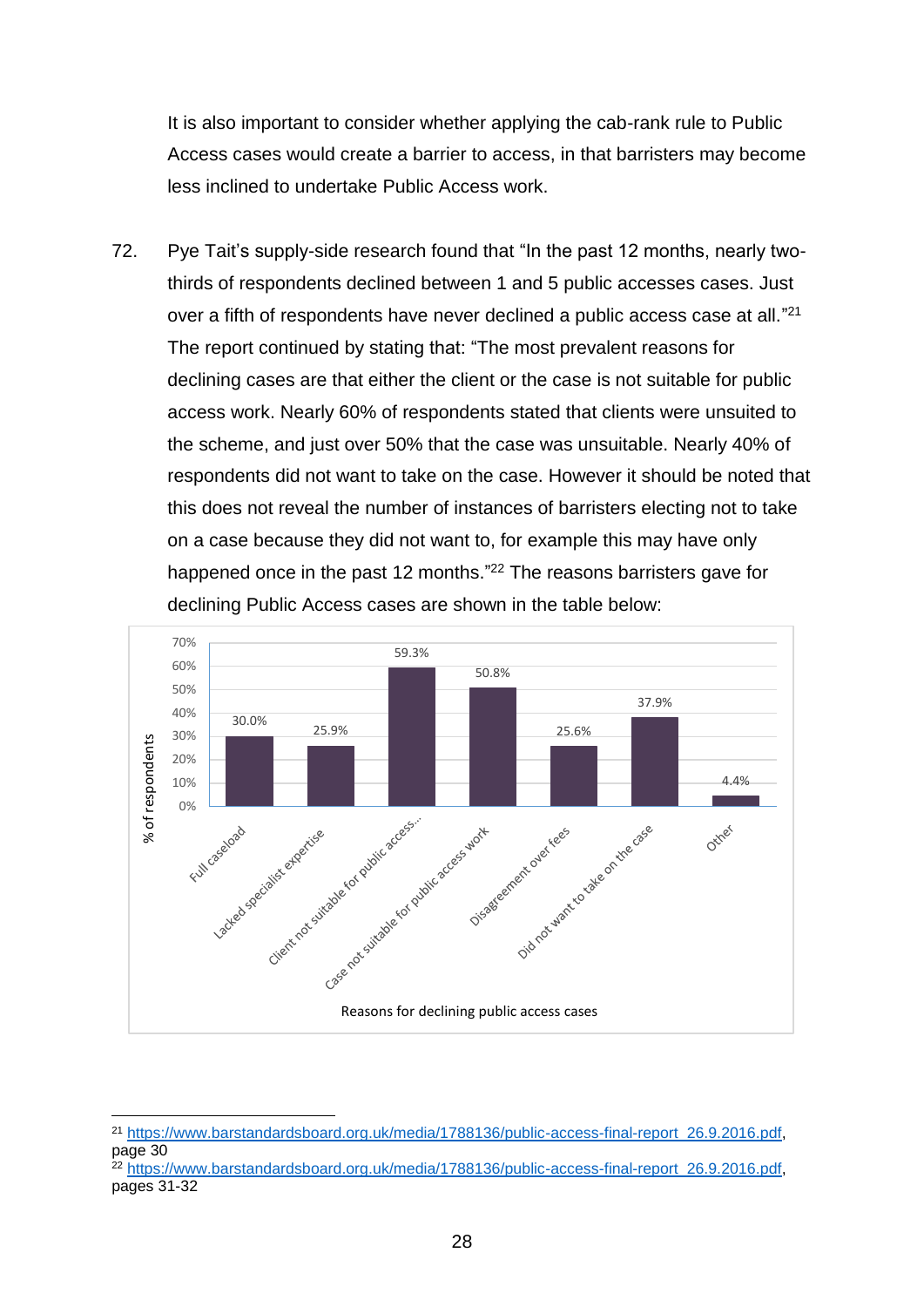- 73. These findings were supplemented with qualitative feedback. This revealed that "risk assessment is an important influencing factor when barristers decide whether or not to accept public access instructions. As the vast majority of respondents are self-employed, the risk of the work going wrong in some way can be significant." <sup>23</sup> Barristers feel more exposed to complaints and therefore disciplinary action, for example, when undertaking Public Access work. The report also states that "Another risk relates to getting paid for public access work; a number of barristers who participated in in-depth interviews said they have spent time and effort chasing up fees which would not have been the case if instructed by a professional client."<sup>24</sup>
- 74. Finally, the report found that some barristers "do not think public access work is suitable for vulnerable clients, and these cases are often declined as part of the clerks' initial screening. In this context barristers consider clients to be 'vulnerable' if they would be unable to conduct litigation, and manage the administrative burden. In a lot of cases, clients approach barristers via the scheme when they have already been turned away by solicitors, as their case is unlikely to succeed or lacks validity in other ways. Therefore barristers will reject the case on grounds of lack of suitability."<sup>25</sup> There is therefore a risk that, in addition to imposing a regulatory requirement on barristers which is not imposed on solicitors, applying the cab-rank rule to Public Access cases would not lead to a meaningful improvement in access, as there would still be an exception for lack of suitability.
- 75. The evidence suggested that the number of potential cases declined by Public Access barristers is not disproportionate, and cases are largely declined for good reasons. In addition, there is evidence to suggest that applying the cabrank rule to Public Access cases would create a barrier to access, in that barristers may become less inclined to undertake Public Access work. It could

<sup>&</sup>lt;sup>23</sup> https://www.barstandardsboard.org.uk/media/1788136/public-access-final-report\_26.9.2016.pdf page 32

<sup>24</sup> [https://www.barstandardsboard.org.uk/media/1788136/public-access-final-report\\_26.9.2016.pdf,](https://www.barstandardsboard.org.uk/media/1788136/public-access-final-report_26.9.2016.pdf) page 32

<sup>25</sup> [https://www.barstandardsboard.org.uk/media/1788136/public-access-final-report\\_26.9.2016.pdf,](https://www.barstandardsboard.org.uk/media/1788136/public-access-final-report_26.9.2016.pdf) page 33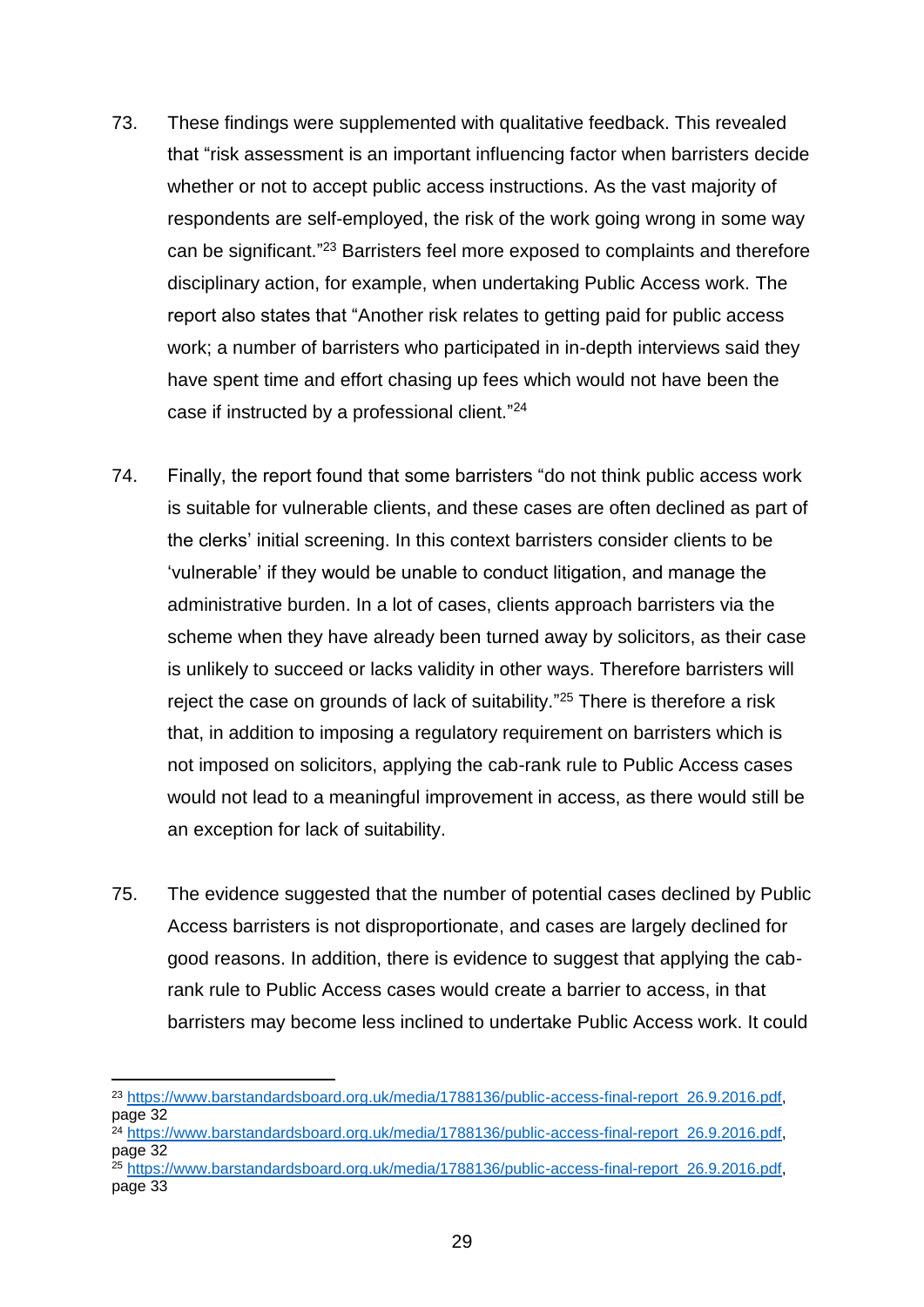also lead to Public Access instructions being accepted inappropriately. However, as this issue has significant implications for access to justice, it will require further consideration as part of the review. For example, while the cab-rank rule does not apply to Public Access cases, it is still a requirement that barristers do not "withhold [their] services on grounds that are inherently inconsistent with [their] role in upholding access to justice and the rule of law". It is therefore important to consider whether this prohibition is working effectively in the context of Public Access.

- 76. This issue regarding barriers to access aligns with the Risk Outlook theme about failure to meet consumer needs, and is consistent with several risks in the Risk Index:
	- a) 5:1: Failure to meet consumer demand;
	- b) 5:3: Poor public perception of legal services;
	- c) 5:4: Affordability or value concerns; and
	- d) 5:5: Lack of accessible, quality market information to inform consumer choice.
- 77. Taking action with regard to this key issue will also support the regulatory objectives, in particular improving access to justice and protecting and promoting the public interest and the interests of consumers.

# <span id="page-32-0"></span>*Key Issue 2: Barristers and clerks may not have enough support or may be inadequately prepared to manage Public Access work*

78. Information and guidance was identified as a category of causes that cuts across all three key issues. The research showed that there is a lack of clarity with regard to what constitutes the conduct of litigation, and both barristers and clerks seem to be uncertain. For barristers to be better able to undertake Public Access work and to prevent them from conducting litigation without BSB authorisation, better guidance on what constitutes litigation was requested by many barristers in the surveys and interviews. It is difficult for the BSB to address this as we do not set the definition of "conducting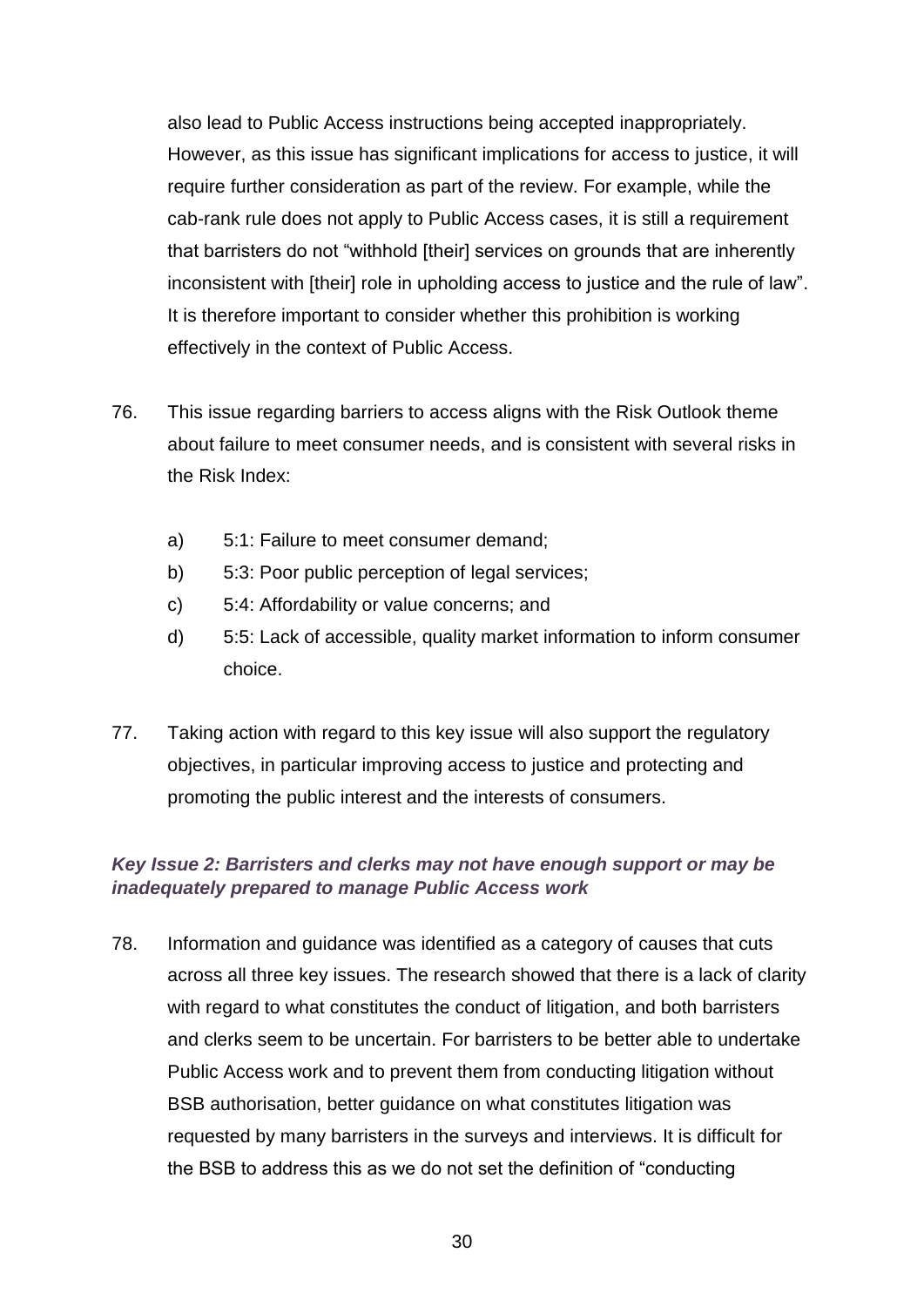litigation", but based on the evidence we should investigate if there are ways to provide clarity.

- 79. A lack of adequate training and preparation for barristers and clerks appeared to be the other factor contributing to this key issue. Pye Tait's supply side research showed that many barristers are unsure what makes clients suitable or unsuitable for Public Access. Similarly, it seems that many barristers struggle to identify and manage vulnerable clients, and may have not always been prepared for this through the Public Access training. Through the surveys and interviews conducted by Pye Tait, barristers have also requested that the training contain more preparation for managing client expectations. This may be a way to make improvements against the other key issues too.
- 80. While the evidence could suggest that the current training does not adequately prepare barristers for some aspects of Public Access work, we intend to undertake further work on this. It was also suggested that clerks and administrators who deal with Public Access work should attend training to ensure they are well prepared, and that barristers have enough administrative support. The Bar Council offers a Public Access training course for clerks.
- 81. This key issue also aligns with several risks from the Risk Index. 3.6 particularly relates to the conduct of litigation, while the others apply more generally:
	- a) 1:1: Failure to provide a proper standard of service;
	- b) 1:2: Failure to give clear information about fees;
	- c) 1:3: Inadequate complaint handling;
	- d) 3:1: Inadequate training and preparation for practice;
	- e) 3:2: Lack of legal competence;
	- f) 3:3: Lack of cultural competence and people skills; and
	- g) 3:6: Authority to practise.
- 82. Taking action with regard to this key issue would be in the public and consumer interest. It will be important to ensure that any such steps would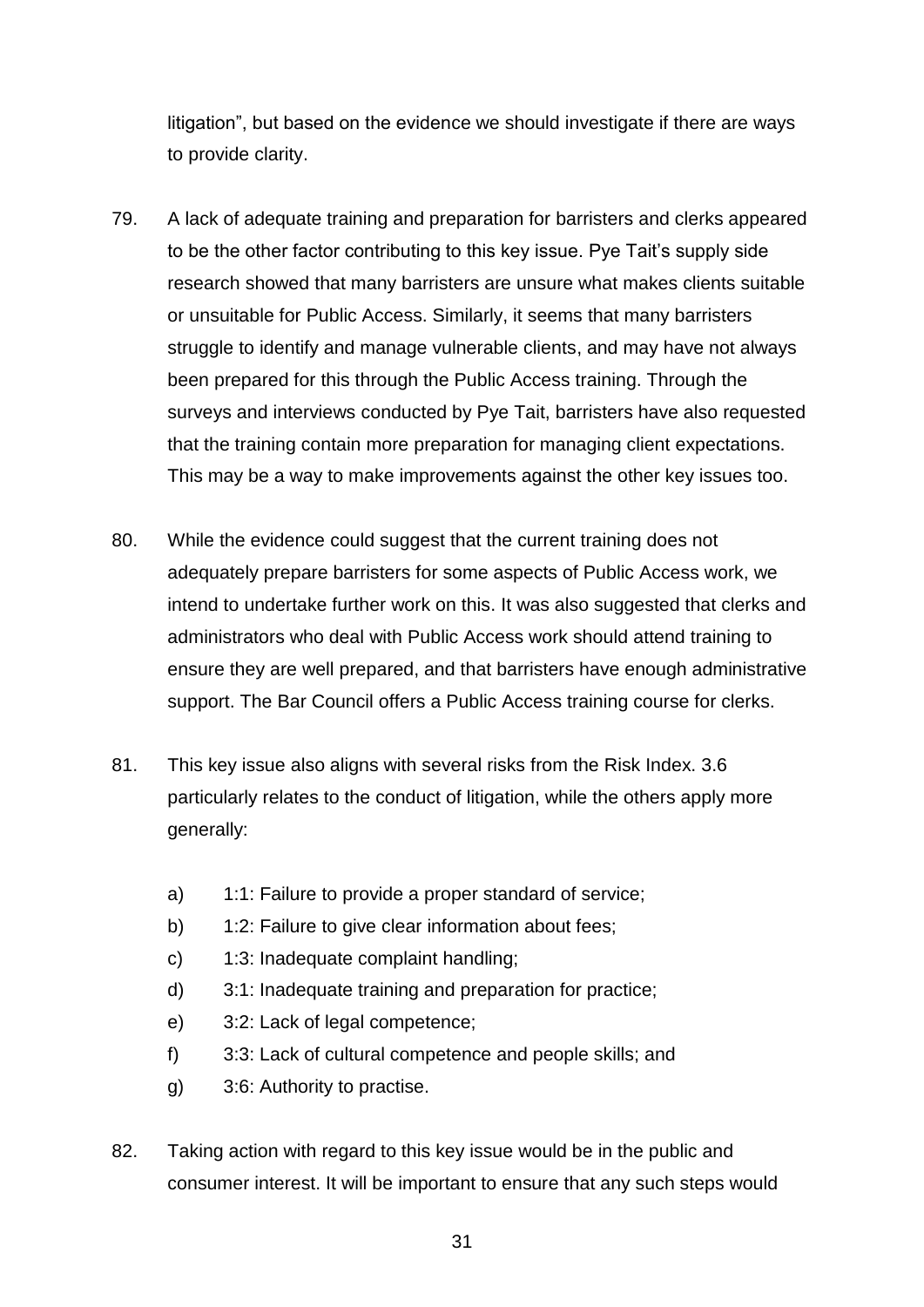also work towards helping barristers adhere to the professional principles. This would align any action with the regulatory objectives.

# <span id="page-34-0"></span>*Key Issue 3: Some Public Access barristers may be providing a poor client service*

- 83.Potential poor service from some barristers was identified as a key issue from the various sources of evidence and there appear to be several causes contributing to this.
- 84. Firstly, there was evidence from both barristers and clients in Pye Tait's research that there are concerns in relation to charging fees. Some barristers appear to be unsure about what fees to charge, and about the procedure with regard to charging for reading papers before accepting instructions. On the other side, clients have said that some barristers are not providing them a breakdown of the costs per activity, in which case they do not understand how their fees are calculated. Although the BSB does not regulate fees, it is still a regulatory concern if barristers are not making their fees clear to clients.
- 85. Regarding information and guidance, the client-focused research from both Pye Tait and Law for Life showed that consumers may be unaware of our Public Access Guidance for Lay Clients, and also unaware of what is expected of them as a Public Access client. This may be an example of poor service from barristers as they should be making it clear to the client what they need to do. It also appears that client expectations are not always being met or managed, and Pye Tait found that clients can be surprised at the amount of work they have to do themselves. A lack of communication between the barrister and the client was also found to be a major concern for clients. Some responsibility should fall on barristers to manage expectations. This will help clients to understand both what is required of them, and what sort of contact with the barrister they can expect.
- 86. There is also uncertainty about what constitutes litigation. The research shows that some barristers and clerks are uncertain, which could lead to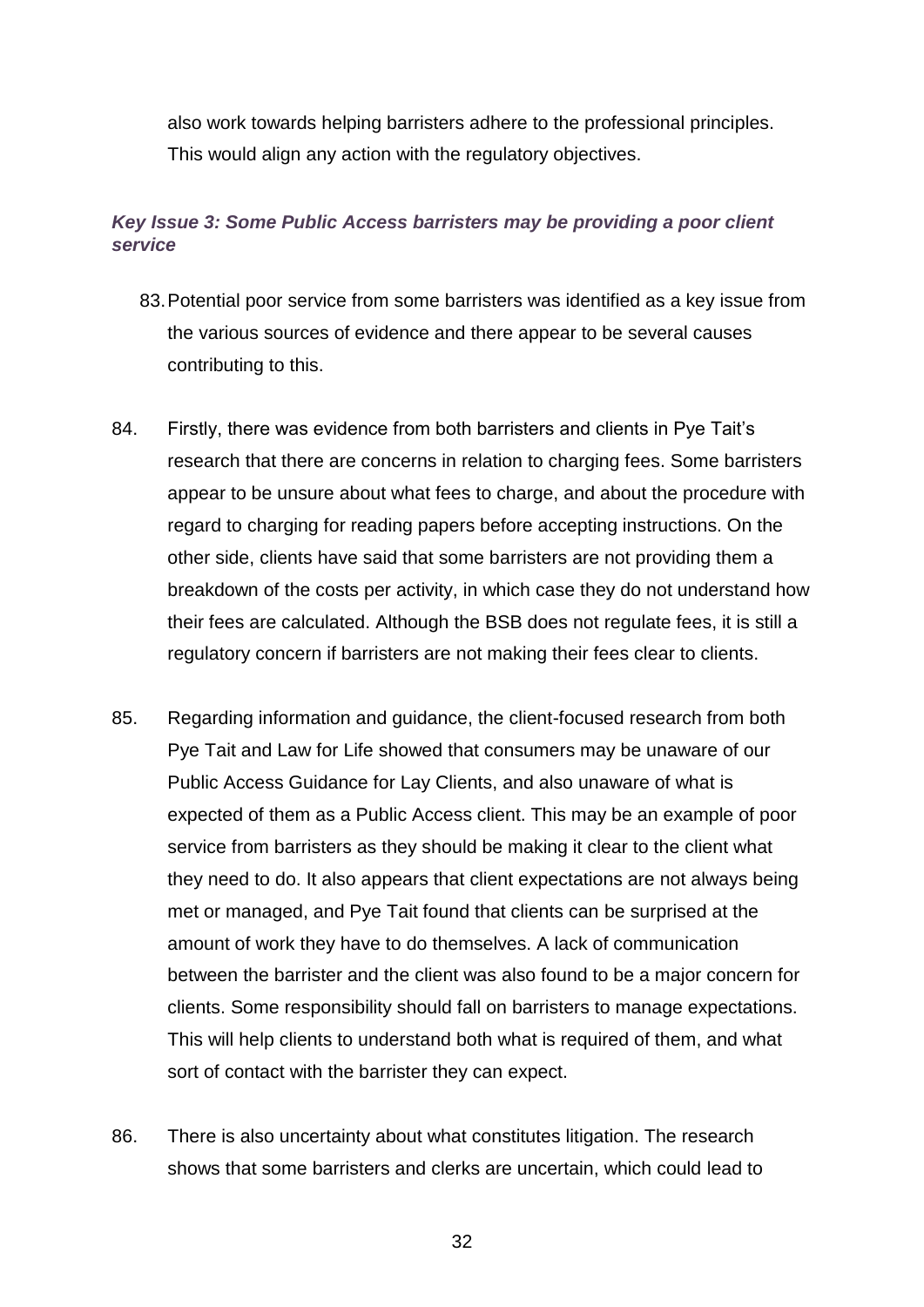possible rule breaches with barristers unintentionally conducting litigation without BSB authorisation. The lack of additional information or guidance to help barristers and clerks understand what constitutes litigation may be contributing to this issue.

- 87. Finally, a lack of adequate training and preparation for barristers to understand and manage client expectations was identified as a potential cause of poor service in Pye Tait's supply side research. It was suggested that the training should contain more preparation for managing client expectations. Barristers also made suggestions for more advice and guidance on the practicalities of Public Access work to be included in the training: for example, the administrative requirements, lines of communication, dealing with complaints and managing time and documentation. Introducing a training course for Public Access administrators and clerks was also suggested, so that barristers have better administrative support. The Bar Council does in fact offer a Public Access training course for clerks.
- 88. This key issue is consistent with the Risk Index, particularly the first Risk Category: Client Service and Delivery. The following risks from the Risk Index are particularly relevant to the issues discussed above:
	- a) 1:1: Failure to provide a proper standard of service;
	- b) 1:2: Failure to give clear information about fees; and
	- c) 1.3: Inadequate complaint handling.
- 89. It is important that we address this key issue, as it is directly aligned to some of the regulatory objectives in the LSA, namely protecting and promoting the public interest, the interests of consumers and promoting and maintaining adherence to the professional principles. In order to protect the interests of the public and consumers, as well as ensure that Public Access barristers are acting in clients' best interests and providing proper standards of work, the BSB should consider what regulatory action we can take to address this key issue.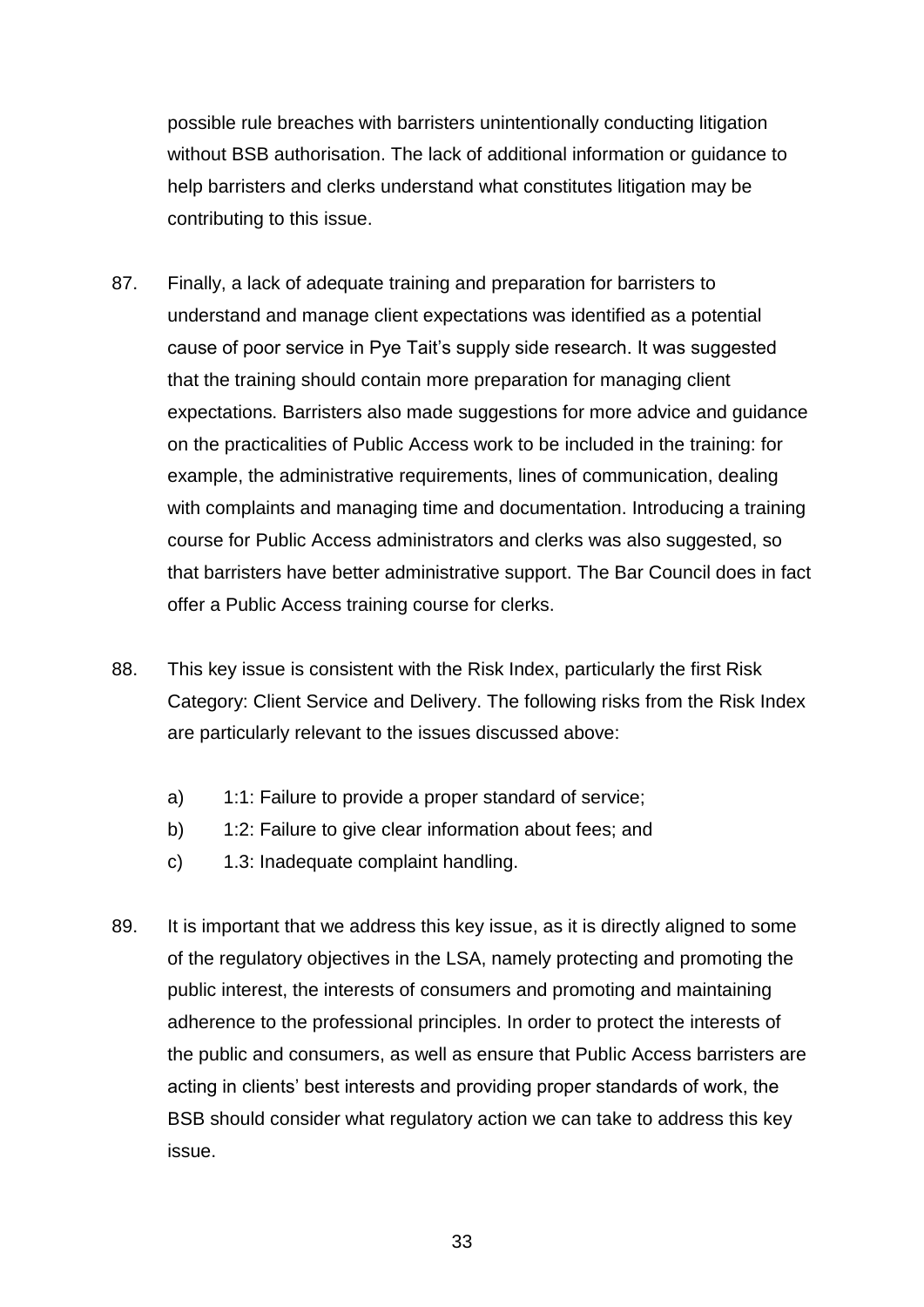90. Furthermore, this key issue aligns with the first risk theme in the BSB's Risk Outlook: "Failure to meet consumer needs".<sup>26</sup> The BSB has already identified addressing the themes in the Risk Outlook as a priority, and addressing the risk of poor service by some Public Access barristers would directly support existing BSB priorities.

# <span id="page-36-0"></span>**Options Development and Recommendations**

- 91. The next stage is to progress to the "developing options" stage of the policy development framework, and make recommendations as to how the work on Public and Licensed Access should be progressed further.
- 92. Separate recommendations will be made for the Public and for the Licensed Access schemes. The evidence shows that there appear to be more issues with Public Access than Licensed Access, and so a decision has been made to consider the two schemes separately.
- 93. It is crucial that for each option:

- a) There is sufficient evidence to take the option forward;
- b) The level of required regulatory intervention is proportionate and feasible; and
- c) At least one of the three key issues identified above is addressed (for options relating to Public rather than Licensed Access).
- 94. It is important that the level of required regulatory intervention is proportionate and feasible, as any disproportionate regulatory burden on practitioners could impact supply in the market. We will also seek to address the three key issues identified above as part of our response to the CMA's review of the legal services sector. Its report identified issues relating to (for example) transparency of fees and the existing means of seeking and reflecting on client feedback.<sup>27</sup> The BSB will be working with the other frontline legal

<sup>&</sup>lt;sup>26</sup> [https://www.barstandardsboard.org.uk/media/1751659/bsb\\_risk\\_outlook.pdf,](https://www.barstandardsboard.org.uk/media/1751659/bsb_risk_outlook.pdf) page 7

<sup>27</sup> [https://assets.publishing.service.gov.uk/media/5887374d40f0b6593700001a/legal-services-market](https://assets.publishing.service.gov.uk/media/5887374d40f0b6593700001a/legal-services-market-study-final-report.pdf)[study-final-report.pdf,](https://assets.publishing.service.gov.uk/media/5887374d40f0b6593700001a/legal-services-market-study-final-report.pdf) page 15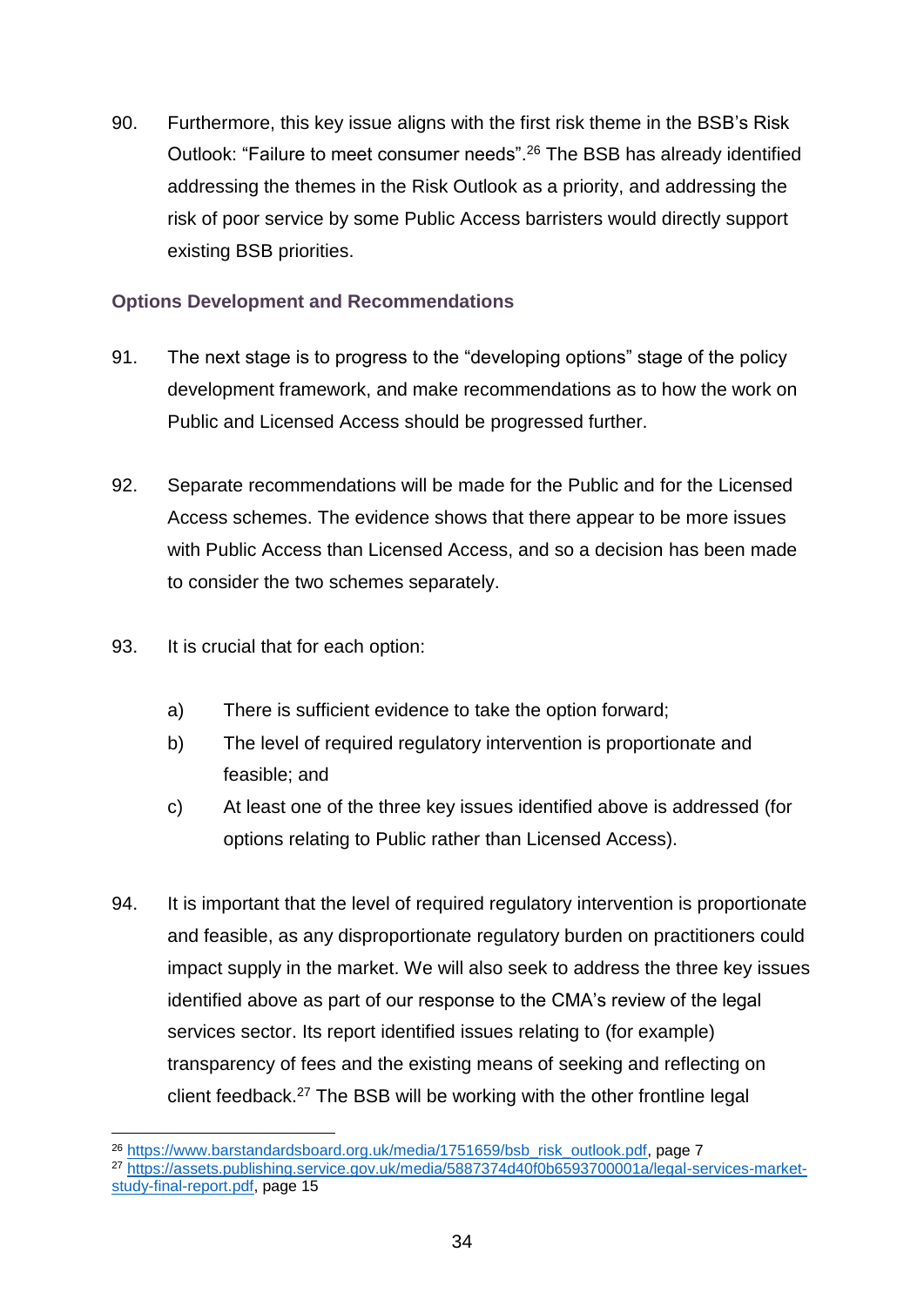regulators to publish a detailed collective response to the CMA's recommendations. We will also be publishing an action plan of how we will be taking its recommendations forward individually.<sup>28</sup>

#### <span id="page-37-0"></span>*Public Access – Recommended Options*

#### *Cab-Rank Rule*

- 95. The evidence suggests that the number of potential cases declined by Public Access barristers is not disproportionate, and cases are largely declined for very good reasons. In addition, there is evidence to suggest that applying the cab-rank rule to Public Access cases would create a barrier to access, in that barristers may become less inclined to undertake Public Access work. However, as this issue has significant implications for access to justice, it requires further consideration. For example, it is important to consider whether the requirement that barristers do not "withhold [their] services on grounds that are inherently inconsistent with [their] role in upholding access to justice and the rule of law" is working effectively in the context of Public Access.
- 96. **It is therefore recommended that the BSB assesses from first principles whether the cab-rank rule should apply to Public Access cases, undertaking a full analysis against the regulatory objectives in the LSA. This should focus in particular on the regulatory objectives of improving access to justice, and protecting and promoting the public interest and the interests of consumers.**
- 97. **Key issue addressed:** there are barriers that are making some consumers unable or unwilling to access a Public Access provider.

#### <span id="page-37-1"></span>*Guidance for Barristers, Clerks and Lay Clients*

<sup>1</sup> <sup>28</sup> [https://assets.publishing.service.gov.uk/media/5887374d40f0b6593700001a/legal-services-market](https://assets.publishing.service.gov.uk/media/5887374d40f0b6593700001a/legal-services-market-study-final-report.pdf)[study-final-report.pdf,](https://assets.publishing.service.gov.uk/media/5887374d40f0b6593700001a/legal-services-market-study-final-report.pdf) page 19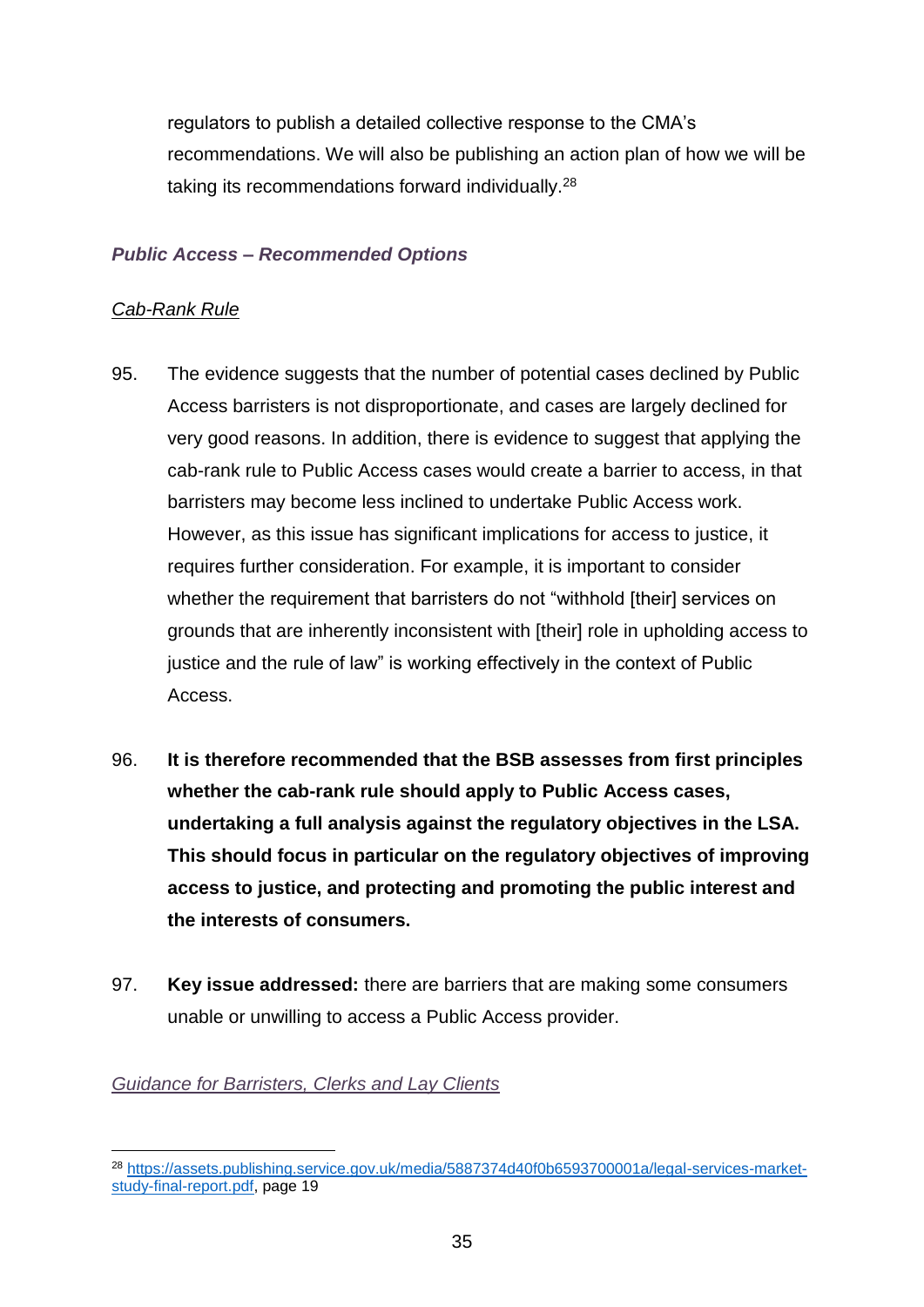- 98. The evidence shows that our Public Access Guidance for Barristers and Clerks<sup>29</sup> is not helping them to fulfil some of their key responsibilities; for example, assessing the suitability of Public Access clients, and identifying and representing vulnerable clients.
- 99. **It is therefore recommended that the BSB reviews its Public Access Guidance for Barristers and Clerks, amends as necessary and then tests the guidance to ensure it is fit for purpose. It should then be published and promoted through a variety of channels.**
- 100. The client-focused research from both Pye Tait and Law for Life also showed that consumers are often unaware of our Public Access Guidance for Lay Clients. In addition, feedback suggests that the guidance is not clear, uses too much legal jargon and assumes too much prior knowledge. The BSB commissioned Law for Life to review the existing Public Access Guidance for Lay Clients, test it with some members of the public and amend as necessary.
- 101. **It is therefore recommended that the BSB revisits the updated guidance in light of its now larger evidence-base and the evidence which has emerged from the CMA's report, amends as necessary and then tests the guidance to ensure it remains fit for purpose. It is also recommended that the BSB explores whether to make provision of the guidance to lay clients mandatory for barristers. This could usefully ensure that all clients have the same basic level of understanding about Public Access, reduce the amount of information which needs to be included in client care letters and reduce the need for frequent communication between barristers and clients.**
- 102. **Key issues addressed:** some Public Access barristers may be providing a poor client service, there are barriers that are making some consumers unable or unwilling to access a Public Access provider, and barristers and

<sup>29</sup> <https://www.barstandardsboard.org.uk/regulatory-requirements/bsb-handbook/code-guidance/>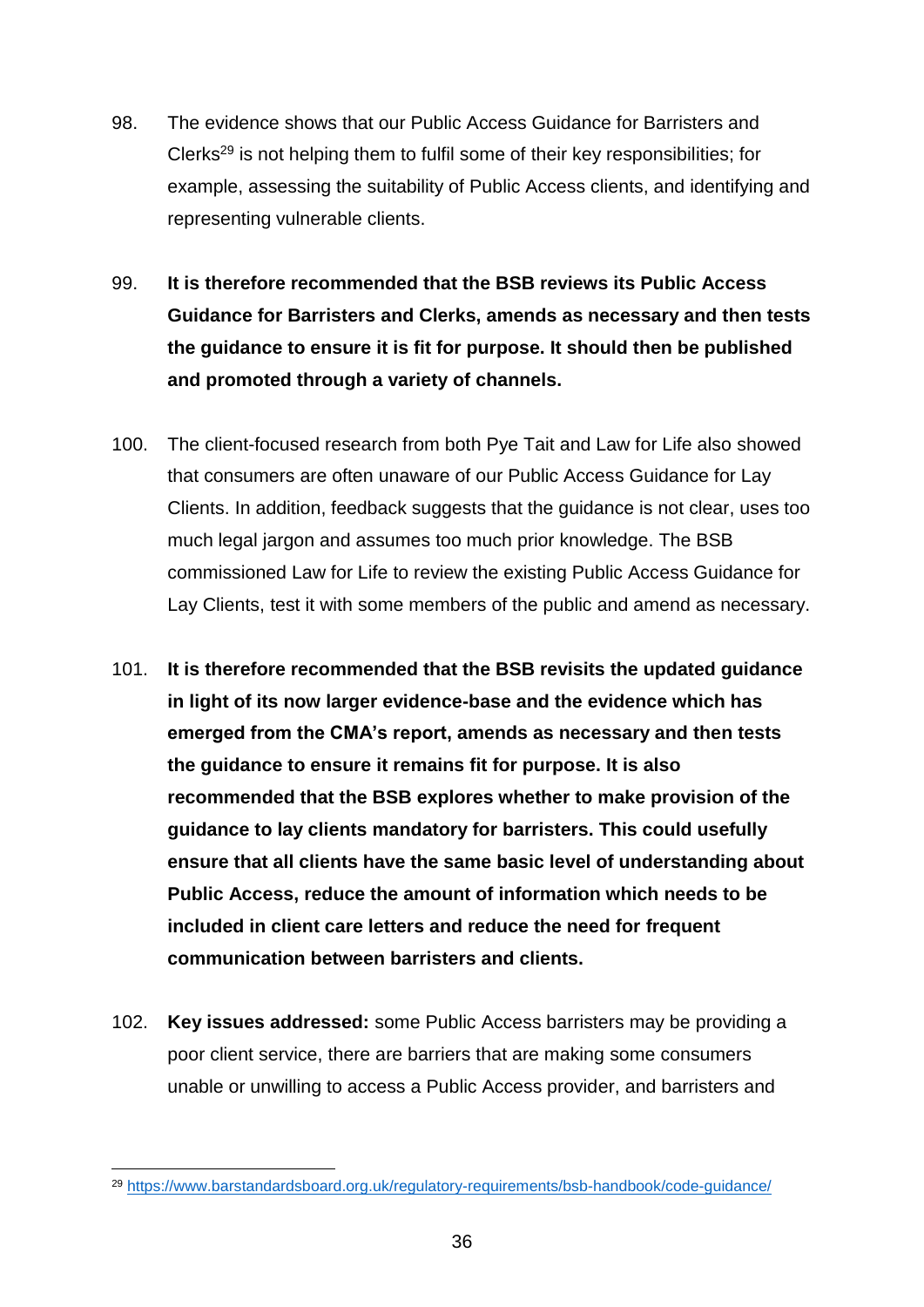clerks may not have enough support or may be inadequately prepared to manage Public Access work.

# <span id="page-39-0"></span>*Guidance on Conducting Litigation*

- 103. The evidence shows that there is a lack of clarity about what constitutes litigation. Some barristers, clerks and clients seem uncertain, and the lack of additional information or guidance to help them understand what constitutes litigation may be contributing to this issue. While "conducting litigation" is defined in statute and not by the BSB, our Public Access Guidance for Barristers does detail the tasks which do, and do not, constitute conducting litigation in our view.<sup>30</sup>
- 104. **It is therefore recommended that the BSB reviews its position on which tasks constitute conducting litigation, drafts standalone Guidance on Conducting Litigation and then tests the guidance to ensure it is fit for purpose. It should then be tested and promoted through a variety of channels.**
- 105. **Key issues addressed:** some Public Access barristers may be providing a poor client service, and barristers and clerks may not have enough support or may be inadequately prepared to manage Public Access work.

# <span id="page-39-1"></span>*Model Client Care Letters*

106. Optimisa's research showed that there is regulatory value in client care letters, as confirmation letters at the beginning of the legal process are welcomed by clients. Pye Tait's supply side research also stated that "Nearly 80% of respondents have used the Bar Standards Board Public Access model client care letter. This increases to 92% among respondents who earn more than 26% of their fee income from public access work, and just over 97%

 $\frac{1}{30}$ 

[https://www.barstandardsboard.org.uk/media/1725710/the\\_public\\_access\\_scheme\\_guidance\\_for\\_bar](https://www.barstandardsboard.org.uk/media/1725710/the_public_access_scheme_guidance_for_barristers__january_2016_.pdf) risters january 2016 .pdf, pages 4-6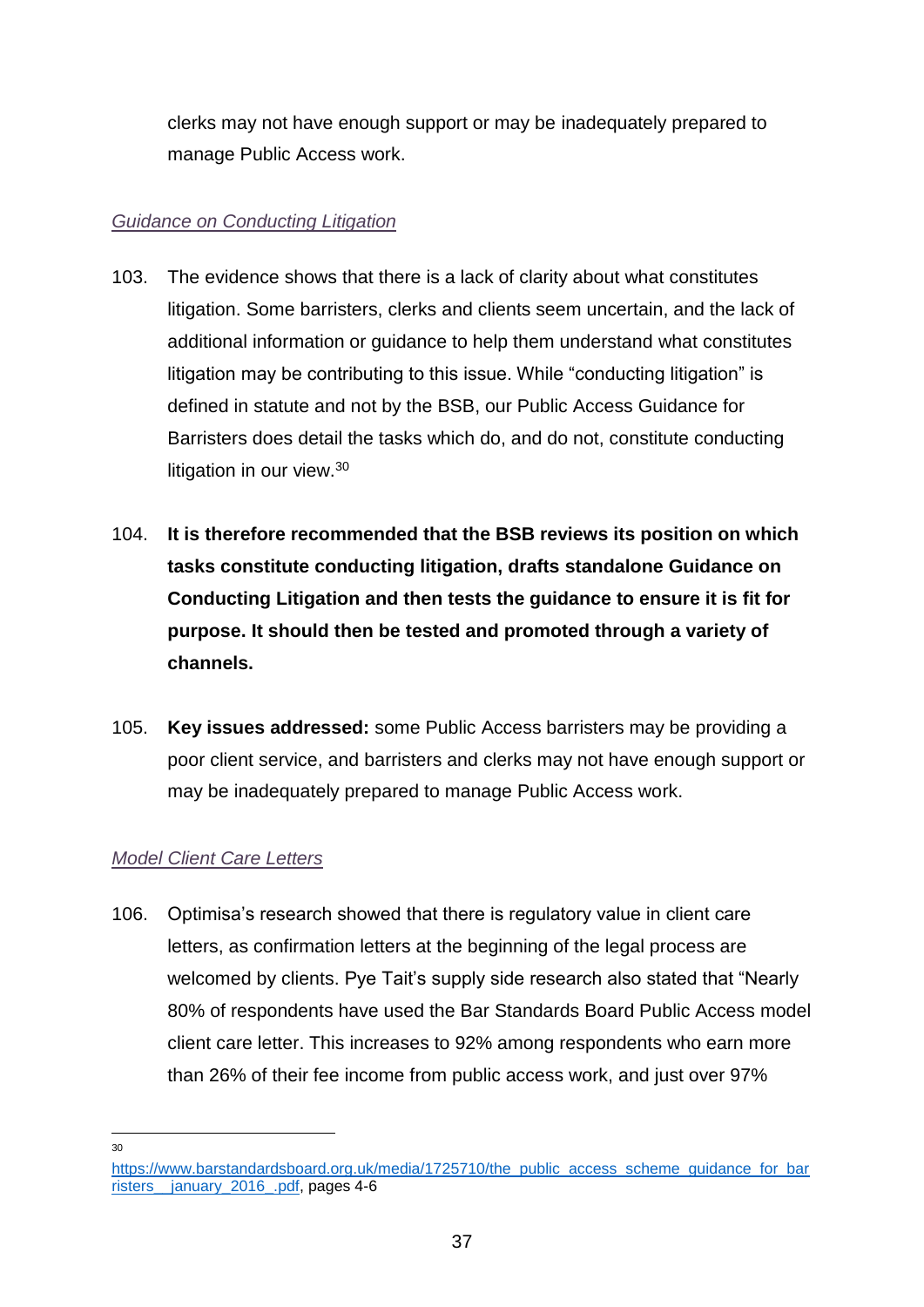among respondents that have undertaken more than 21 public access cases in the past 12 months."<sup>31</sup>

- 107. However, other feedback on the Public Access Model Client Care Letters available on the BSB website suggests that they are not clear, use too much legal jargon and assume too much prior knowledge. This is supported by Optimisa's findings about client care letters in general, which include that client care letters are insufficiently concise and often perceived as difficult to read.
- 108. **It is therefore recommended that the BSB reviews its Public Access Model Client Care Letters in light of its evidence-base, amends as necessary and then tests the letters to ensure they are fit for purpose. Making provision of the guidance to lay clients mandatory for barristers could also reduce the amount of information which needs to be included in client care letters and therefore, reduce the length of the Public Access Model Client Care Letters.**
- 109. There is also evidence from Pye Tait's research that there are issues in relation to charging fees. Clients have said that some barristers are not providing them a breakdown of the costs per activity, in which case they do not understand how the fees they are charged are calculated. With regard to transparency of fees, it can be hard for barristers to predict the time that will be spent on cases, and this can be more difficult with Public Access cases. It has therefore been suggested that client care letters should provide clarity and transparency on what different fee levels will likely achieve; for example, "it will cost £X for a certain amount of work, but if a particular situation arises that requires Y action then there will be additional costs of £Z." This would help to reduce information asymmetries and also manage clients' expectations. As the CMA's report identified, barriers to access could also be reduced by requiring greater transparency in relation to price/services

<sup>31</sup> [https://www.barstandardsboard.org.uk/media/1788136/public-access-final-report\\_26.9.2016.pdf,](https://www.barstandardsboard.org.uk/media/1788136/public-access-final-report_26.9.2016.pdf) page 41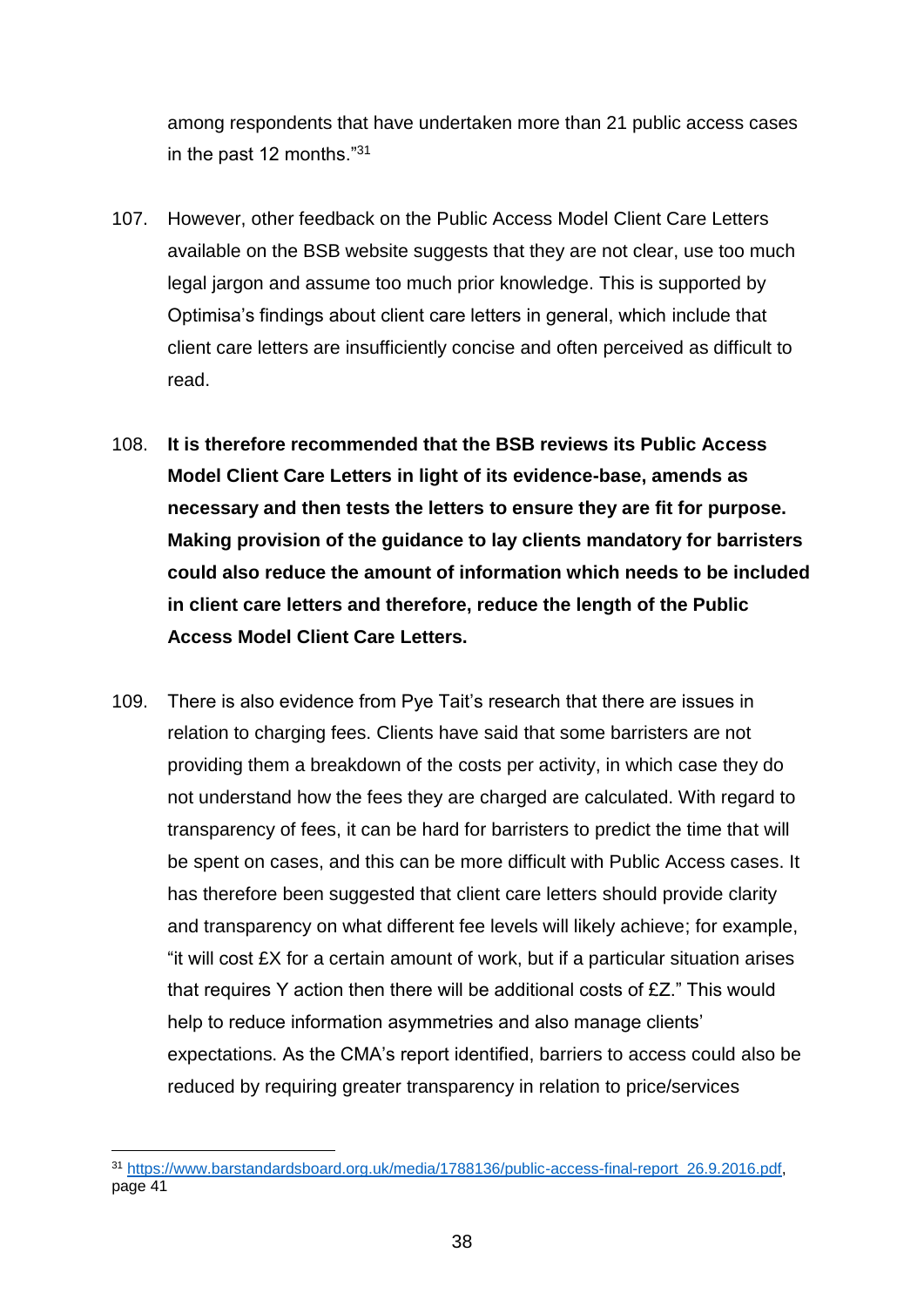provided before clients engage with a barrister.<sup>32</sup> This could make it easier for clients to 'shop around' or find a potential provider within their budget. We will be exploring this further in the light of the evidence which has emerged from the CMA's report, and working with the other frontline legal regulators to publish a detailed collective response to the CMA's recommendations. We will also be publishing an action plan of how we will be taking its recommendations forward individually.<sup>33</sup>

- 110. With regard to the management of client expectations, Pye Tait also found that clients can be surprised at the amount of work they have to do themselves. A lack of communication between the barrister and the client was found to be a major concern for clients, whereas barristers often perceived communications from clients as unnecessary. However, feedback from the qualitative interviews conducted by Pye Tait also shows that "barristers have amended [the Public Access Model Client Care Letter] in a wide range of ways, to suit their own and their clients' particular circumstances, as well as the area of law. For example some had added...more detail on the likely processes as the case progressed  $-$  to help manage client expectations.<sup>"34</sup>
- 111. **It is therefore also recommended that in reviewing its Public Access Model Client Care Letters, the BSB draws on the best practice above of providing clarity and transparency on fees, and managing clients' expectations. The BSB should also draw on other best practice in this area. This should help clients to understand how the fees they are charged are calculated, what is required of them and what sort of contact with barristers they can expect. In light of the evidence which has emerged from the CMA's report, as part of our response to its recommendations we will also be considering rules that would promote greater transparency in costs before clients have engaged a barrister.**

<sup>32</sup> [https://assets.publishing.service.gov.uk/media/5887374d40f0b6593700001a/legal-services-market](https://assets.publishing.service.gov.uk/media/5887374d40f0b6593700001a/legal-services-market-study-final-report.pdf)[study-final-report.pdf,](https://assets.publishing.service.gov.uk/media/5887374d40f0b6593700001a/legal-services-market-study-final-report.pdf) page 15

<sup>33</sup> [https://assets.publishing.service.gov.uk/media/5887374d40f0b6593700001a/legal-services-market](https://assets.publishing.service.gov.uk/media/5887374d40f0b6593700001a/legal-services-market-study-final-report.pdf)[study-final-report.pdf,](https://assets.publishing.service.gov.uk/media/5887374d40f0b6593700001a/legal-services-market-study-final-report.pdf) page 19

<sup>&</sup>lt;sup>34</sup> [https://www.barstandardsboard.org.uk/media/1788136/public-access-final-report\\_26.9.2016.pdf,](https://www.barstandardsboard.org.uk/media/1788136/public-access-final-report_26.9.2016.pdf) page 41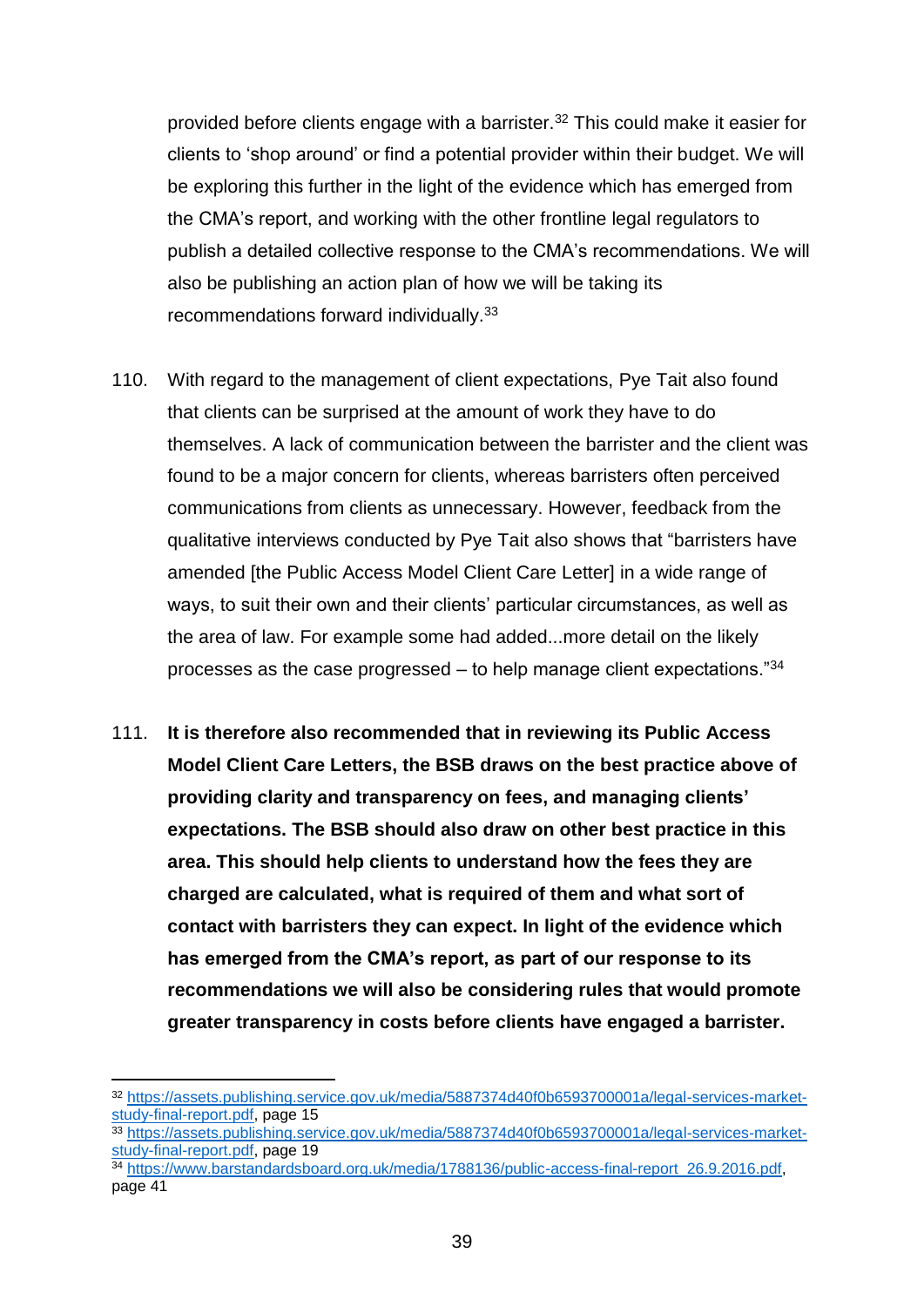112. **Key issues addressed:** some Public Access barristers may be providing a poor client service, and there are barriers that are making some consumers unable or unwilling to access a Public Access provider.

#### <span id="page-42-0"></span>*Training for Clerks and Administrators*

- 113. As the evidence shows that some Public Access barristers may be providing a poor client service, and barristers and clerks may not have enough support or may be inadequately prepared to manage Public Access work, it is likely that barristers, clerks and administrators would benefit from some dedicated additional resource. Training for clerks and administrators in Public Access was suggested by many respondents to Pye Tait's supply side research. It was felt that this would be useful in terms of helping to manage client expectations, and ensuring barristers have enough administrative support. It has also been noted that chambers and clerking arrangements may create barriers to using the Public Access scheme, and training could help to rectify this.
- 114. **It is therefore recommended that the BSB encourages Public Access clerks and administrators to attend relevant training courses as a matter of good practice. We should also explore how best to promote the training which is available (in a way which is consistent with our regulatory role).**
- 115. **Key issues addressed:** some Public Access barristers may be providing a poor client service, and barristers and clerks may not have enough support or may be inadequately prepared to manage Public Access work.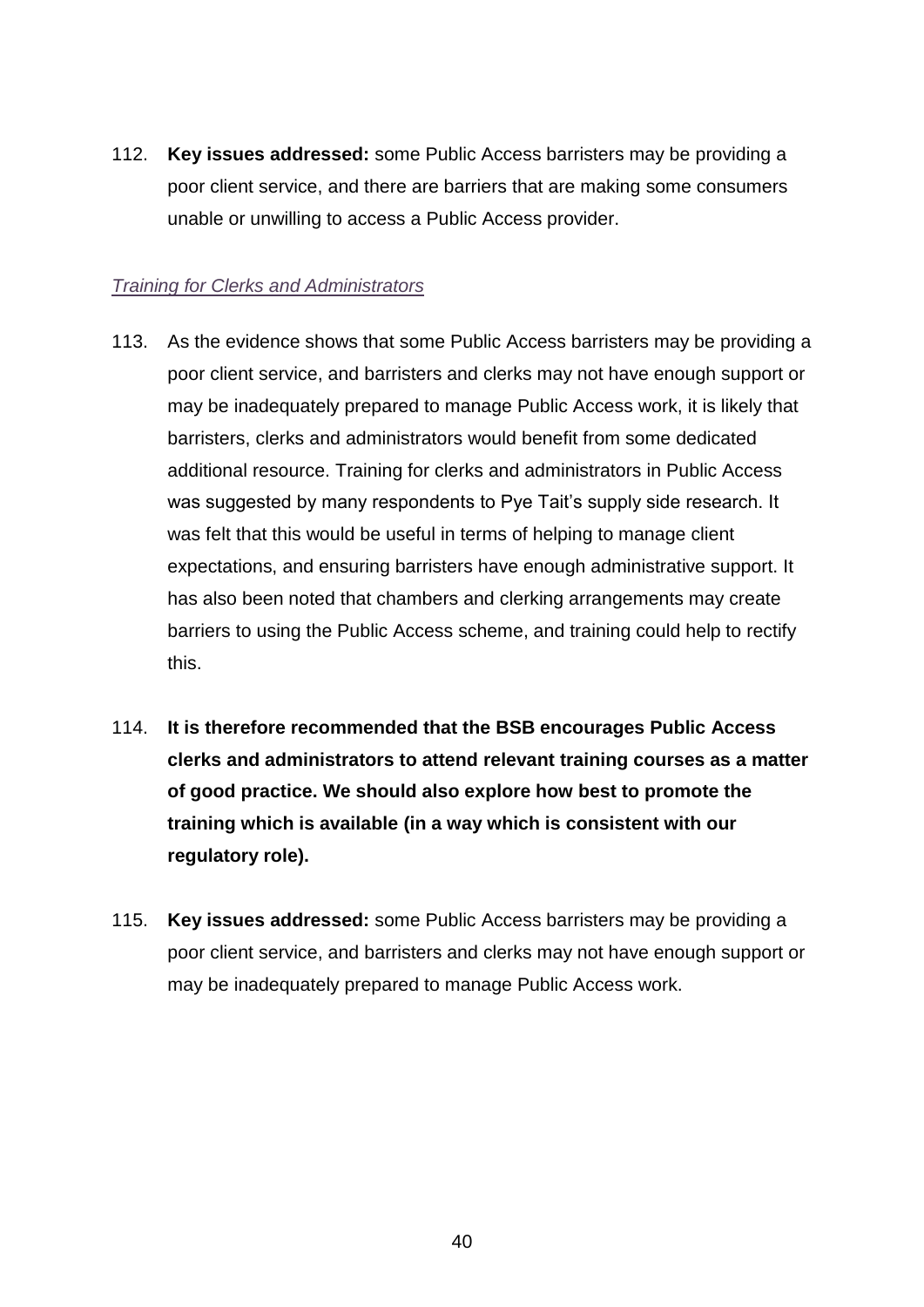#### <span id="page-43-0"></span>*Public Access Rules*

- 116. The Public Access Rules remain more prescriptive compared to the rest of the BSB Handbook, which is drafted in a more outcomes-focused manner. This may mean that the regulatory framework does not give sufficient emphasis to the desired regulatory outcome of a high standard of client service. Monitoring undertaken by the BSB also suggests that rather than requiring barristers who are of less than three years' standing to maintain a Public Access log, it may be that there are more effective and proportionate means of seeking and reflecting on client feedback. More generally, the CMA's report identified issues with the existing means of seeking and reflecting on client feedback too.<sup>35</sup> It may also be that there are more effective and outcomes-focused ways for newly qualified barristers to prepare to manage Public Access work and develop their Public Access practices. These could include completing appropriate continuing professional development activities relevant to their training requirements, and reflecting on the activities they have completed.
- 117. **It is therefore recommended that the BSB amends the Public Access Rules to be in line with the more outcomes-focused manner of the rest of the BSB Handbook, and explores whether to replace the requirement for barristers who are of less than three years' standing to maintain a Public Access log with a more effective and proportionate means of seeking and reflecting on client feedback. This should chime with the BSB's response to the CMA's report in relation to client feedback.**
- 118. **Key issues addressed:** some Public Access barristers may be providing a poor client service, and barristers and clerks may not have enough support or may be inadequately prepared to manage Public Access work.

<sup>35</sup> [https://assets.publishing.service.gov.uk/media/5887374d40f0b6593700001a/legal-services-market](https://assets.publishing.service.gov.uk/media/5887374d40f0b6593700001a/legal-services-market-study-final-report.pdf)[study-final-report.pdf,](https://assets.publishing.service.gov.uk/media/5887374d40f0b6593700001a/legal-services-market-study-final-report.pdf) page 15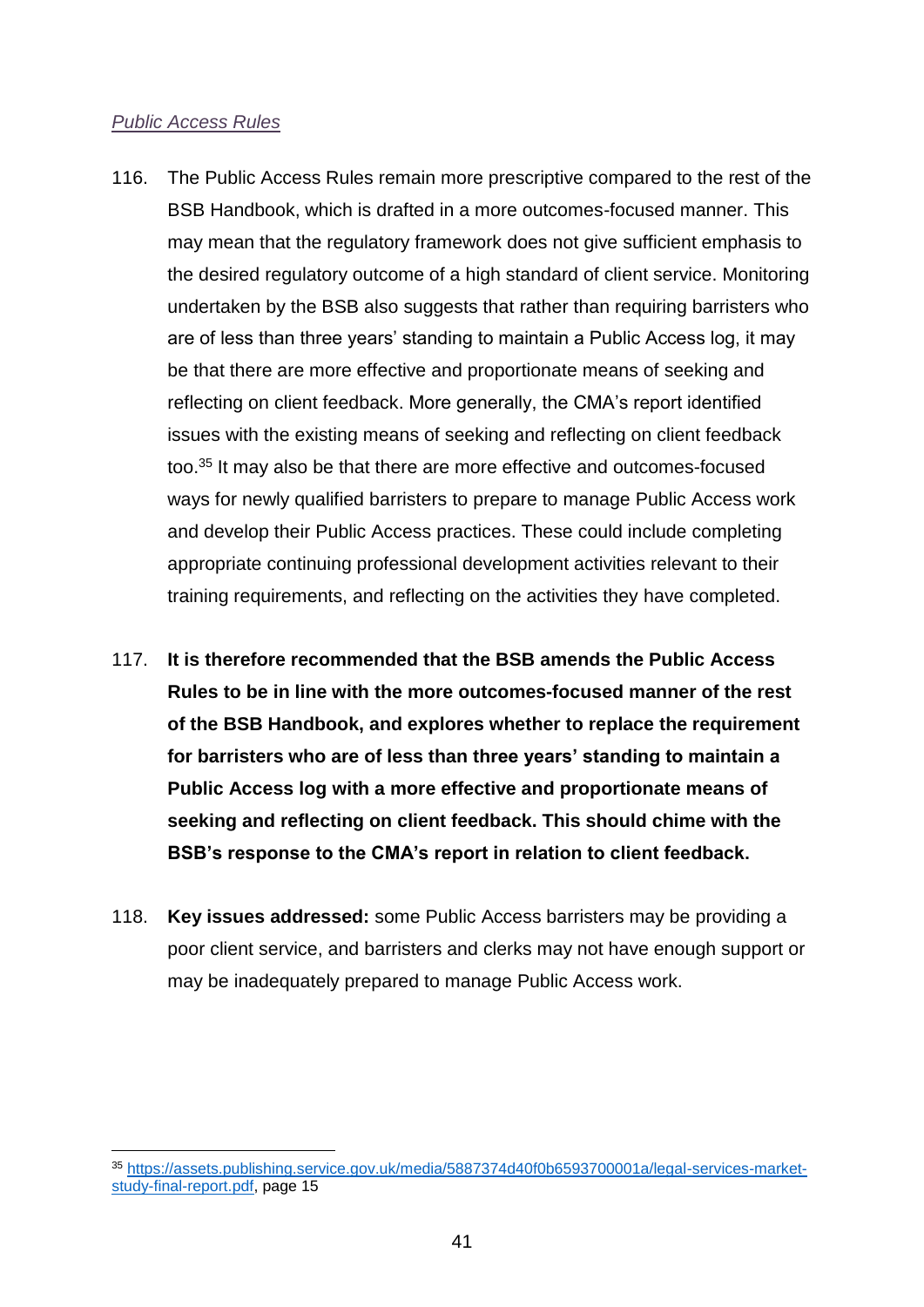# <span id="page-44-0"></span>*Public Access Training*

- 119. The required outcomes of the current Public Access training course are for barristers to:
	- a) Know and understand the regulatory and legal requirements that apply to Public Access work;
	- b) Understand the circumstances when it would be in a client's best interests to refuse instructions or withdraw from a case;
	- c) Understand the relevant considerations for instructions from intermediaries;
	- d) Identify and address the needs of vulnerable clients so that they can act in the client's best interests;
	- e) Know and understand the skills required for managing cases including writing appropriate letters and keeping files; and
	- f) Interact appropriately and effectively with lay clients.
- 120. In Pye Tait's supply side research, it was suggested that the training should contain more preparation for managing client expectations. Barristers also made suggestions for more advice and guidance on the practicalities of Public Access work to be included in the training; for example, the administrative requirements, lines of communication, dealing with complaints and managing time and documentation. The report also shows that many barristers are unsure what makes clients suitable or unsuitable for Public Access. Similarly, it seems that barristers struggle to identify and manage vulnerable clients, and may have not always been prepared for this through the Public Access training.
- 121. In Pye Tait's supply side research, barristers also "stated that some of the content aimed at helping barristers to market their public access services could be improved by differentiating more clearly by types of client, and how their approach might be tailored accordingly." <sup>36</sup> In addition to including more

<sup>1</sup> <sup>36</sup> [https://www.barstandardsboard.org.uk/media/1788136/public-access-final-report\\_26.9.2016.pdf,](https://www.barstandardsboard.org.uk/media/1788136/public-access-final-report_26.9.2016.pdf) page 60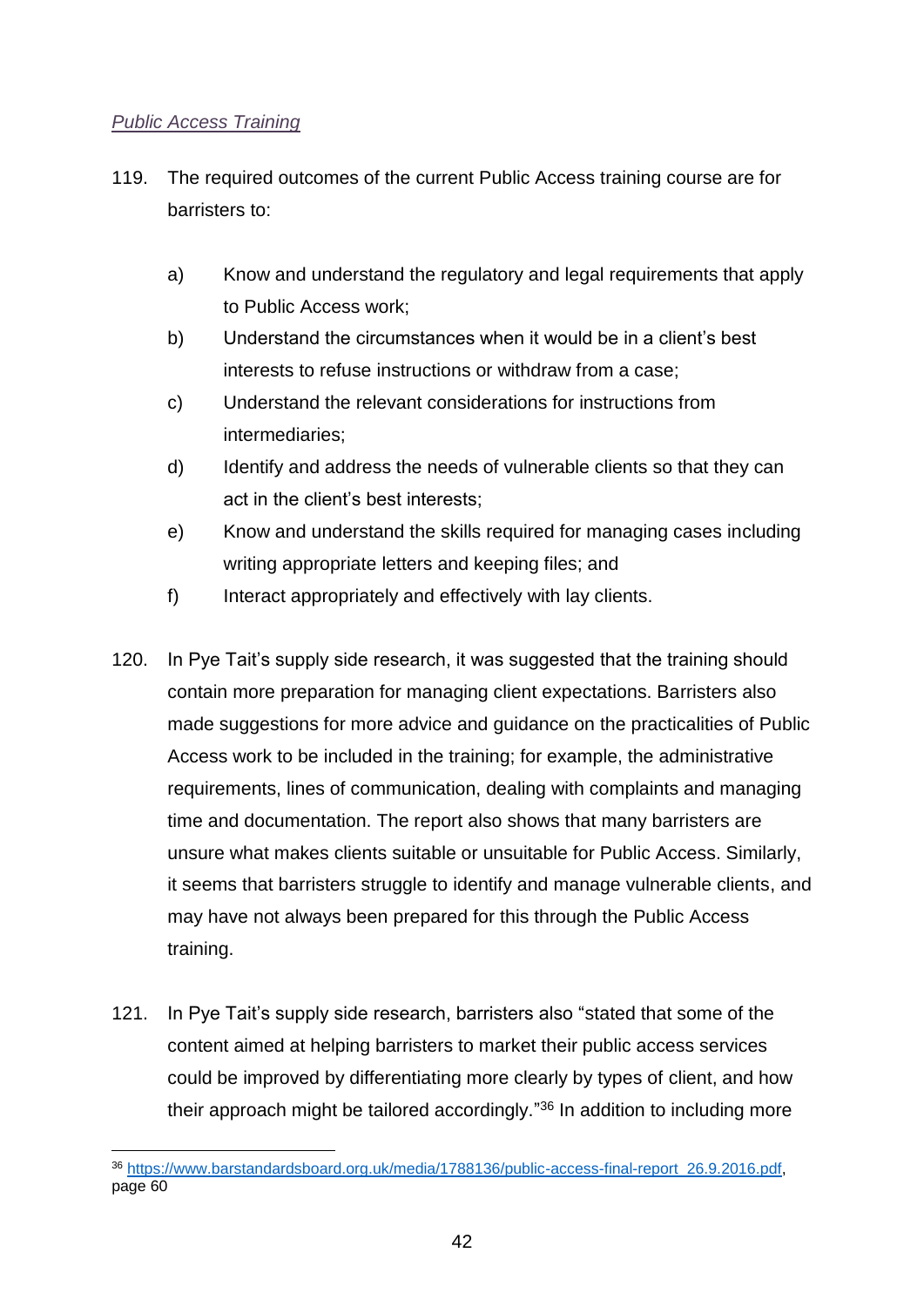case studies about different types of client, it would also be useful for the training to include more case studies about different areas of law, and how these differences might affect barristers' options regarding fee structures and charging. Furthermore, "some of the respondents thought that working through more case studies that demonstrated the difficulties that may be encountered in relation to the regulations...would be helpful."<sup>37</sup> There may be a need, for example, for the training to include some additional content covering the conduct of litigation, as the evidence has shown that some barristers have difficulty understanding this.

- 122. **It is therefore recommended that the BSB undertakes further assessment of how well the current Public Access training providers are meeting the required outcomes, and how well the providers are delivering training in the areas which barristers have identified for improvement. These assessments should be used to produce a revised set of required outcomes, which may not differ substantially from the current outcomes, but may lead to the training placing more emphasis on certain areas (including those which barristers have identified for improvement). It is also recommended that the revised outcomes align a) with the BSB's Professional Statement, which describes the knowledge, skills and attributes that all barristers should have on 'day one' of practice<sup>38</sup>, and b) with the BSB's Future Bar Training programme more widely. This seeks to make education and training for the Bar more consistent, innovative and flexible, while also removing unnecessary barriers.**
- 123. **Key issues addressed:** some Public Access barristers may be providing a poor client service, and barristers and clerks may not have enough support or may be inadequately prepared to manage Public Access work.

<sup>37</sup> [https://www.barstandardsboard.org.uk/media/1788136/public-access-final-report\\_26.9.2016.pdf,](https://www.barstandardsboard.org.uk/media/1788136/public-access-final-report_26.9.2016.pdf) page 60 38

[https://www.barstandardsboard.org.uk/media/1787559/bsb\\_professional\\_statement\\_and\\_competence](https://www.barstandardsboard.org.uk/media/1787559/bsb_professional_statement_and_competences_2016.pdf) [s\\_2016.pdf](https://www.barstandardsboard.org.uk/media/1787559/bsb_professional_statement_and_competences_2016.pdf)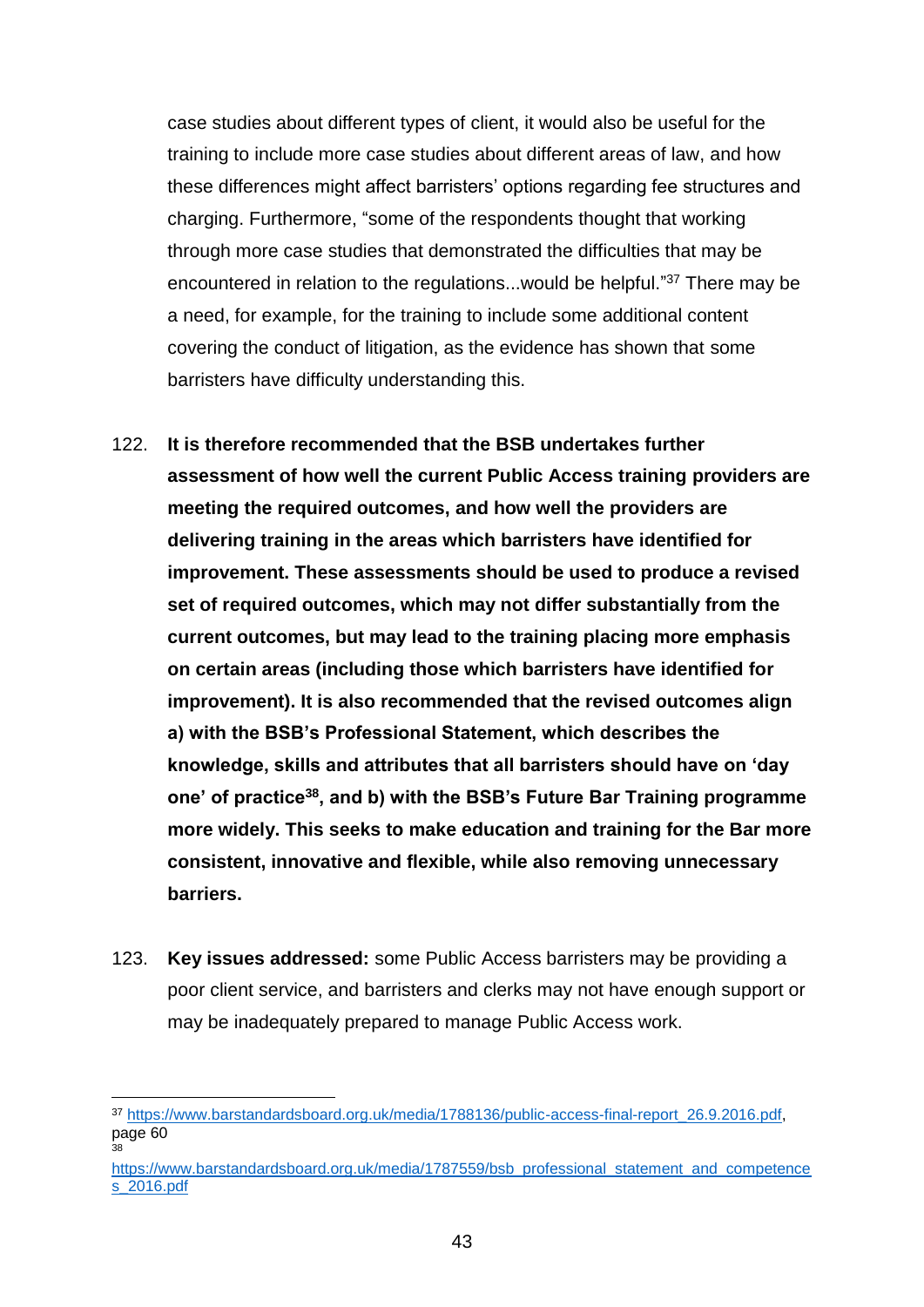#### <span id="page-46-0"></span>*Licensed Access – Recommended Options*

- 124. The main findings from both the barristers' and clients' survey are that the Licensed Access scheme is working well, and there are no significant issues with the way in which the scheme operates. The surveys also showed that there continues to be regulatory value in Licensed Access as a niche scheme which is distinct from Public Access. However, there do appear to be a number of ways in which the Licensed Access scheme could be made more outcomes-focused in line with the BSB's wider regulatory approach.
- 125. **It is therefore recommended that the Licensed Access scheme is retained largely in its current form, with only the following changes being made:**

#### <span id="page-46-1"></span>*Licensed Access Rules and Recognition Regulations*

- 126. The Licensed Access Rules and Recognition Regulations remain more prescriptive compared to the rest of the BSB Handbook, which is drafted in a more outcomes-focused manner. This may mean that the regulatory framework does not give sufficient emphasis to the desired regulatory outcome of a high standard of client service.
- 127. **It is therefore recommended that the BSB amends the Licensed Access Rules and Recognition Regulations to be line with the more outcomesfocused manner of the rest of the BSB Handbook. In order for a barrister to accept instructions via Licensed Access, the client must either hold a licence issued by the BSB, or be a member of a professional body specified in the Schedules to the Licensed Access Recognition Regulations. We will explore, amongst other things, whether the Schedules should be moved to guidance.**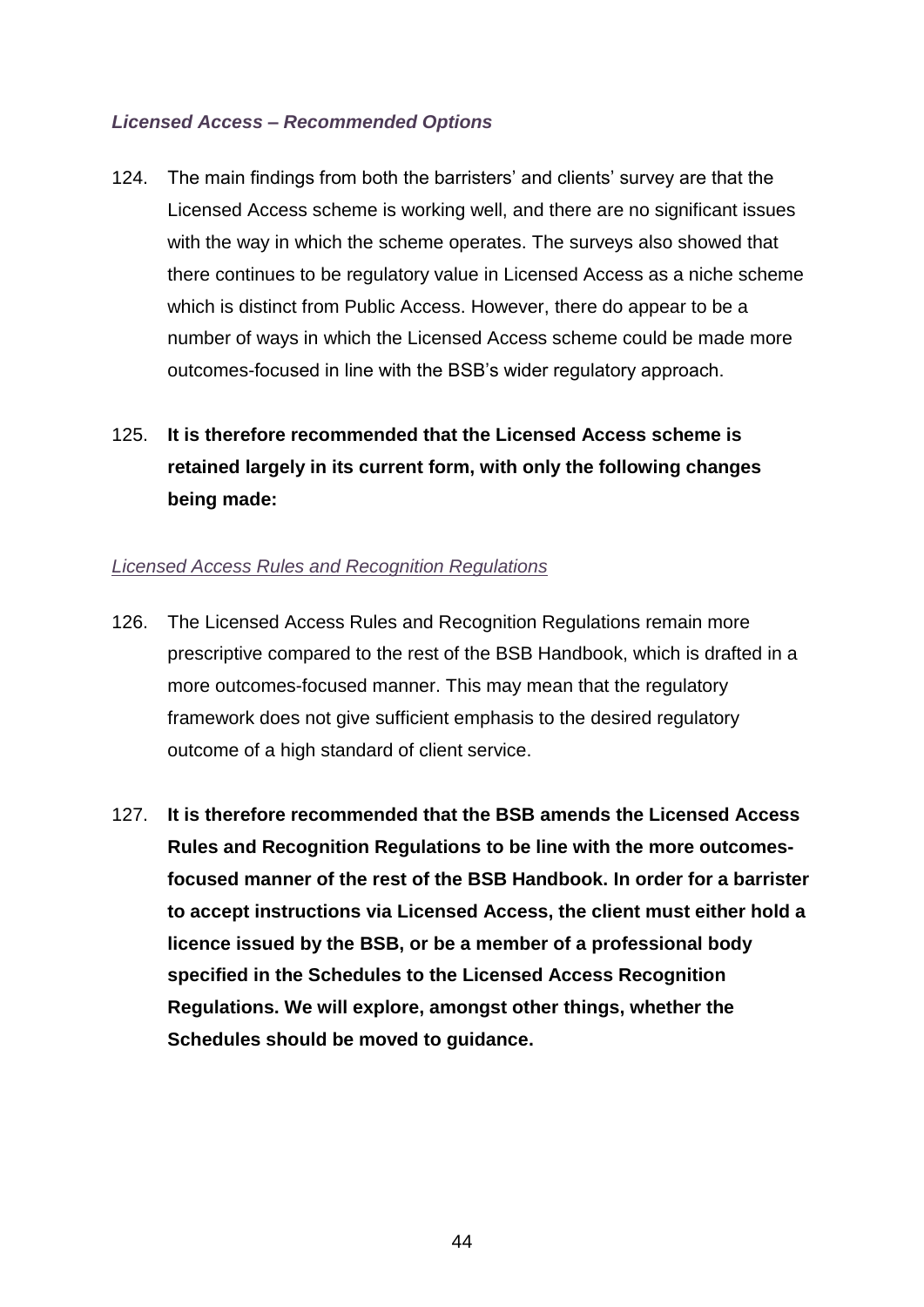#### <span id="page-47-0"></span>*Limitations and Conditions*

- 128. The Licensed Access Recognition Regulations state that if a person is a member of one of the professional bodies listed in the First Schedule, while they may use the scheme to instruct a barrister directly, they may not do so for the purpose of representation in various higher courts and the Employment Appeal Tribunal. However, this is a restriction which is difficult to continue to justify. Firstly, such persons will be sophisticated lay clients. Secondly, the Licensed Access Recognition Regulations already state that such persons may only instruct barristers directly in matters which fall generally within their professional expertise. If these matters happen to require representation in the higher courts, this should not be an issue as there is an existing safeguard in the BSB Handbook which states that barristers "must not accept instructions to act in a particular matter if: [they] are not competent to handle the particular matter or otherwise do not have enough experience to handle the matter" (Rule C21.8).<sup>39</sup>
- 129. **Members of the professional bodies listed in the First Schedule to the Licensed Access Recognition Regulations should, it is therefore recommended, be permitted to use the scheme to instruct a barrister for representation in the higher courts and the Employment Appeal Tribunal. This would be in keeping with amending the Licensed Access Recognition Regulations to reflect the more outcomes-focused manner of the rest of the BSB Handbook.**
- 130. Similarly, the Licensed Access Recognition Regulations also state that when issuing licences to clients so they may instruct barristers directly, the BSB may impose limitations and conditions relating to a) the matters the client can instruct a barrister for, and b) the courts and tribunals the client can instruct a barrister to appear in. This is also a restriction which which may be unnecessary and may lead to licence holders being required to submit (and pay for) applications to amend their licences.

<sup>39</sup> [https://www.barstandardsboard.org.uk/media/1731225/bsb\\_handbook\\_sept\\_2015.pdf,](https://www.barstandardsboard.org.uk/media/1731225/bsb_handbook_sept_2015.pdf) page 39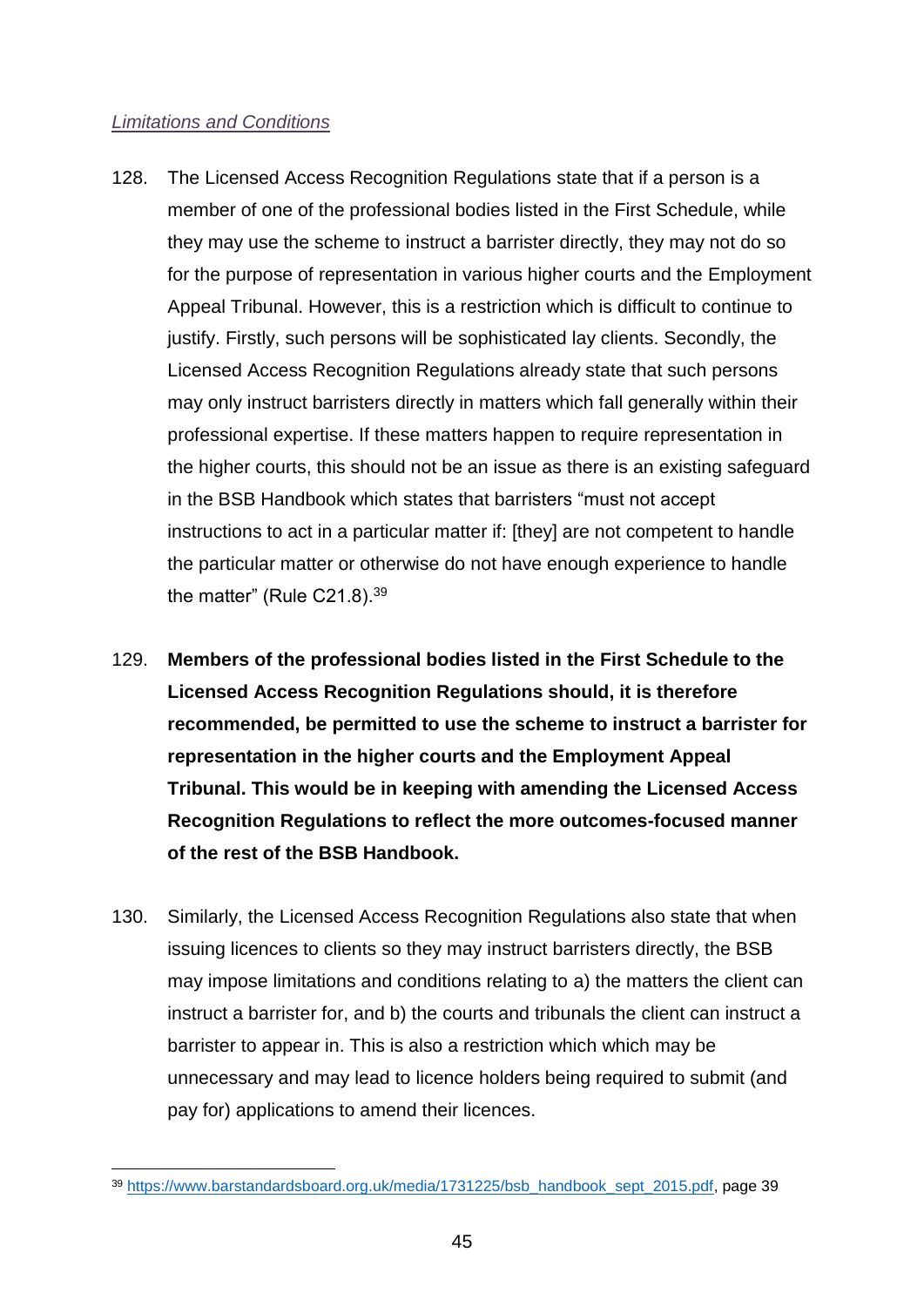131. **It is therefore recommended that the BSB explores whether the whole system for individual approval of licences continues to be necessary and/or whether it could be made more proportionate.**

#### <span id="page-48-0"></span>*Scope of Practice Rules*

- 132. The sophisticated nature of Licensed Access clients, and the low-risk scenarios in which they instruct barristers, has led to the suggestion that the BSB could amend its Scope of Practice Rules to allow any client who would not be able to complain to LeO to instruct any barrister directly (i.e. without using the Public or Licensed Access schemes). The justification for this would be that any client who would not be able to complain to LeO would be sufficiently sophisticated to instruct barristers directly. Those clients who *are* able to complain to LeO are as follows:
	- a) Individuals;
	- b) Businesses or enterprises that are micro-enterprises within the meaning of Article 1 and Article 2(1) and (3) of the Annex to Commission Recommendation 2003/361/EC (broadly businesses or enterprises with fewer than 10 employees and turnover or assets not exceeding €2 million);
	- c) Charities with an annual income net of tax of less than £1 million;
	- d) Clubs, associations or organisations, the affairs of which are managed by its members or a committee of its members, with an annual income net of tax of less than £1 million;
	- e) Trustees of trusts with an asset value of less than £1 million; and
	- f) Personal representatives or beneficiaries of the estates of persons who, before they died, had not referred the complaint to the Legal Ombudsman.
- 133. If the Scope of Practice Rules were amended in this way, there would be less reliance on the Public and Licensed Access schemes. This is because clients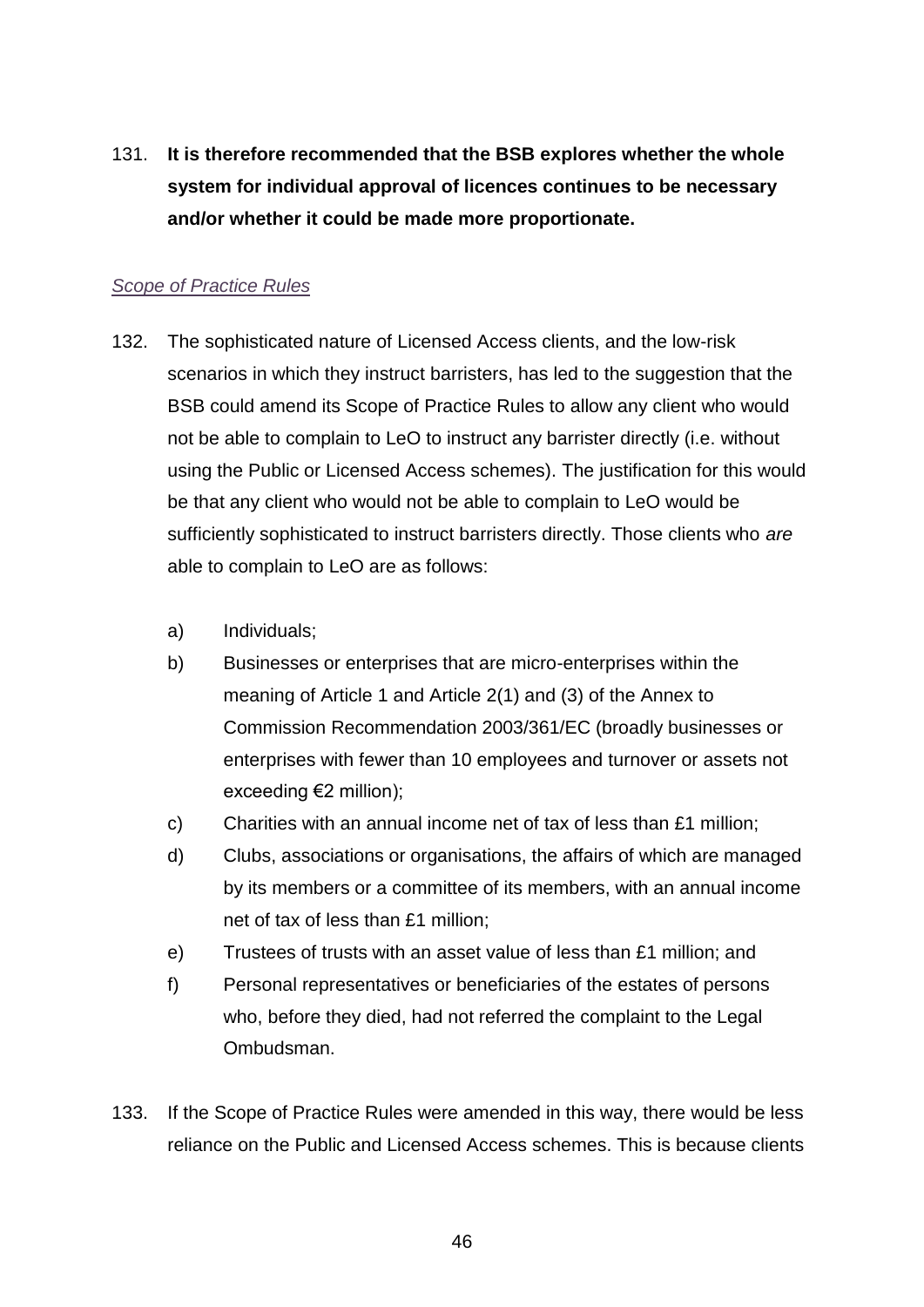who would not be able to complain to LeO would be permitted to instruct barristers directly without the requirement for either:

- a) The barrister to be registered to undertake Public Access work; or
- b) The client to hold a licence issued by the BSB; or
- c) The client to be a member of a professional body specified in the Schedules to the Licensed Access Recognition Regulations.
- 134. In these cases, other relevant rules in the BSB Handbook would still apply; for example, barristers would still be required to confirm acceptance of instructions in writing, including the terms and/or basis on which they will be acting (Rule C22).<sup>40</sup> They would also still be required to provide information to clients about their right to make a complaint, and the complaints procedure (Rules  $C99 - C102$ ).<sup>41</sup> In the absence of solicitors or other professional clients also being instructed, record keeping requirements similar to those in the Public and Licensed Access Rules would also likely be imposed. However, in these low-risk scenarios of sophisticated clients instructing barristers directly, compliance with the Public and Licensed Access Rules as a whole would be deemed unnecessary.
- 135. **It is therefore recommended that the BSB explores whether in principle, the Scope of Practice Rules should be amended to allow any client who would not be able to complain to LeO to instruct any barrister directly (i.e. without using the Public or Licensed Access schemes). However, if this is an amendment which should be made in principle, it may be best made as part of a wider review of the Scope of Practice Rules (rather than under the auspices of the Public and Licensed Access review).**

# <span id="page-49-0"></span>*Terms of Work*

1

136. The Licensed Access Terms of Work are published by the Bar Council in their representative capacity. As Licensed Access clients are sophisticated, there is

<sup>40</sup> [https://www.barstandardsboard.org.uk/media/1731225/bsb\\_handbook\\_sept\\_2015.pdf,](https://www.barstandardsboard.org.uk/media/1731225/bsb_handbook_sept_2015.pdf) page 40

<sup>41</sup> [https://www.barstandardsboard.org.uk/media/1731225/bsb\\_handbook\\_sept\\_2015.pdf,](https://www.barstandardsboard.org.uk/media/1731225/bsb_handbook_sept_2015.pdf) pages 70-71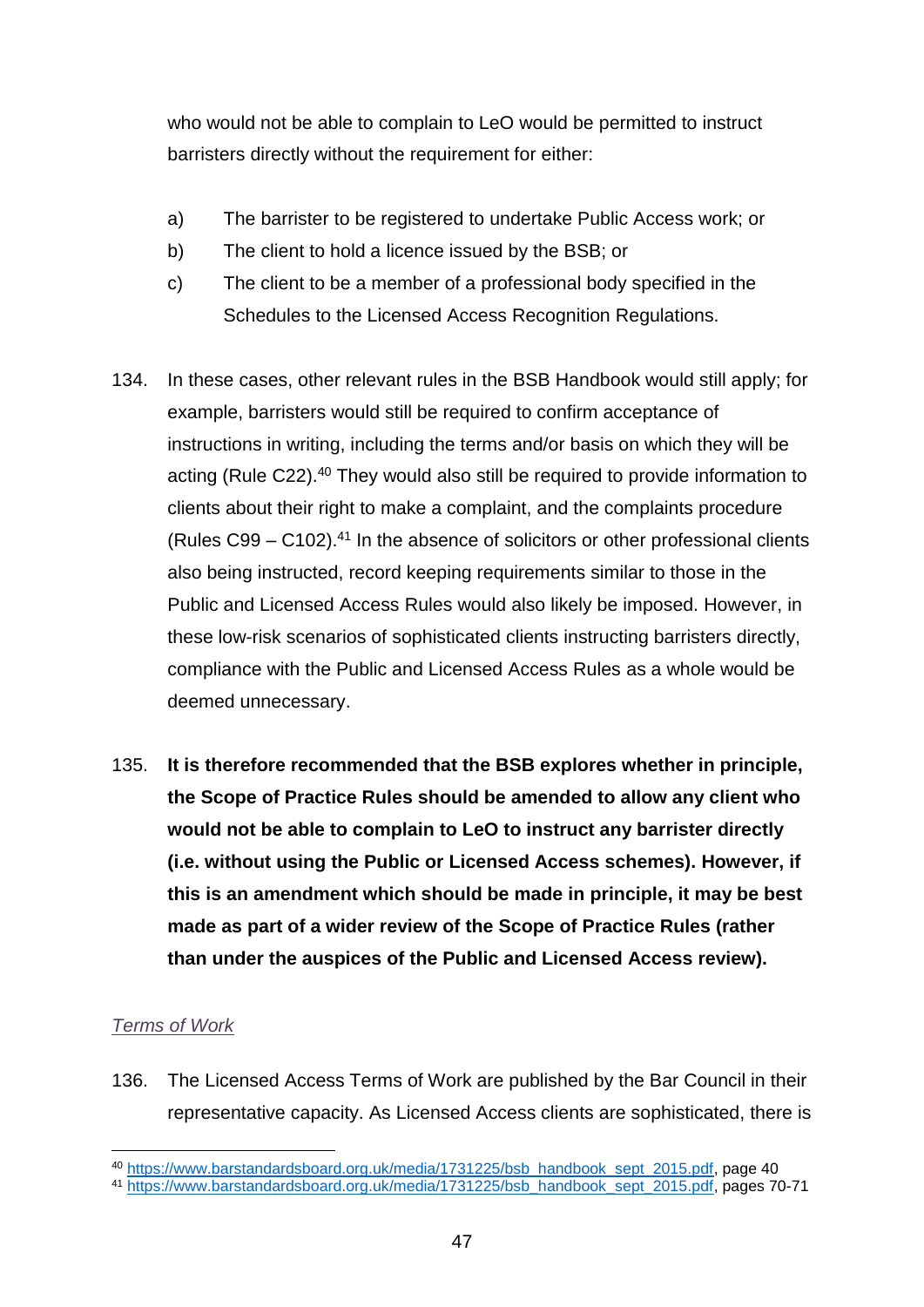little regulatory justification in including reference to the terms in the Licensed Access Rules and Recognition Regulations. From a regulatory standpoint, it would be better to simply require that Licensed Access is undertaken on agreed terms and then if barristers wish to continue using the Licensed Access Terms of Work, they can do so. The terms also need to be updated in line with the BSB Handbook. Furthermore, a barrister respondent to the Licensed Access survey stated that the terms "must first and foremost provide a workable, clear and commercial agreement between two professionals (e.g. an accountant or insolvency practitioner and a barrister). At the moment they do the different task of explaining why licensed access is compatible with professional rules."

**137. It is therefore recommended that the BSB removes reference to the Licensed Access Terms of Work from the Licensed Access Rules and Recognition Regulations and, via the protocol for ensuring regulatory independence, requests that the Bar Council update the terms.**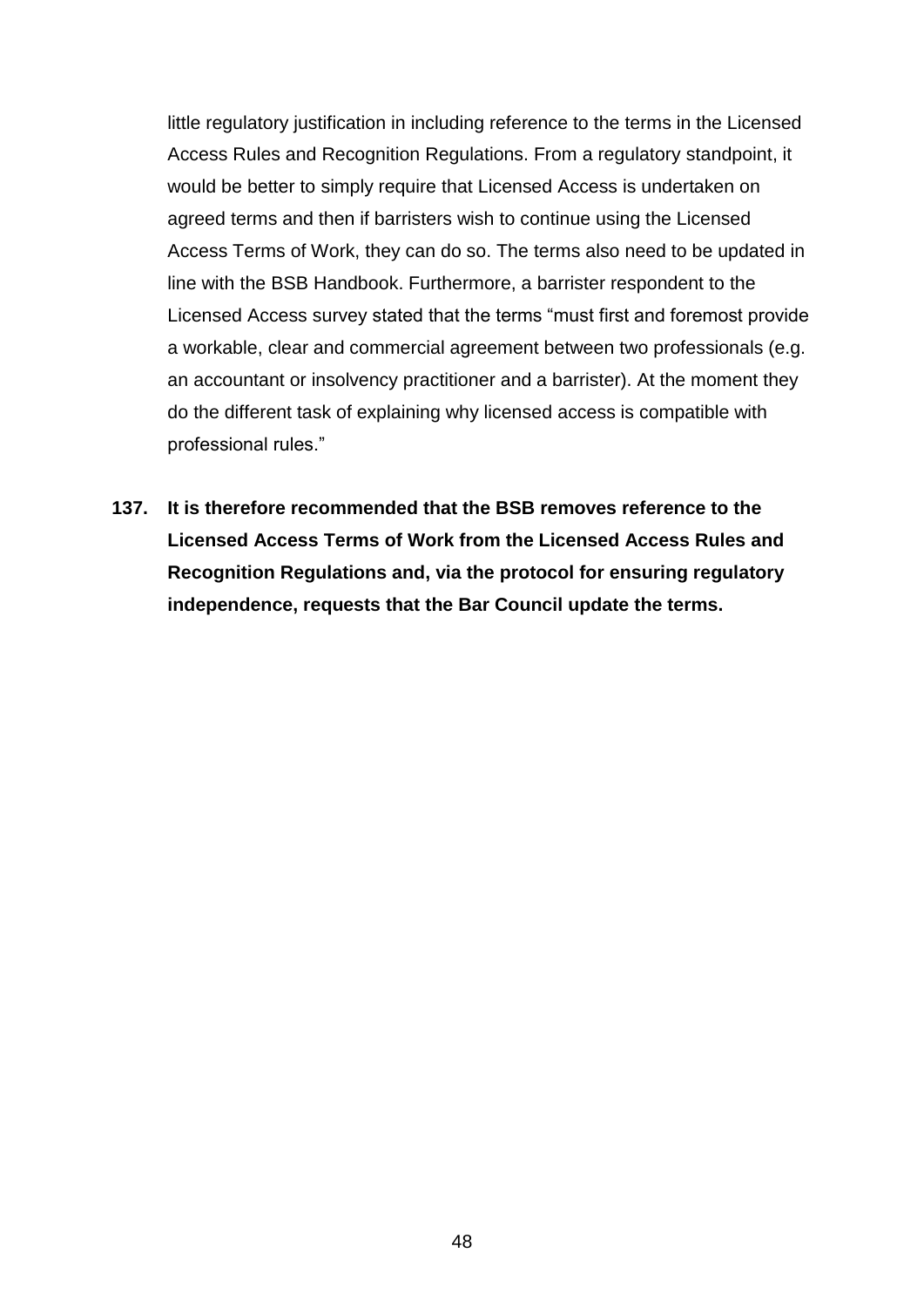#### <span id="page-51-0"></span>**Annex**

#### <span id="page-51-1"></span>*Public Access – Recommended Options*

#### <span id="page-51-2"></span>*Cab-Rank Rule*

The BSB should assess from first principles whether the cab-rank rule should apply to Public Access cases, undertaking a full analysis against the regulatory objectives in the Legal Services Act 2007. This should focus in particular on the regulatory objectives of improving access to justice, and protecting and promoting the public interest and the interests of consumers.

#### <span id="page-51-3"></span>*Guidance for Barristers, Clerks and Lay Clients*

The BSB should review its Public Access Guidance for Barristers and Clerks, amend as necessary and then test the guidance to ensure it is fit for purpose. It should then be published and promoted through a variety of channels.

The BSB should also revisit the updated Public Access Guidance for Lay Clients in light of its now larger evidence-base and the evidence which has emerged from the Competition and Market Authority's report, amend as necessary and then test the guidance to ensure it remains fit for purpose. In addition, the BSB should explore whether to make provision of the guidance to lay clients mandatory for barristers. This could usefully ensure that all clients have the same basic level of understanding about Public Access, reduce the amount of information which needs to be included in client care letters and reduce the need for frequent communication between barristers and clients.

# <span id="page-51-4"></span>*Guidance on Conducting Litigation*

The BSB should review its position on which tasks constitute conducting litigation, draft standalone Guidance on Conducting Litigation and then test the guidance to ensure it is fit for purpose. It should then be tested and promoted through a variety of channels.

i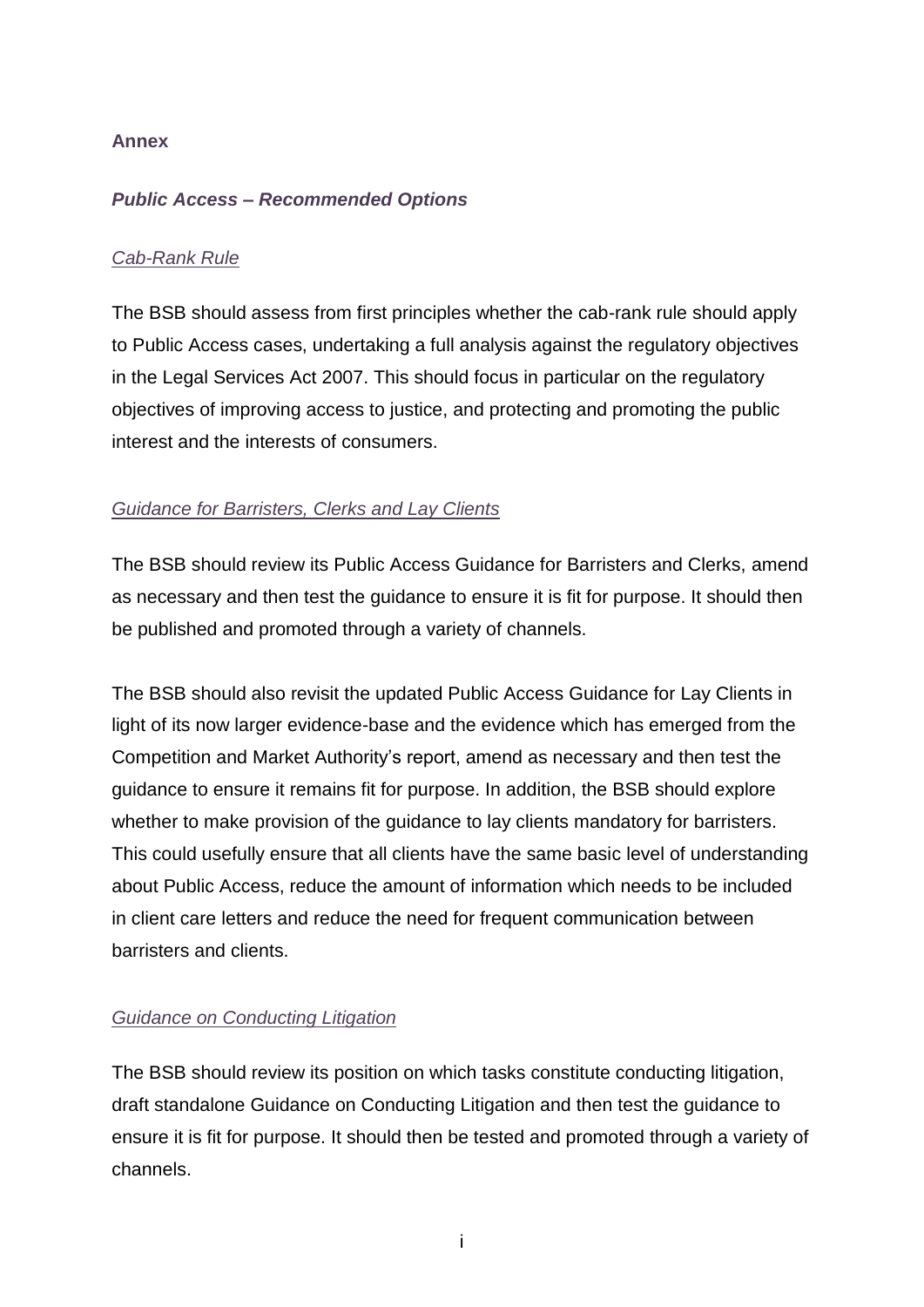# <span id="page-52-0"></span>*Model Client Care Letters*

The BSB should review its Public Access Model Client Care Letters in light of its evidence-base, amend as necessary and then test the letters to ensure they are fit for purpose. Making provision of the guidance to lay clients mandatory for barristers could also reduce the amount of information which needs to be included in client care letters and therefore, reduce the length of the Public Access Model Client Care Letters.

In reviewing its Public Access Model Client Care Letters, the BSB should also draw on the best practice it has identified in terms of providing clarity and transparency on fees, and managing clients' expectations. This should help clients to understand how the fees they are charged are calculated, what is required of them and what sort of contact with barristers they can expect. In light of the evidence which has emerged from the Competition and Market Authority's report, as part of our response to its recommendations we will also be considering rules that would promote greater transparency in costs before clients have engaged a barrister.

#### <span id="page-52-1"></span>*Training for Clerks and Administrators*

The BSB should encourage Public Access clerks and administrators to attend relevant training courses as a matter of good practice. We should also explore how best to promote the training which is available (in a way which is consistent with our regulatory role).

# <span id="page-52-2"></span>*Public Access Rules*

The BSB should amend the Public Access Rules to be in line with the more outcomes-focused manner of the rest of the BSB Handbook, and explore whether to replace the requirement for barristers who are of less than three years' standing to maintain a Public Access log with a more effective and proportionate means of seeking and reflecting on client feedback. This should chime with the BSB's response to the Competition and Market Authority's report in relation to client feedback.

ii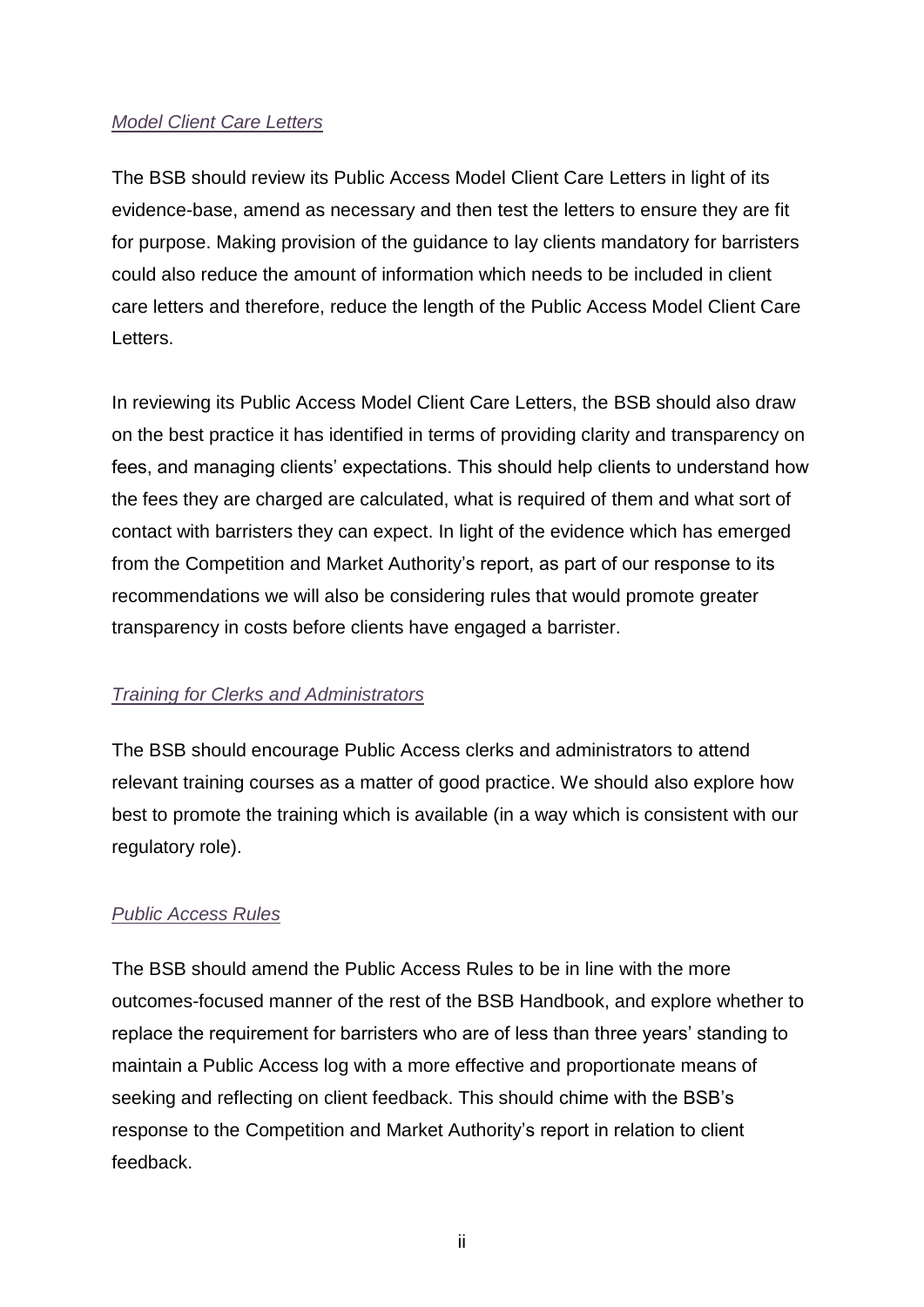#### <span id="page-53-0"></span>*Public Access Training*

The BSB should undertake further assessment of how well the current Public Access training providers are meeting the required outcomes, and how well the providers are delivering training in the areas which barristers have identified for improvement. These assessments should be used to produce a revised set of required outcomes, which may not differ substantially from the current outcomes, but may lead to the training placing more emphasis on certain areas (including those which barristers have identified for improvement). It is also recommended that the revised outcomes align a) with the BSB's Professional Statement, which describes the knowledge, skills and attributes that all barristers should have on 'day one' of practice, and b) with the BSB's Future Bar Training programme more widely. This seeks to make education and training for the Bar more consistent, innovative and flexible, while also removing unnecessary barriers.

#### <span id="page-53-1"></span>*Licensed Access – Recommended Options*

The Licensed Access scheme should be retained largely in its current form, with only the following changes being made:

# <span id="page-53-2"></span>*Licensed Access Rules and Recognition Regulations*

The BSB should amend the Licensed Access Rules and Recognition Regulations to be in line with the more outcomes-focused manner of the rest of the BSB Handbook. In order for a barrister to accept instructions via Licensed Access, the client must either hold a licence issued by the BSB, or be a member of a professional body specified in the Schedules to the Licensed Access Recognition Regulations. We will explore, amongst other things, whether the Schedules should be moved to guidance.

# <span id="page-53-3"></span>*Limitations and Conditions*

Members of the professional bodies listed in the First Schedule to the Licensed Access Recognition Regulations should be permitted to use the scheme to instruct a

iii